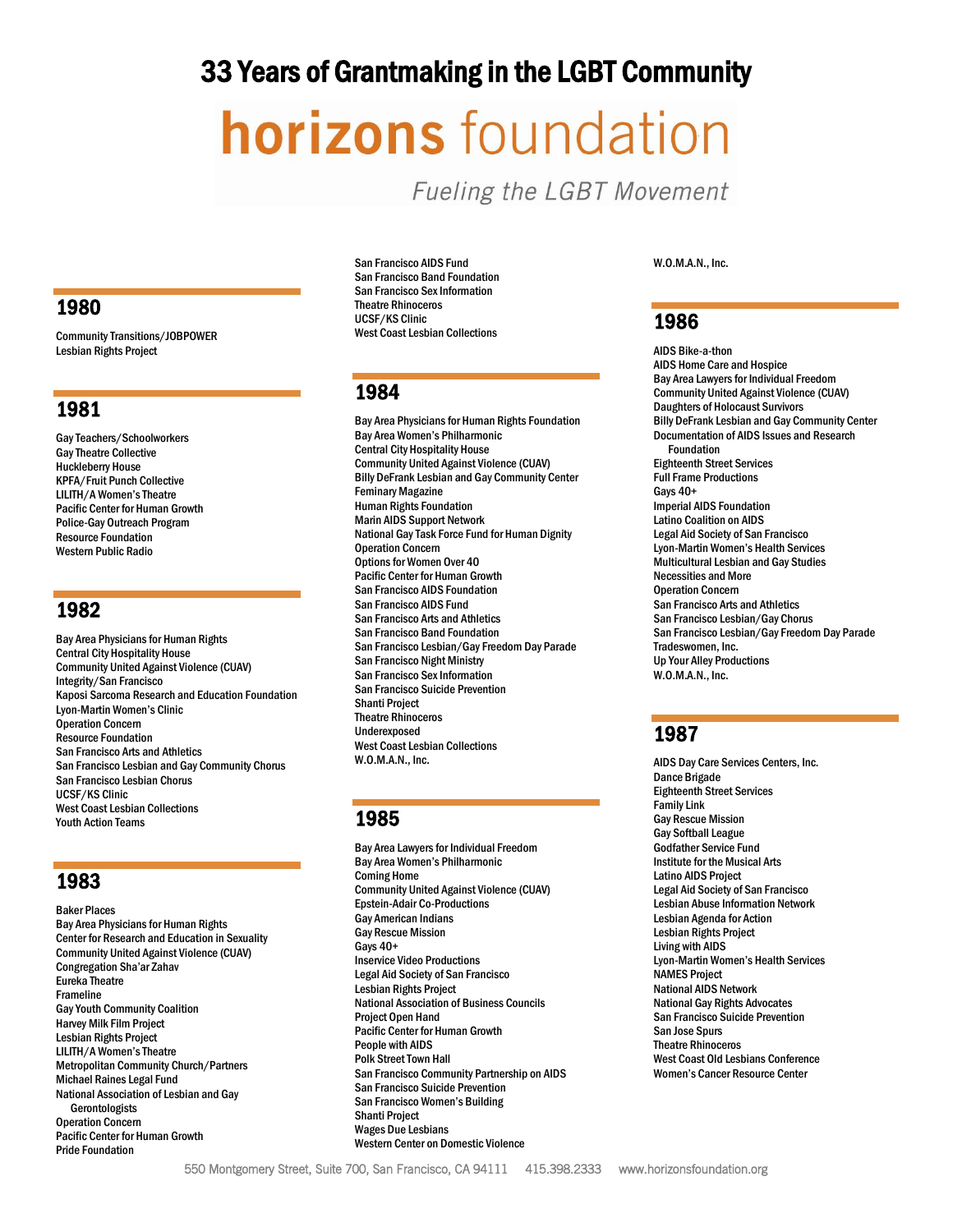# 1988

BALIF AIDS Legal Referral Panel Bay Area Lesbians of Color Berkeley Women's Health Collective Coming Home Support Services Contra Costa County AIDS Task Force Face to Face: Sonoma County AIDS Network Familias Unidas G-40+ Legal Aid Society/Employment Law Center Lesbian Rights Project Lyon-Martin Women's Health Services Ministry of Light Operation Concern PWA Voice Rubicon Programs, Inc. San Francisco AIDS Foundation Spinsters/Aunt Lute Book Company West Coast Old Lesbians Conference II W.O.M.A.N., Inc.

# 1989

Absolutely Positive/Adair and Armstrong AIDS and Employment Project AIDS Benefits Counselors AIDS in Focus AIDS Project of the East Bay AIDS Service Providers Association American Buddhist Congregation Asian Pacific Lesbian Network BALIF/AIDS Legal Referral Panel Brava! for Women in the Arts Contra Costa County AIDS Task Force Coronado Neighborhood Council Face to Face: Sonoma County AIDS Network Gay Rescue Mission Health Outreach Workers Larkin Street Youth Center Legacy Lesbian Agenda for Action Lesbian Caregivers Conference Lyon-Martin Women's Health Services The Mauds Project MCC/San Francisco AIDS Ministries Men Overcoming Violence (MOVE) National Lesbian and Gay Health Foundation National Lawyers Guild AIDS Network Necessities and More, Inc. Northern Lights Alternatives, Inc. Operation Concern – GLOE OUT/LOOK Magazine/Writers' Conference PAWS Quan Yin Healing Arts Rubicon Programs, Inc. STOP AIDS Project Theatre Rhinoceros UntilThat Last Breath

# 1990

AIDS in Focus AIDS Legal Referral Panel AIDS Legal Services Bangle Bay Area Women's Philharmonic Brava! for Women in the Arts Billy DeFrank Lesbian and Gay Community Center Food for Thought

Gay and Lesbian Alliance Against Defamation (GLAAD) Gay Asian Pacific Alliance Community HIV Project GLOE Julie Dorf Film Project Lavender Youth Recreation and Information Center (LYRIC) Lesbian and Gay Fine Art Exhibit Lesbian Agenda for Action Lesbian, Gay, Bisexual Awareness Program Lyon-Martin Women's Health Services Ministry of Light National Center for Lesbian Rights (NCLR) Oakland Men's Project Options for Women Over 40 Sand-Bar Productions San Francisco Camera Work / Drawing the Line Exhibit San Francisco Women's Center/Women's Building Sistah Boom Theatre Rhinoceros Visual Aid West Coast Crones W.O.M.A.N., Inc.

# 1991

AIDS Legal Referral Panel AIDS Legal Services AIDS Project of the East Bay American Society on Aging Bay Area Lesbian-Feminist Bar Association Center for AIDS Services Community United Against Violence (CUAV) Food for Thought Frameline Gay and Lesbian Alliance Against Defamation (GLAAD) GLOE Innovative Housing International Gay and Lesbian Human Rights Commission (IGLHRC) Kairos House Lavender Youth Recreation and Information Center (LYRIC) Lesbian Uprising Lyon-Martin Women's Health Services The Mauds Project Men Overcoming Violence (MOVE) Mothertongue Feminist Theatre Collective National Center for Lesbian Rights (NCLR) North of Market Senior Services Options for Women Over 40 Pacific Center for Human Growth San Mateo Battered Women's Services Sand-Bar Productions Shekhinah Film Project Shire Films Spectrum Spinsters Book Company STOP AIDS Project Theatre Rhinoceros Voice and Vision: Lutheran Lesbian and Gay Ministry Women's Cancer Resource Center

# 1992

AIDS Project of Contra Costa AMASSI Brava! for Women in the Arts Community United Against Violence (CUAV) Deaf Gay and Lesbian Center Gay and Lesbian Alternative Dispute Resolution

Gay Youth Video Project Iris Center Lavender Youth Recreation and Information Center (LYRIC) Lesbian Visual Artists Mobilization Against AIDS National Center for Lesbian Rights (NCLR) Next Door – Solutions to Domestic Violence Parsonage San Francisco Project Inform Spectrum Theatre Rhinoceros Visual Aid

# 1993

Bangle Battered Women's Alternatives Brava! for Women in the Arts CRUEL Film Project Billy DeFrank Lesbian and Gay Community Center Gay and Lesbian Alliance Against Defamation (GLAAD) GLOE HASHA – Organization for Iranian Lesbians Innovative Housing International Gay and Lesbian Human Rights Commission (IGLHRC) Lavender Youth Recreation and Information Center (LYRIC) Lesbian Visual Artists Lyon-Martin Women's Health Services North of Market Senior Services Pacific Center for Human Growth Purple Moon Dance Project Rape Crisis Center Sistah Boom **Spectrum** Tale Spinners Theatre Visual Aid VOICES: Bay Area Lesbian Choral Ensemble Whiptail Lizard Womyn's Collective Women's Cancer Resource Center

# 1994

AIDS Project of Contra Costa Alternative Family Project Artists' Television Access Aunt Lute Books Brava! for Women in the Arts Children of Lesbians and Gays Everywhere (COLAGE) Community United Against Violence (CUAV) DYKE TV Family Link Gay Asian Pacific Alliance Community HIV Project Gay Asian Pacific Alliance Dance Company Gay and Lesbian Alliance Against Defamation (GLAAD) GLOE Godfather Service Fund HASHA – Organization for Iranian Lesbians I Shall Not Be Removed Documentary Lady and the Midwife Film Project Lesbian Visual Artists LIPS Lyon-Martin Women's Health Services Members of the Tribe/Hillel Foundation National Asian American Telecommunications Association O.A.S.I.S. Options for Women Over 40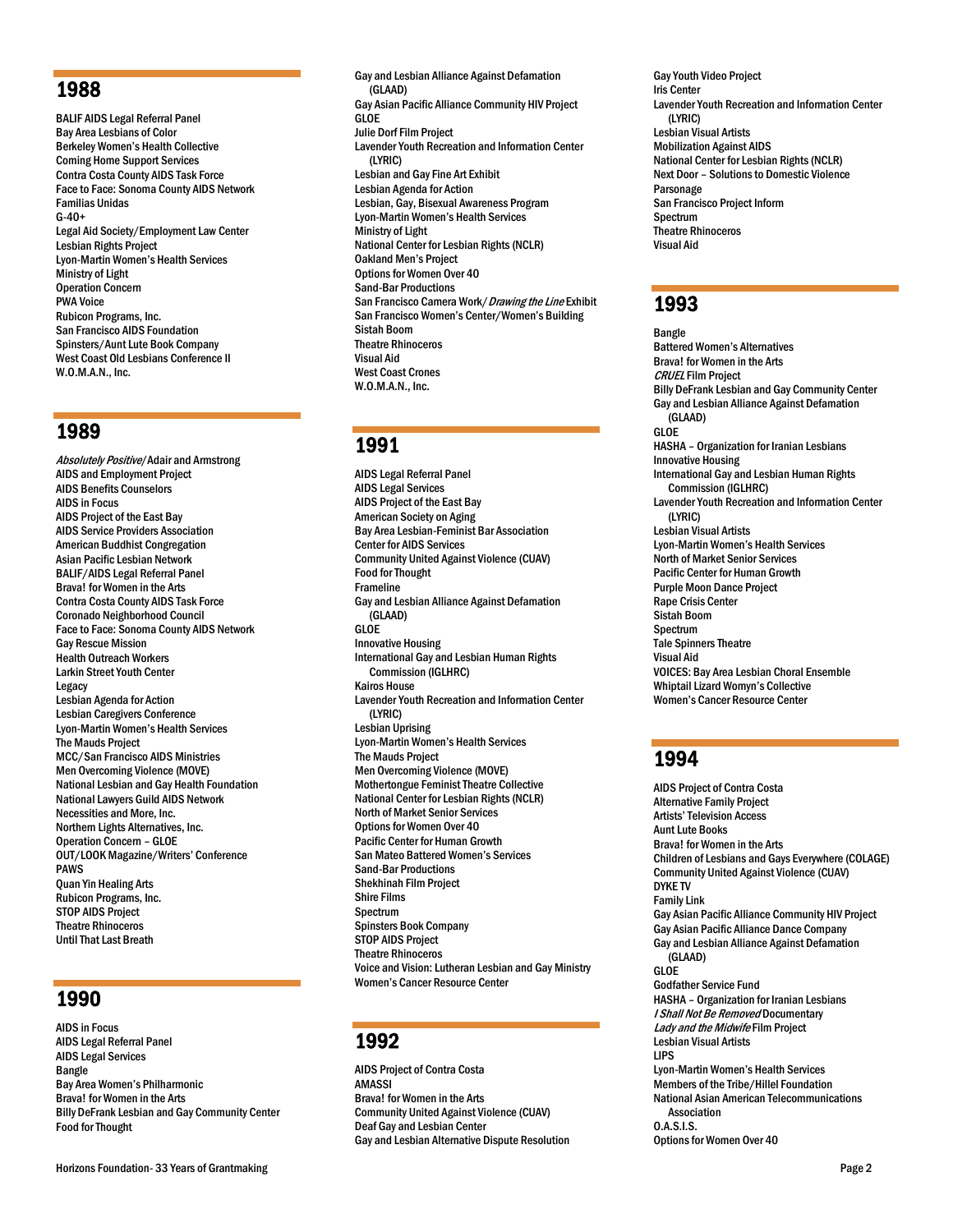Patients' Rights Advocacy Services Purple Moon Dance Project re\*plen\*ish Ronin Dojo San Francisco Bay Area PFLAG Convention San Francisco Women's Building SAPPHO's Shades of Red and Pink Documentary Sonoma County Lesbian and Gay Pride Committee Street Survival Project Theatre Rhinoceros Trikone W.O.M.A.N., Inc. Women on the Edge Film Project

# 1995

AIDS Project Contra Costa AIDS Project of the East Bay Alternative Family Project AIDS Resources, Information, and Services (ARIS) Asian and Pacific Islander Family Project/San Francisco PFLAG Asian Lesbians in Motion Film Project Center for Young Women's Development (CYWD) Children of Lesbians and Gays Everywhere (COLAGE) Community United Against Violence (CUAV) Continuum HIV Services Dolores Street Community Services DYKE TV Filipino Task Force on AIDS Hearing Society of the Bay Area, Inc. Inframundo Productions International Gay and Lesbian Human Rights Commission (IGLHRC) Kairos Support for Caregivers Lavender Youth Recreation and Information Center (LYRIC) Lesbian Visual Artists Luna Sea Women's Performing Arts Project Lyon-Martin Women's Health Services National Center for Lesbian Rights (NCLR) North of Market Senior Services Purple Moon Dance Project San Francisco Women Against Rape Scars Film Project Sonoma County Pride Committee Spectrum Services Tale Spinners Theatre W.O.M.A.N., Inc. Women's Educational Media

# 1996

AIDS Benefits Counselors AIDS Legal Referral Panel Aurora Dawn Foundation/Marty's Place Brava! for Women in the Arts Camp Lavender Hill Documentary Children of Lesbians and Gays Everywhere (COLAGE) The Edge  $G-40+$  Club GALA-Vision Film Project Gay and Lesbian Elders Collaborative High School Youth Project/Catholic Charities Immediate Family Film Project Inside Out Magazine Kairos Support for Caregivers Lavender Youth Recreation and Information Center (LYRIC) Lesbian and Gay Student Rights Project/ACLU of Northern California

Horizons Foundation- 33 Years of Grantmaking Page 3

LGBT Community Center Project Lesbian Visual Artists Lesbians in Pictures TV Licensed to Kill Film Project Luna Sea Women's Performance Project LYFE Lyon-Martin Women's Health Services Maitri AIDS Hospice National Center for Lesbian Rights (NCLR) National Task Force on AIDS Prevention New Leaf North of Market Senior Services Project Open Hand Purple Moon Dance Project Quan Yin Healing Arts Raised Butch Film Project San Francisco Neighborhood Legal Assistance Foundation San Francisco Women's Building Spectrum Witness for Reconciliation Woman Vision Women's Cancer Resource Center

# 1997

AIDS Benefits Counselors AIDS Community Network AIDS Resources, Information, and Services (ARIS) Alternative Family Project Asian and Pacific Islander PFLAG Family Project Bay Area HIV Support and Education Services (BAHSES) Beyond the Moon, First Flight in Space Film Project **Blue Diary Film Project** Buena Vista Lesbian and Gay Parents Group Building Bridges Center for Young Women's Development (CYWD) Children of Lesbians and Gays Everywhere (COLAGE) Community United Against Violence (CUAV) Departure Point The Edge Femme Divine Film Project Gay and Lesbian Historical Society Girls, Inc. of Alameda County Harvey Milk Institute High School Youth Project/Catholic Charities of the East Bay Home Care Companions, Inc. La Familia de UC Berkeley La Peña Cultural Center Lavender Youth Recreation and Information Center (LYRIC) Lesbian and Gay Dance Festival Lesbian and Gay Senior Services Collaborative Luna Sea Women's Performance Project LVA: Lesbians in the Visual Arts LYFE Program/Golden Gate Youth Services, Inc. James Markunas Society Meals of Marin National Center for Lesbian Rights(NCLR) National Task Force on AIDS Prevention North of Market Senior Services Pacific Center for Human Growth/Solano County Project Project Open Hand Q-Spirit Queer Arts Resource Rainbow Community Center of Contra Costa County Rape Crisis Center Sambal Belacan in San Francisco/madbull productions San Francisco Band Foundation/Jon Sims Center for the Performing Arts

San Francisco Neighborhood Legal Assistance Foundation Shanti Smart Mouth Theater Sojourn Chaplaincy at San Francisco General Hospital Spectrum Center for LGB Concerns/Women Here in Marin "That All May Freely Serve"/Redwoods Partnership Center Theatre Rhinoceros Joseph Towner Fund Scholarship: Sarah Henderson, Alexander Weill Woman Vision Women's Alliance to End Same-Sex Domestic Violence Women's Cancer Resource Center

# 1998

ACT UP Golden Gate "Writer's Pool" Afro Solo AGUILAS AIDS Benefits Counselors AIDS Legal Referral Panel Camp Lavender Hill Documentary Castro Lions Club Catholic Charities of the Archdiocese of San Francisco/Derek Silva Community Center for Human Development – Mariposa Coalition Center for Young Women's Development (CYWD) Centre for Living with Dying/Under the Rainbow Children of Lesbians and Gays Everywhere (COLAGE) Community United Against Violence (CUAV) Congregation Sha'ar Zahav Billy DeFrank Lesbian and Gay Community Center ELLIPSE Peninsula AIDS Services The Family Link Gay and Lesbian Historical Society of Northern .<br>California Gay and Lesbian Alliance Against Defamation (GLAAD) Gay, Lesbian, and Straight Education Network (GLSEN)/San Francisco Bay Area Harry Hay Documentary Project Harvey Milk Institute Health Initiatives for Youth (HIFY) International Gay and Lesbian Human Rights Commission (IGLHRC) Lavender Youth Recreation and Information Center (LYRIC) Legal Services for Children Lesbian and Gay Senior Services Collaborative LVA: Lesbians in the Visual Arts National Center for Lesbian Rights(NCLR) National Longitudinal Lesbian Family Study New Leaf: Services For Our Community North of Market Senior Services – GLOE Open Eye Pictures Purple Moon Dance Project Queer Cultural Center (QCC) Q-Spirit San Francisco Neighborhood Legal Assistance Foundation/LIFE Project Scouting for All Documentary Project Sexual Minority Alliance of Alameda County (SMAAC) Spectrum Center for Lesbian, Gay, Bisexual, and Transgender Concerns Tenderloin AIDS Resource Center (TARC) Woman Vision Women's Cancer Resource Center Working Women Theater Festival Youth and Family Assistance

# Donor-Advised and Other Named Funds

ANAMNESIS Film Project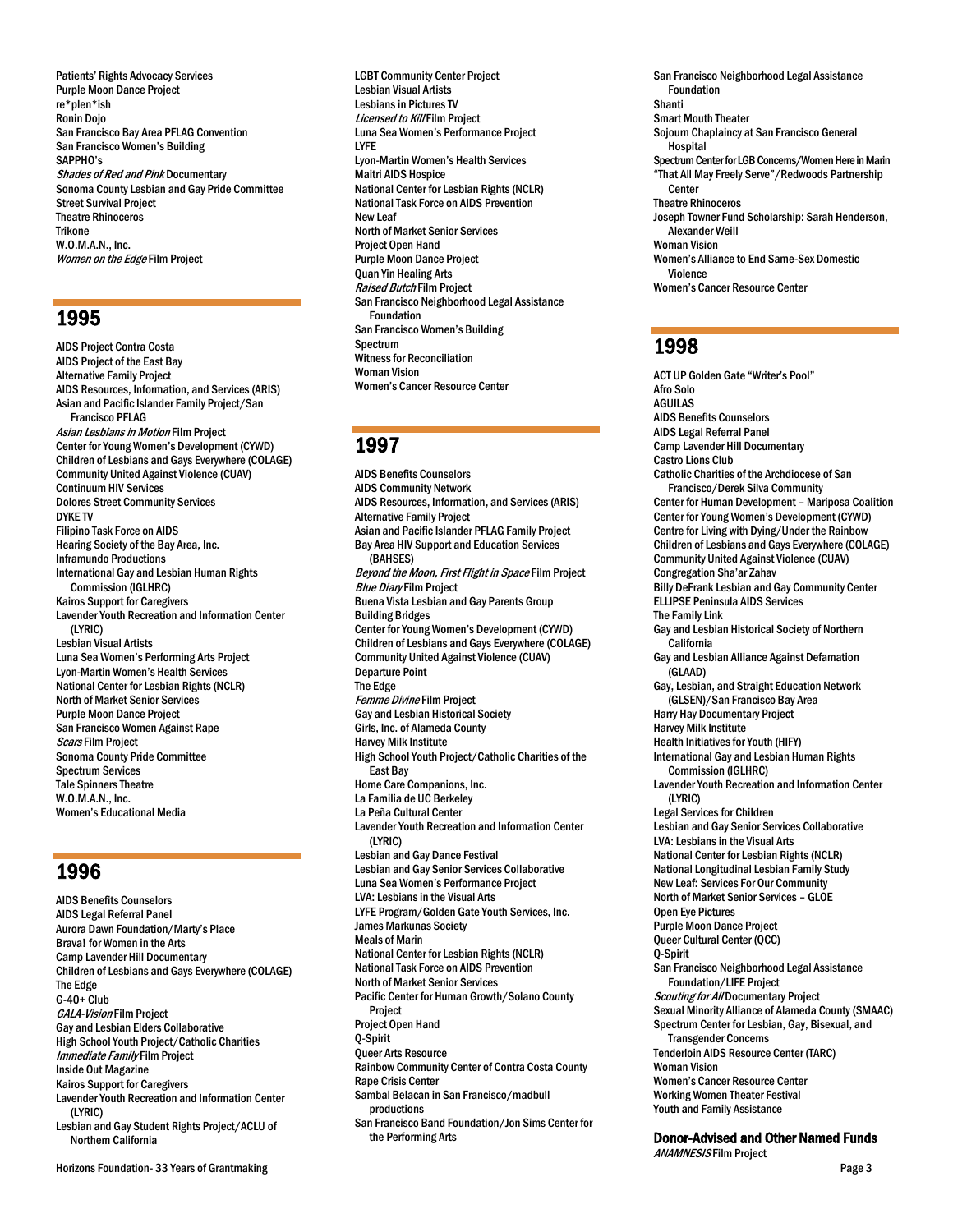Capacity to Enter Digital Queers GAPA's George Choy Memorial Scholarship: Edward-Anthony Mardicas Girls, Inc. of Alameda County Health Initiatives for Youth (HIFY) High School Youth Project/Catholic Charities of the East Bay Lavender Youth Recreation and Information Center (LYRIC) Lesbian and Gay Senior Services Collaborative LVA: Lesbians in the Visual Arts Lyon-Martin Women's Health Services/Lesbian Women of Courage Maitri AIDS Hospice MoonSisters DrumCamp/Mother River Spirit National Center for Lesbian Rights(NCLR) Positive Images Queer Asian Women's Services/Asian Women's Shelter Queer Youth Training Collaborative/CUAV Rainbow Community Center of Contra Costa County Spectrum Center for Lesbian, Gay, Bisexual, and Transgender Concerns Theatre Rhinoceros Jospeh Towner Fund Scholarship: Maya Anderson, Nicholas Taylor VOICES: Lesbian Choral Ensemble W.O.M.A.N., Inc. Women In Love: Portraits of Lesbian Mothers and Their Families Women's Cancer Resource Center The Women's Philharmonic Xanthos, Inc.

# Pacific Bell/Digital Queers Technology Grants

ACT UP Golden Gate "Writer's Pool" All Our Families Coalition Asian Pacific Lesbian and Bisexual Network Children of Lesbians and Gays Everywhere (COLAGE) Ellas En Accion FTM International Gay and Lesbian Historical Society of Northern California Harvey Milk Institute Lavender Seniors of the East Bay LVA: Lesbians in the Visual Arts Purple Moon Dance Project Queer Cultural Center (QCC) Q-Spirit San Francisco Band Foundation/Jon Sims Center for the Performing Arts

# 1999

Horizons Foundation- 33 Years of Grantmaking Page 4 Community Issues Grants Able-Together, Inc. Afro Solo Theatre Company AIDS Emergency Fund (AEF) AIDS Legal Referral Panel (ALRP) API Queer Women's Community Coalition Ella Baker Center for Human Rights/Transaction Bay Area American Indian Two-Spirits Bay Area Gay-Straight Alliance Network Bay Area Young (BAY) Positives Bayard Rustin Documentary Film Project Center for Alternative Families Center for Human Development/Empowerment Project Central City Hospitality House Children of Lesbians and Gays Everywhere (COLAGE) Community Center Project of San Francisco, Inc. Daddies Film Project Deaf Communities Together, Inc.

Billy DeFrank Lesbian and Gay Community Center East Bay Pride – Stonewall 30 Family Letter Project – API Family Project/San Francisco PFLAG FTM International, Inc. Gay Asian Pacific Alliance (GAPA) Gay and Lesbian Historical Society GELAAM de San Mateo County The Harry Hay Project Harvey Milk Institute Health Initiatives for Youth (HIFY) Horizons Services, Inc./CommPre Immune Enhancement Project Jewish Family and Children Services Juha Legal Services for Children Luna Sea Women's Performance Project LVA: Lesbians in the Visual Arts Marin AIDS Project National Longitudinal Lesbian Family Study New Leaf: Services For Our Community Pacific Center for Human Growth Presidio Community YMCA Project FOCYS/Peninsula Family YMCA Purple Moon Dance Project Quelaco – Queer Latino/a Artists Coalition Rainbow Community Center of Contra Costa County Solano Pride Center Project Theatre Rhinoceros Transsexual News Telegraph Ultra Down Productions W.O.M.A.N., Inc. Women's Cancer Resource Center YMCA of San Francisco – Mission Branch YWCA of the Mid-Peninsula

# HIV/AIDS Community Grants

AIDS Benefits Counselors AIDS Community Network AIDS Community Research Consortium (ACRC) AIDS Emergency Fund (AEF) AIDS Legal Referral Panel (ALRP) AIDS Project East Bay Ark of Refuge, Inc. Asian and Pacific Islander Wellness Center California AIDS Intervention Training Center Catholic Charities of the Archdiocese of San **Francisco** Center on Juvenile and Criminal Justice Center for AIDS Services Cities Advocating Emergency AIDS Relief (CAEAR) Coalition Continuum Diablo Valley AIDS Center Dolores Street Community Services East Bay Community Law Center Eden I&R, Inc. ELLIPSE Peninsula AIDS Services HIV Education and Prevention Project of Alameda County (HEPPAC) HIV Prevention Project Immune Enhancement Project La Clinica de La Raza/Fruitvale Health Project Maitri: Residential Care for People Living with AIDS Marin AIDS Project Needle Exchange Emergency Distribution (N.E.E.D.) New Leaf: Services For Our Community Project Open Hand Quan Yin Healing Arts Center San Francisco Project Inform, Inc. Shanti STOP AIDS Project Swords to Plowshares Tenderloin AIDS Resource Center (TARC) UCSF AIDS Health Project Women Organized to Respond to Life-threatening Diseases (WORLD)

# Donor-Advised and Other Named Funds

All Our Families Coalition API Queer Women's Community Coalition Casey's Home Film Project Continuum Face to Face: Sonoma County AIDS Network Free Zone/The Wedge Program GAPA's George Choy Memorial Scholarship Lavender Youth Recreation and Information Center (LYRIC) Lesbian and Gay Senior Services Collaborative LVA: Lesbians in the Visual Arts Maitri: Residential Care for People Living with AIDS Miracle Theatre/New Vaudville Theatre Productions National Center for Lesbian Rights (NCLR) OUT: The Life and Politics of Laura Whitehorn Positive Art Queer Youth Training Collaborative Sexual Minority Alliance of Alameda County (SMAAC) Jon Sims Center for the Performing Arts/WUORNOS Spectrum Center for Lesbian, Gay, Bisexual, and Transgender Concerns W.O.M.A.N., Inc. Woman Vision/ Radical Harmonies Video Project Women's Cancer Resource Center Working Women Theater Festival Gateway Initiative Grants Afro Solo Theatre Company Asian Women's Shelter Bay Area Gay-Straight Alliance Network Black Gay Letters and Arts Movement (B/GLAM)

Catholic Charities of the East Bay Center for Human Development Children of Lesbians and Gays Everywhere (COLAGE) Community Center Project of San Francisco, Inc. Community United Against Violence (CUAV) Dimensions: Health Services for Queer and Questioning Youth Frameline FTM International, Inc. Gay Asian Pacific Alliance Gay and Lesbian Historical Society Girls, Inc. of Alameda County Himaphiliac Productions/Project Vicious La Peña Cultural Center Lesbian and Gay Dance Festival Lesbian and Gay Senior Services Collaborative Luna Sea Women's Performance Project Lavender Youth Recreation and Information Center (LYRIC) Magic Theatre New Leaf: Services For Our Community NIA Collective Pacific Center for Human Growth Project FOCYS/Peninsula Family YMCA Queer Cultural Center Queer Youth Training Collaborative Rainbow Community Center of Contra Costa County Spectrum Center for Lesbian, Gay, Bisexual, and Transgender Concerns Women's Cancer Resource Center Xanthos, Inc. Youth and Family Assistance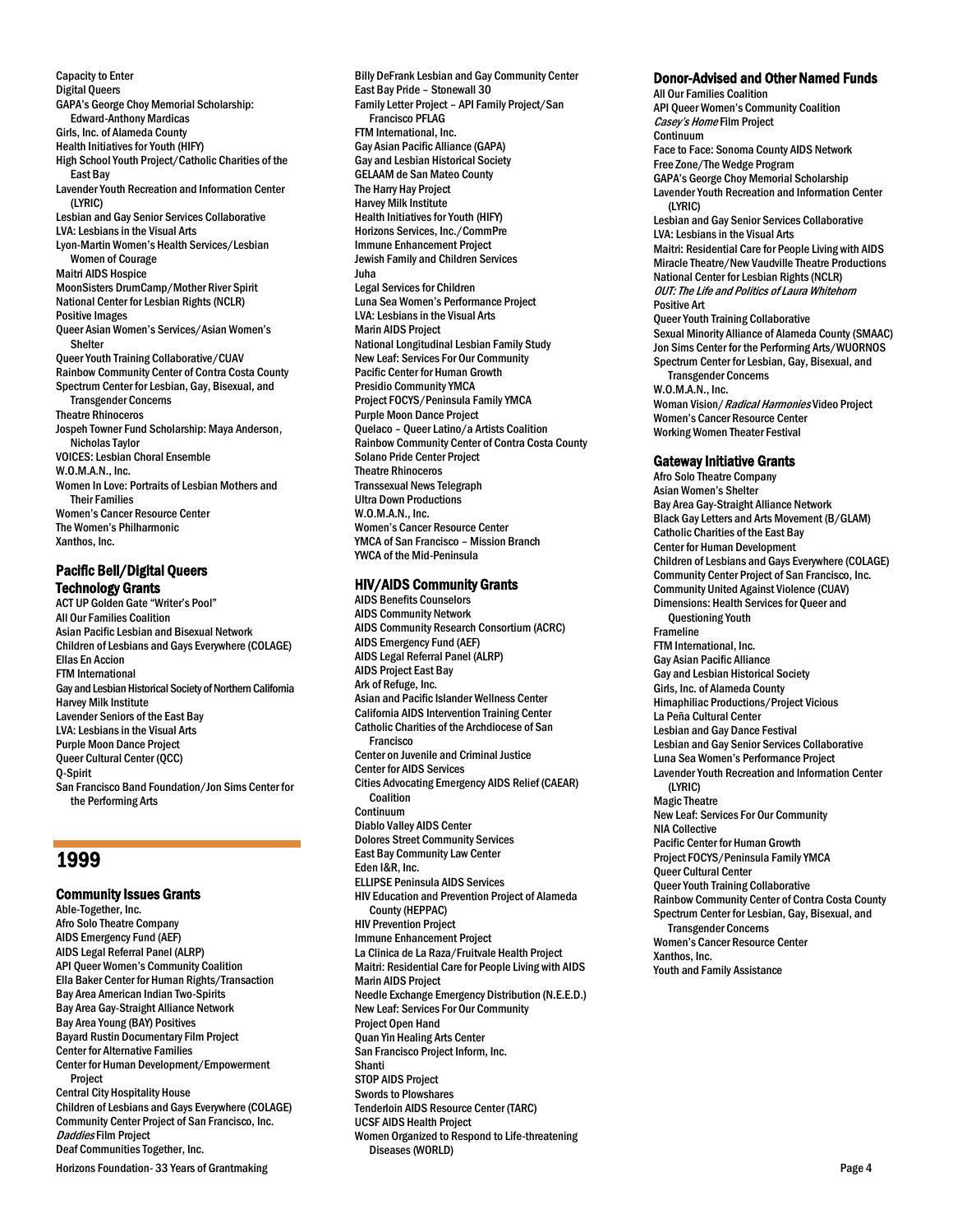# 2000

Community Issues Grants 80 Langton Street (dba New Langton Arts) Alison Wright…And You Can't Make Me Asian American Theatre Company Ella Baker Center for Human Rights/Transaction Bay Area Young (BAY) Positives Californians for Fairness Catholic Charities of the Archdiocese of San Francisco Center for Human Development Center for Young Women's Development (CYWD) Children of Lesbians and Gays Everywhere (COLAGE) Community United Against Violence (CUAV) Curry Senior Center Deaf Communities Together Dimensions Collaborative Clinic Frameline FTM International, Inc. Gay and Lesbian Alliance Against Defamation (GLAAD) Gay, Lesbian, and Straight Education Network (GLSEN)/San Francisco-East Bay Gay-Straight Alliance Network GO Program/Richmond District YMCA GranDelusion - The Cockettes Hope Along the Wind: The Life of Harry Hay Harvey Milk Institute Immune Enhancement Project Joe Goode Performance Group Jon Sims Center for the Performing Arts La Peña Cultural Center New Leaf: Services For Our Community The Lighthouse Community Center Looking for Compton's: The Lost History of Transexuals in San Francisco's Tenderloin Luna Sea Women's Performance Project Men Overcoming Violence (MOVE) Mujadarra Grrls National Center for Lesbian Rights (NCLR) National Longitudinal Lesbian Family Study New Leaf: Services For Our Community Occidental Arts Ecology Center/Horticultural Therapy for People With AIDS Program Open Eye Pictures Pacific Center for Human Growth Positive Resource Center (PRC) Purple Moon Dance Project Queer Cultural Center (QCC) Queer Asian Women's Services/Asian Women's Shelter Quelaco – Queer Latino/a Artists Coalition San Francisco Lesbian and Gay Dance Festival SFSU Foundation, Inc./Human Sexuality Studies Program Sister Spit Spectrum Center for Lesbian, Gay, Bisexual, and Transgender Concerns STOP AIDS Project Tenderloin AIDS Resource Center (TARC) Tri-City Health Center Woman Vision Women's Educational Media Youth Gender Project

# HIV/AIDS Community Grants

AIDS Community Network AIDS Community Research Consortium (ACRC) AIDS Emergency Fund (AEF) AIDS Legal Referral Panel (ALRP) AIDS Prevention Action Network (APAN) AIDS Project East Bay Ark of Refuge, Inc. Asian and Pacific Islander Wellness Center

Horizons Foundation- 33 Years of Grantmaking Page 5

Bay Area Young (BAY) Positives Black Coalition on AIDS Cities Advocating Emergency AIDS Relief (CAEAR) Coalition Continuum Diablo Valley AIDS Center East Bay Community Law Center (EBCLC) El Concilio of San Mateo County ELLIPSE Peninsula AIDS Services HIV Education and Prevention Project of Alameda County (HEPPAC) Huckleberry Youth Program Lyon-Martin Women's Health Services Maitri Marin AIDS Project Most Holy Redeemer AIDS Support Group National Association of People Living with AIDS (NAPWA) Needle Exchange Emergency Distribution (N.E.E.D.) New Leaf: Services For Our Community Positive Resource Center (PRC) Project Inform Project Open Hand San Francisco AIDS Foundation HIV Prevention Project **Shanti** STOP AIDS Project Swords to Plowshares Tenderloin AIDS Resource Center (TARC) Tri-City Health Center UCSF AIDS Health Project Women Organized to Respond to Life-threatening Diseases(WORLD)

# Donor-Advised and Other Named Funds

Alison Wright…And You Can't Make Me Alzheimer's Disease Association American Cancer Society American Civil Liberties Union (ACLU) Foundation of Northern California American Heart Association Art Institute of Chicago Case Western Reserve School of Medicine Center for Young Women's Development (CYWD) **Changemakers** College Fund – University of Chicago Community United Against Violence (CUAV) Continuum DeepFocus Productions Billy DeFrank Lesbian and Gay Center Dimensions Collaborative Clinic Equality California Institute Evanston Northwestern Healthcare Film Arts Foundation Fine Arts Museums of San Francisco Florence Crittenton Services Frameline Friends and Foundation of the San Francisco Public Library/Hormel Center Gay and Lesbian Alliance Against Defamation (GLAAD) – Los Angeles Chapter Gay and Lesbian Alliance Against Defamation (GLAAD) – New York Chapter Gay, Lesbian, and Straight Education Network (GLSEN) Golden Gate Choral Foundation GranDelusion - The Cockettes Harvard Business School Harvard College Fund Harvey Milk Institute Human Rights Campaign In The Life Media, Inc. Jewish Community Federation Jewish Federation of Metropolitan Chicago JewishGen, Inc. Lambda Legal Defense and Education Fund, Inc. La Peña Cultural Center

Larkin Street Youth Services Lavender Youth Recreation and Information Center (LYRIC) Lesbian and Gay Senior Services Collaborative (LGSSC) Luna Sea Women's Performance Project LVA: Lesbians in the Visual Arts Lyric Opera of Chicago Maitri NAMES Project – Bay Area Chapter National AIDS Memorial Grove National Center for Lesbian Rights (NCLR) National Gay and Lesbian Task Force (NGLTF) National Kidney Foundation National Longitudinal Lesbian Family Study National Trust for Historic Preservation New Leaf: Services For Our Community NIA Collective Open Gate Parents and Friends of Lesbians and Gays (PFLAG) Project Inform Project Open Hand Purple Moon Dance Project Queer Asian Women's Services/Asian Women's Shelter San Francisco AIDS Foundation San Francisco Conservatory of Music Scouting for All Scout's Honor Documentary Project Sempervirens Fund Servicemembers Legal Defense Network Shefa Fund The Matthew Shepard Foundation Spectrum Center for Lesbian, Gay, Bisexual and Transgender Concerns Sperm Bank of California STOP AIDS Project Tri-City Health Center UCSF AIDS Health Project UCSF Institute for Health and Aging Under One Roof W.O.M.A.N., Inc. Woman Vision Z-Space Studio

### Gateway Initiative Grants

Asian and Pacific Islander Family Project/PFLAG Gay-Straight Alliance Network Community United Against Violence (CUAV) Deaf Communities Together Dimensions Collaborative Clinic FTM International, Inc. GLBT Historical Society Lavender Seniors of the East Bay New Leaf: Services For Our Community The Lighthouse Community Center Luna Sea Women's Performance Project NIA Collective Pacific Center for Human Growth Purple Moon Dance Project Quelaco – Queer Latino/a Artists Coalition **Openhouse** Rainbow Community Center of Contra Costa County Sexual Minority Alliance of Alameda County Youth Gender Project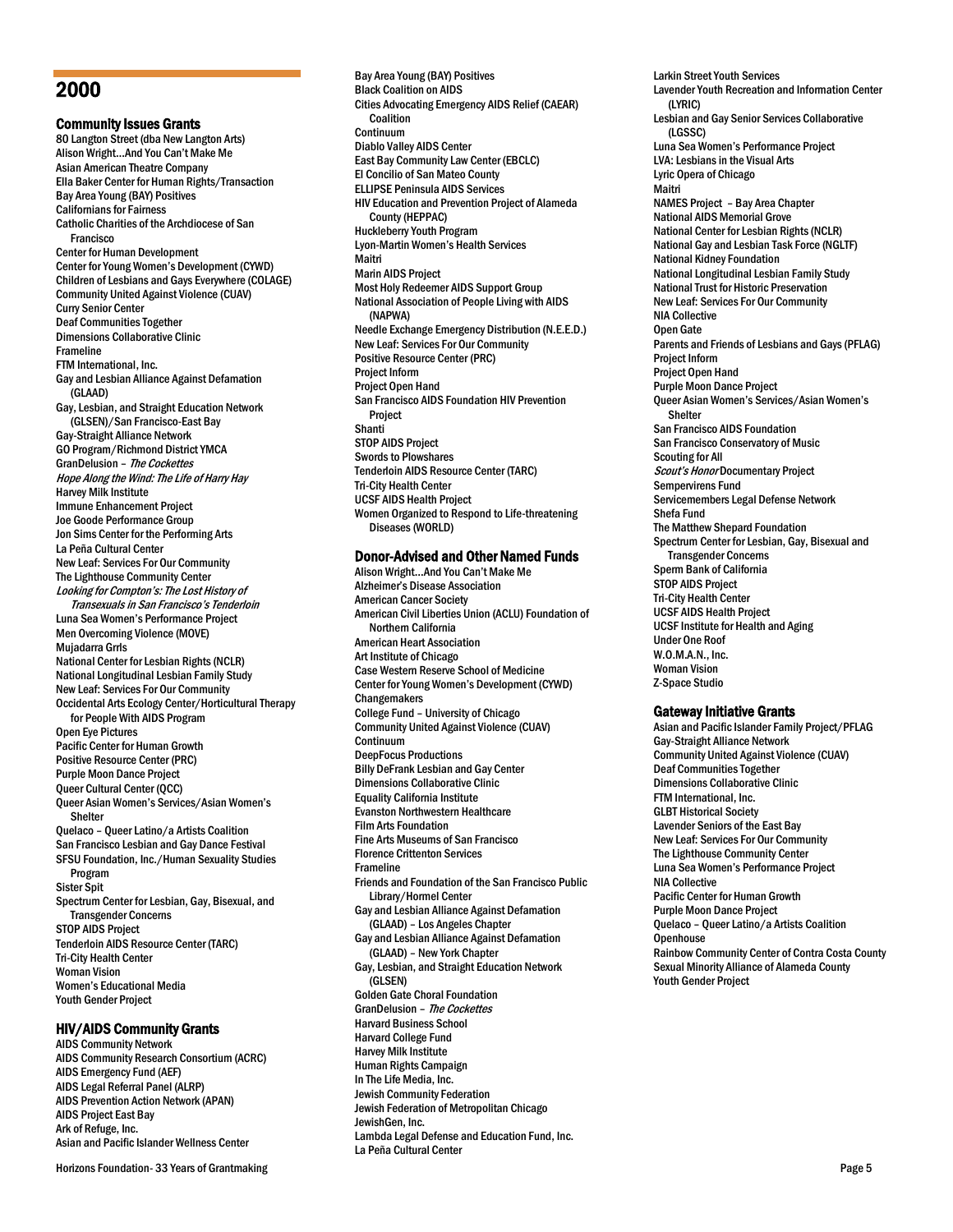# 2001

# Community Issues Grants

AGUILAS Asian and Pacific Islander Wellness Center Ella Baker Center for Human Rights/Transaction Black Coalition on AIDS Center for Human Development Center for Young Women's Development (CYWD) Children of Lesbians and Gays Everywhere (COLAGE) GLBT Historical Society Health Initiatives for Youth (HIFY) Immune Enhancement Project Jon Sims Center for the Performing Arts La Peña Cultural Center Lavender Seniors of the East Bay Liquid Fire Productions Lyon-Martin Women's Health Services Mujadarra Grrls National Center for Lesbian Rights (NCLR) New Leaf: Services For Our Community **Openhouse** Pacific Center for Human Growth Positive Resource Center (PRC) ProLatino de San Jose Queer Youth Training Collaborative Quelaco – Queer Latino/a Artists Coalition Rainbow Community Center of Contra Costa County Sister Spit Spectrum Center for Lesbian, Gay, Bisexual, and Transgender Concerns Tenderloin AIDS Resource Center (TARC) TrannyFest: Transgender and Transgenre Film Festival Woman Vision Youth Gender Project

# HIV/AIDS Community Grants

AIDS Community Network AIDS Community Research Consortium (ACRC) AIDS Emergency Fund (AEF) AIDS Legal Referral Panel (ALRP) AIDS Project East Bay AIDS Vaccine Advocacy Coalition (AVAC) Ark of Refuge, Inc. Asian and Pacific Islander Wellness Center Black Coalition on AIDS Center for AIDS Services (AIDS Alliance) Cities Advocating Emergency AIDS Relief (CAEAR) Coalition Continuum Diablo Valley AIDS Center East Bay Community Law Center (EBCLC) ELLIPSE Peninsula AIDS Services HIV Education and Prevention Project of Alameda County (HEPPAC) Huckleberry Youth Program Larkin Street Youth Services Lyon-Martin Women's Health Services Maitri Marin AIDS Project National Association of People with AIDS (NAPWA) Needle Exchange Emergency Distribution (N.E.E.D.) Neighborhood House of North Richmond New Connections New Leaf: Services For Our Community Positive Resource Center (PRC) Project Inform Project Open Hand Quan Yin Healing Arts Center San Francisco AIDS Foundation HIV Prevention Project San Francisco Community Clinic Consortium Shanti Swords to Plowshares Tenderloin AIDS Resource Center (TARC)

Tri-City Health Center UCSF AIDS Health Project Women Organized to Respond to Life-threatening Diseases (WORLD) Donor-Advised and Other Named Funds Academy of Friends AIDS Legal Referral Panel (ALRP)

Alzheimer's Disease Association American Cancer Society American Civil Liberties Union (ACLU) Foundation of Northern California American Heart Association AmFAR Ark of Refuge, Inc. Art Institute of Chicago Ashoka Foundation Asian and Pacific Islander Wellness Center Ella Baker Center for Human Rights/Transaction Billy Club Black Coalition on AIDS Case Western Reserve School of Medicine Center for the Study of Sexual Minorities in the Military (CSSMM) Center for Young Women's Development (CYWD) Changemakers CLAL Community United Against Violence (CUAV) Continuum Destination Foundation, Inc. Face to Face: Sonoma County AIDS Network Filipino Task Force on AIDS Fine Arts Museums of San Francisco Frameline Friends of the Urban Forest GALA Choruses Gay and Lesbian Alliance Against Defamation (GLAAD) Gay, Lesbian, and Straight Education Network (GLSEN) GLBT Historical Society Golden Gate Performing Arts/The SF Gay Men's Chorus Harvard Business School Harvard College Fund Healing Waters Human Rights Campaign International Gay and Lesbian Human Rights Commission (IGLHRC) Jewish Federation of Metropolitan Chicago Kidney Foundation of Illinois KQED Lambda Legal Defense and Education Fund, Inc. Larkin Street Youth Services Lavender Seniors of the East Bay Lavender Youth Recreation and Information Center (LYRIC) Lyon-Martin Women's Health Services Lyric Opera of Chicago Maitri National AIDS Memorial Grove National Center for Lesbian Rights (NCLR) National Lesbian and Gay Journalists Association National Longitudinal Lesbian Family Study National Trust for Historic Preservation New Leaf: Services For Our Community Our Family Coalition Project Inform Public Families Project Rose Street House of Music San Francisco AIDS Foundation San Francisco Conservatory of Music San Francisco Lesbian, Gay, Bisexual Freedom Day Parade San Francisco LGBT Community Center San Francisco Museum of Modern Art San Francisco State University Financial Aid Office

Scouting for All Scout's Honor Documentary Project Sempervirens Fund Servicemembers Legal Defense Network Stanford University Financial Aid Office Tenderloin AIDS Resource Center (TARC) Trembling Before G\_D Documentary UC Berkeley Financial Aid Office Under One Roof W.O.M.A.N., Inc. Women's Educational Media

### Other Grants

GLBT Historical Society Lesbian and Gay Senior Services Collaborative (LGSSC) National Black Lesbian and Gay Leadership Forum

# 2002

### Community Issues Grants

AIDS Legal Referral Panel (ALRP) Asian and Pacific Islander Wellness Center Ella Baker Center for Human Rights/Transaction Black Gay Letters and Arts Movement (B/GLAM) Center for Human Development Center for Young Women's Development (CYWD) Community Health Awareness Council Community United Against Violence (CUAV) Continuum Curry Senior Center Deaf Communities Together Dolores Street Community Services Family Service Counseling Center Keith Hennessy/ZERO Productions Immune Enhancement Project Jon Sims Center for the Performing Arts Liquid Fire Productions Luna Sea Women's Performance Project Lyon-Martin Women's Health Services Marin AIDS Project Meals of Marin National Center for Lesbian Rights (NCLR) New Leaf: Services For Our Community **Openhouse** Our Family Coalition Pacific Center for Human Growth Positive Resource Center (PRC) Project Inform Purple Moon Dance Project Queer Asian Women's Services/Asian Women's Shelter Queer Women of Color Film Series Quelaco – Queer Latino/a Artists Coalition Sexual Minority Alliance of Alameda County Sinister Wisdom, Inc. Spectrum Center for Lesbian, Gay, Bisexual and Transgender Concerns Tenderloin AIDS Resource Center (TARC) Tranny Fest: Transgender and Transgenre Film Festival Transcendence Documentary Transgender Law Center **Trikone** United Genders of the Universe!

# HIV/AIDS Community Grants

AIDS Community Research Consortium (ACRC) AIDS Emergency Fund (AEF) AIDS Prevention Action Network (APAN) AIDS Project East Bay AIDS Resources, Information, and Services (ARIS) Ark of Refuge, Inc. Asian and Pacific Islander Wellness Center

Horizons Foundation- 33 Years of Grantmaking Page 6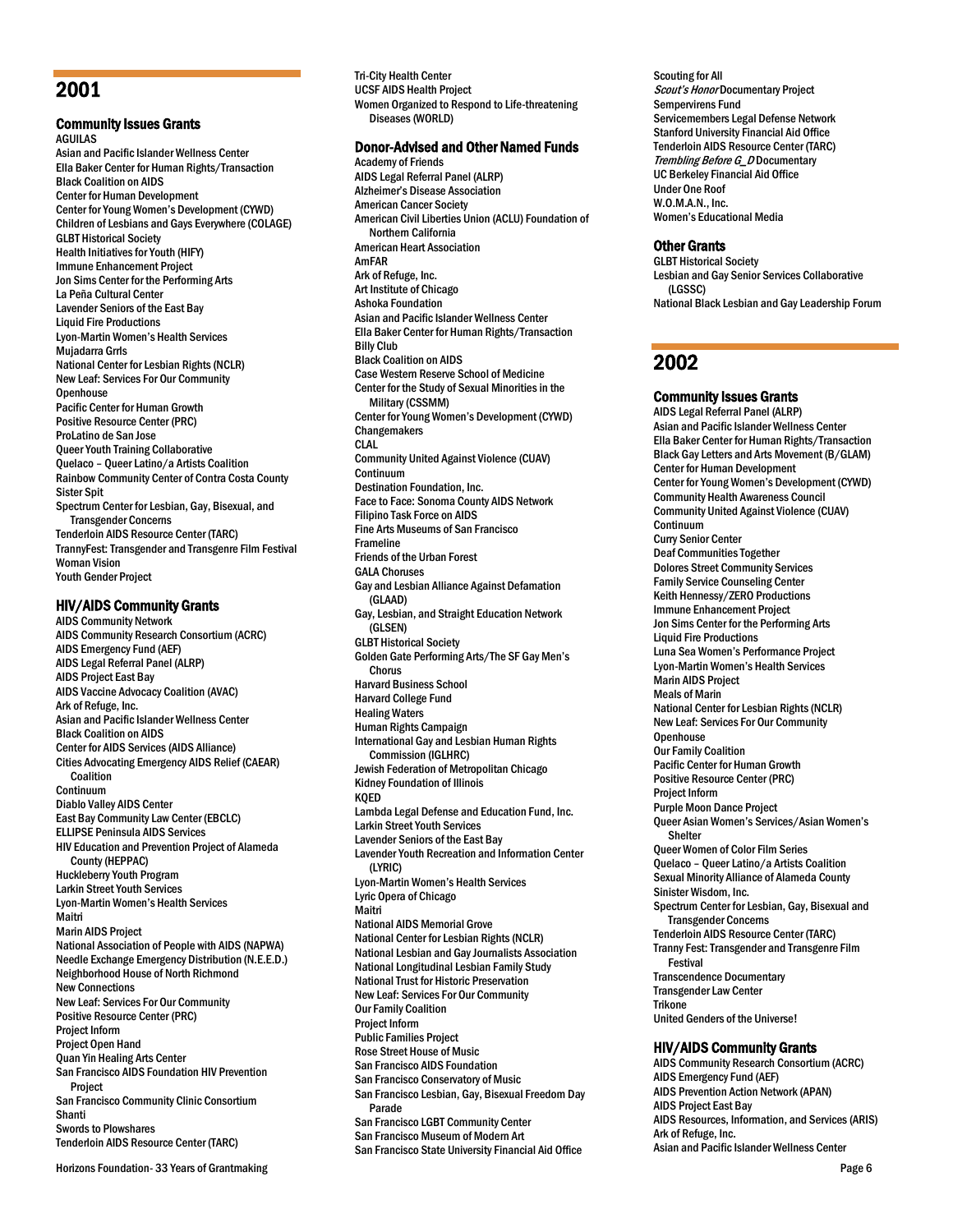Center for AIDS Services (AIDS Alliance) Cities Advocating Emergency AIDS Relief (CAEAR) Coalition Community Health Empowerment/Exchange Works Continuum Diablo Valley AIDS Center Dolores Street Community Services East Bay AIDS Advocacy Foundation ELLIPSE Peninsula AIDS Services Filipino Task Force on AIDS HIV Education and Prevention Project of Alameda County (HEPPAC) Institute for Community Health Outreach Lyon-Martin Women's Health Services Maitri Marin AIDS Project National Association of People with AIDS (NAPWA) Needle Exchange Emergency Distribution (N.E.E.D.) Neighborhood House of North Richmond New Connections New Leaf: Services For Our Community Pangaea Global AIDS Foundation Positive Resource Center (PRC) Project Inform Project Open Hand Proyecto Contrasida por Vida Quan Yin Healing Arts Center San Francisco AIDS Foundation HIV Prevention Project Shanti STOP AIDS Project Tenderloin AIDS Resource Center (TARC) Tranquillium Center, AIDS Community Network Tri-City HealthCenter UCSF AIDS Health Project Women Organized to Respond to Life-threatening Diseases (WORLD)

#### Donor-Advised and Other Named Funds

Academy of Friends **AGUILAS** AIDS Emergency Fund (AEF) AIDS Legal Referral Panel (ALRP) Alzheimer's Disease Association American Cancer Society American Civil Liberties Union (ACLU) Foundation of Northern California Artworks/The Naomi Cohain Foundation Ashoka Foundation Asian and Pacific Islander Wellness Center Billy Club California Abortion and Reproductive Rights Action League (CARAL) Californians for Civil Marriage (CCM) CAPE Foundation Case Western Reserve School of Medicine Center for the Study of Sexual Minorities in the Military (CSSMM) CLAL Community Hospice of Northeast Florida, Inc. Community United Against Violence (CUAV) Continuum Dolores Street Community Services Film Arts Foundation Fine Arts Museums of San Francisco Frameline Friends and Foundation of the San Francisco Public Library/Hormel Center Gay and Lesbian Alliance Against Defamation (GLAAD) Gay, Lesbian, and Straight Education Network (GLSEN) Half Baked Players Harvard College Fund Human Rights Campaign Immune Enhancement Project

Institute for the Advancement of Human Behavior (IAHB) Jewish Federation of Metropolitan Chicago Jon Sims Center for the Performing Arts KQED Larkin Street Youth Services Lavender Youth Recreation and Information Center (LYRIC) Minnesota Brass, Inc. National AIDS Memorial Grove National Center for Lesbian Rights (NCLR) New Conservatory Theater New Leaf: Services For Our Community **Openhouse** The Point Foundation Project Inform Project Open Hand Queer Youth Training Collaborative Rainbow Community Center of Contra Costa County The Richmond/Ermet AIDS Foundation San Francisco AIDS Foundation San Francisco Art and Film for Teenagers San Francisco LGBT Community Center San Francisco Museum of Moden Art San Francisco State University Financial Aid Office Sempervirens Fund Servicemembers Legal Defense Network Shanti Stanford University Financial Aid Office STOP AIDS Project Tenderloin AIDS Resource Center (TARC) **Trikone** UC Berkeley Financial Aid Office Under One Roof Universal Care The Volunteer Center Woman Vision Women's Educational Media

#### Safety Net Grants

Community United Against Violence (CUAV) Lyon-Martin Women's Health Services Positive Resource Center (PRC)

# 2003

# Community Issues Grants

(a)eromestiza Project Asian and Pacific Islander Wellness Center Center for Young Women's Development (CYWD) Children of Lesbians and Gays Everywhere (COLAGE) Community United Against Violence (CUAV) Curry Senior Center DCARA – Deaf Gay and Lesbian Center (DGLC) Dimensions Collaborative Clinic Face to Face: Sonoma County AIDS Network Family Builders by Adoption Fresh Meat Productions Gay, Lesbian, and Straight Education Network (GLSEN)/San Francisco-East Bay Jon Sims Center for the Performing Arts Lavender Seniors of the East Bay Legal Aid Society/Employment Law Center Lighthouse Community Center (LCC) Liquid Fire Productions Lyon-Martin Women's Health Services Marin AIDS Project New Leaf: Services For Our Community NIA Collective Nonprofit Song That Radio **Openhouse** Our Family Coalition Pacific Center for Human Growth Positive Resource Center (PRC)

Progressive Research and Training for Action (PRTA) Purple Moon Dance Project Queer Asian Women's Services/Asian Women's Shelter Queer Women of Color Media Arts Project Quelaco – Queer Latino/a Artists Coalition Tenderloin AIDS Resource Center (TARC) Transcendence Gospel Choir Transgender Law Center Transgender Youth Ethnography Project Trikone United Genders of the Universe! Women's Cancer Resource Center Women's Educational Media Works/San Jose Gallery Queer Arts Festival Youth Together

#### HIV/AIDS Community Grants

AIDS Community Research Consortium (ACRC) AIDS Emergency Fund (AEF) AIDS Legal Referral Panel (ALRP) AIDS Prevention Action Network (APAN) AIDS Project East Bay AIDS Resources, Information, and Services (ARIS) Ark of Refuge, Inc. Asian and Pacific Islander Wellness Center Asian Americans for Community Involvement Black Coalition on AIDS Cities Advocating Emergency AIDS Relief (CAEAR) Coalition Community Health Awareness Council Continuum Billy DeFrank LGBT Community Center Diablo Valley AIDS Center Dolores Street Community Services East Bay Community Law Center (EBCLC) ELLIPSE Peninsula AIDS Services HIV Education and Prevention Project of Alameda County (HEPPAC) Marin AIDS Project Needle Exchange Emergency Distribution (N.E.E.D.) Neighborhood House of North Richmond New Connections New Leaf: Services For Our Community Pangaea Global AIDS Foundation Positive Resource Center (PRC) Pro Latino de San Jose Project Inform Project Open Hand Quan Yin Healing Arts Center Shanti STOP AIDS Project Tenderloin AIDS Resource Center (TARC) The Hawkins Center Tranquillium Center, AIDS Community Network Tri-City Health Center UCSF AIDS Health Project Women Organized to Respond to Life-threatening Diseases (WORLD)

# Donor-Advised and Other Named Funds

ACLU Foundation of Northern California – Lesbian and Gay Rights Project American Civil Liberties Union – Frontline Project Ark of Refuge, Inc. Ashoka Foundation Asian and Pacific Islander American Health Forum Asian and Pacific Islander Wellness Center Astraea Lesbian Foundation for Justice Brava! for Women in the Arts Center for the Study of Sexual Minorities in the Military (CSSMM) **Changemakers** Community Health Charities of California Continuum Billy DeFrank LGBT Community Center Design Industries Foundation Fighting AIDS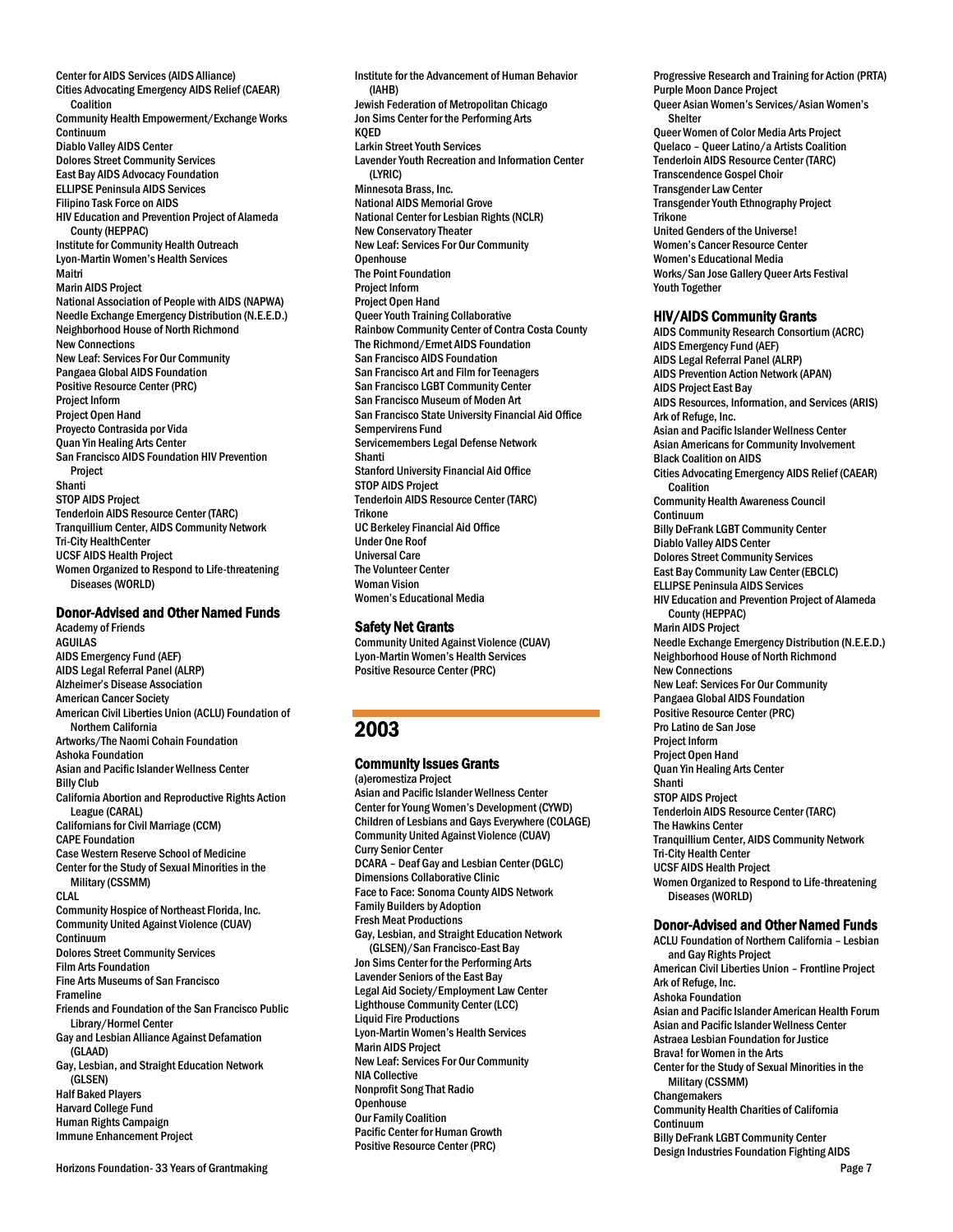Doctors without Borders USA Film Arts Foundation - Knocking Documentary Project Fine Arts Museums of San Francisco Frameline Friends and Foundation of the San Francisco Public Library Friends of the Urban Forest Gay and Lesbian Advocates and Defenders Gay Asian Pacific Alliance's George Choy Memorial Scholarship: Joshua Crosson, Yao Poo Saeteurn Gay, Lesbian, and Straight Education Network (GLSEN) GenderPAC GLBT Historical Society Global Fund to Fight AIDS, Tuberculosis, and Malaria Golden Gate Performing Arts/The San Francisco Gay Men's Chorus Sylvia Guerrero Gwen Araujo Memorial Fund for Transgender Education Harm Reduction Therapy Center Harvard Business School Fund Harvard College Fund Healing Waters Hoffman Institute Horizons Unlimited Immune Enhancement Project Jewish Community Federation Lambda Legal Defense and Education Fund, Inc. Larkin Street Youth Center Lavender Youth Recreation and Information Center (LYRIC) Lesbian and Gay Immigration Rights Task Force Lyon-Martin Women's Health Services, Inc. Maitri Markowski-Leach Scholarship San Francisco State University: Jessica Cleeves, Monica Enriquez, Harjant Gill, Michael Phillips Stanford University: Miguel Prieto-Valle, Darren Spedale UC Berkeley: Anne Gregory, Amanda Littauer, James Stagi Juan Marquez Scholarship: Britini Salazar National AIDS Memorial Grove National Center for Lesbian Rights (NCLR) New Leaf: Services For Our Community **Openhouse** Parents and Friends of Lesbians and Gays (PFLAG) Philanthropy by Design The Point Foundation Pride Law's Thomas H. Steel Fellowship: Kara Jenning, ACLU Fund of Michigan Project Inform Project Open Hand Proyecto ContraSIDA Por Vida Rainbow Community Center of Contra Costa County San Francisco AIDS Foundation San Francisco Bar Association – Volunteer Legal Services Program San Francisco LGBT Community Center San Francisco Lesbian/Gay Freedom Band San Francisco Women's Building Sempervirens Fund Servicemembers Legal Defense Network Smuin Ballet Tenderloin AIDS Resource Center (TARC) Trikone UCSF AIDS Health Project UCSF AIDS Research Institute Under One Roof Women's Educational Media

### Contra Costa Safer Schools Grants

Center For Human Development

Gay, Lesbian, and Straight Education Network (GLSEN)/San Francisco-East Bay Gay-Straight Alliance Network New Connections Rainbow Community Center of Contra Costa County STAND! Against Domestic Violence TeenAge Program

#### Other Grants

Community United Against Violence (CUAV) Billy DeFrank LGBT Community Center GLBT Historical Society Lavender Youth Recreation and Information Center (LYRIC) Liquid Fire Productions New Leaf: Services For Our Community Pacific Center for Human Growth San Francisco LGBT Community Center Spectrum Center for Lesbian, Gay, Bisexual, and Transgender Concerns

# 2004

#### Community Issues Grants

(a)eromestiza Project AIDS Legal Referral Panel (ALRP) Asian and Pacific Islander Wellness Center Black Coalition on AIDS Children of Lesbians and Gays Everywhere (COLAGE) Electra Theater Company Emani Incorporated Family Arts Bridge Camp of Northern California (FAB Camp) Family Builders by Adoption Fresh Meat Productions Gay, Lesbian, and Straight Education Network (GLSEN)/San Francisco-East Bay GELAAM – Gente Latina de Ambiente Immune Enhancement Project Lavender Seniors of the East Bay Liquid Fire Productions Metropolitan Community Church of the Redwood Empire Movement Generation: Young Leaders Strategy Project Nonprofit Song That Radio Pacific Center for Human Growth Positive Resource Center (PRC) Purple Moon Dance Project Queer Women of Color Media Arts Project Quelaco – Queer Latino/a Artists Coalition St. James Infirmary Transgender Law Center Transgender, Gender Variant, and intersex (TGI) Alternative Sentencing Project Tri-City Health Center

#### HIV/AIDS Community Grants

AGUILAS AIDS Community Research Consortium (ACRC) AIDS Emergency Fund (AEF) AIDS Legal Referral Panel (ALRP) AIDS Prevention Action Network (APAN) AIDS Project East Bay Asian and Pacific Islander Wellness Center Bay Area Young (BAY) Positives Bill Wilson Center Black Coalition on AIDS The Center for AIDS Services (AIDS Alliance) Center for Caregiver Training Community Health Awareness Council Continuum Diablo Valley AIDS Center East Bay Community Law Center (EBCLC)

HIV Education and Prevention Project of Alameda County (HEPPAC) Lavender Youth Recreation and Information Center (LYRIC) Lyon-Martin Women's Health Services Magnet Marin AIDS Project Needle Exchange Emergency Distribution (N.E.E.D.) Neighborhood House of North Richmond New Connections New Leaf: Services For Our Community Pangaea Global AIDS Foundation Pro Latino de San Jose Project Inform Project Open Hand Quan Yin Healing Arts Center Shanti STOP AIDS Project Temenos Catholic Worker Tenderloin AIDS Resource Center (TARC) Tranquillium Center, AIDS Community Network Tri-City Health Center UCSF AIDS Health Project Women Organized to Respond to Life-threatening Diseases (WORLD)

#### Donor-Advised and Other Named Funds

AIDS Emergency Fund (AEF) AIDS Legal Referral Panel (ALRP) Alzheimer's Services of the East Bay American Civil Liberties Union (ACLU) American Friends Service Committee AmFAR Ark of Refuge, Inc. Artists for a New South Africa Ashoka Foundation Bay Area Electric Railroad Association Bayview Hunter's Point YMCA Billy Club Brava! for Women in the Arts Bread for the World Center for Constitutional Rights Center for the Study of Sexual Minorities in the Military (CSSMM) Continuum Design Industries Foundation Fighting AIDS Destination Foundation, Inc. Equality California Institute Faithful America Fellowship of Reconciliation Film Arts Foundation Fine Arts Museums of San Francisco Frameline Friends and Foundation of the San Francisco Public Library/Hormel Center Friends of the Santa Cruz Library Friends of the Urban Forest Gay and Lesbian Advocates and Defenders Gay and Lesbian Alliance Against Defamation (GLAAD) Gay and Lesbian Victory Leadership Institute Gay, Lesbian, and Straight Education Network (GLSEN) GLBT Historical Society Gay Asian Pacific Alliance's George Choy Memorial Scholarship: King L. Choi Gender Public Advocacy Coalition (GenderPAC) Global Exchange Harvard Business School Harvard College Fund Horizons Foundation Healing Waters Immigration Equality Insight Prison Project International Gay and Lesbian Human Rights Commission (IGLHRC) Jewish Community Federation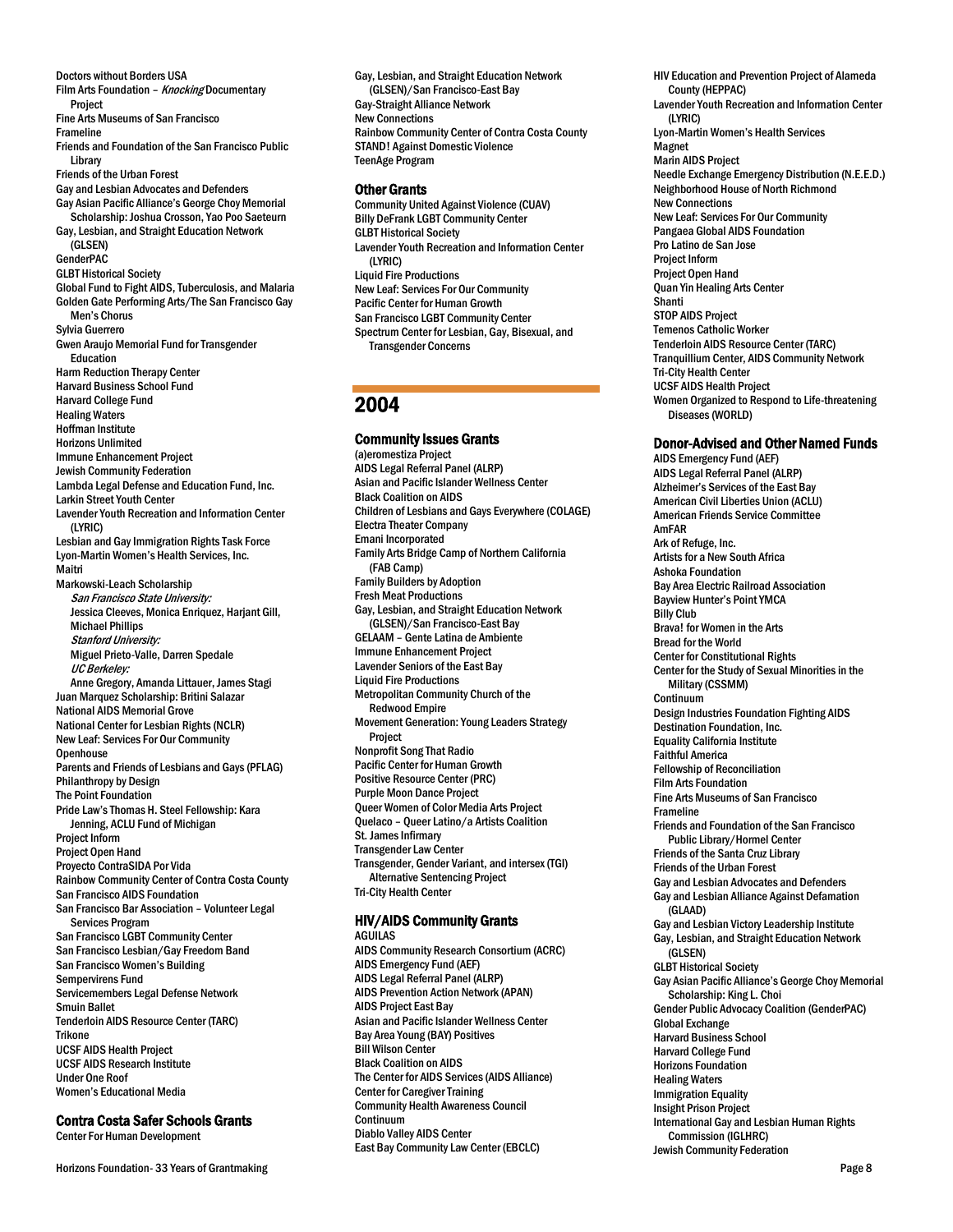Jewish Family Services Lambda Legal Defense and Education Fund, Inc. Larkin Street Youth Services Lavender Youth Recreation and Information Center (LYRIC) Maitri Compassionate Care Markowski-Leach Scholarship San Francisco State University: Jessica Cleeves, Monica Enriquez, Harjant Gill, Karen Goetz, Jennifer Smith Stanford University: Christian Edvardsen, Ronak Kapadia, John Polito, Miguel Prieto-Valle UC Berkeley: Anne Gregory, Ty Lim, Mark Massoud, Thanh Nguyen, James Stagi, Anne Tamar-Mattis Minnesota Brass, Inc. Mission Education Project National AIDS Memorial Grove National Center for Lesbian Rights (NCLR) National Immigration Law Center New Leaf: Services For Our Community Ocean State Job Lot Charitable Foundation Parents and Friends of Lesbians and Gays (PFLAG) The Point Foundation Project Open Hand San Francisco Bar Association San Francisco Gay Men's Chorus San Francisco Lesbian/Gay Freedom Band San Francisco LGBT Community Center San Francisco State University Financial Aid Office Santa Cruz Fairies Sempervirens Fund Servicemembers Legal Defense Network Stanford University Financial Aid Office Temple Israel, Alameda Tenderloin AIDS Resource Center (TARC) UC Berkeley Financial Aid Office

# Gwen Araujo Memorial Fund for Transgender Education Grants

Community United Against Violence (CUAV) Gay, Lesbian, and Straight Education Network (GLSEN)/San Francisco-East Bay Gay-Straight Alliance Network

# Fund for Advocacy and Political Initiatives Grants

American Civil Liberties Union (ACLU) Center for Lesbian and Gay Studies in Religion and **Ministry** Equality California Eyebite Productions Gay Asian Pacific Alliance (GAPA) National Center for Lesbian Rights (NCLR) No on Constitutional Amendment 36

# Contra Costa County Safer Schools Grants

Center for Human Development/Empowerment Program Gay, Lesbian, and Straight Education Network (GLSEN)/San Francisco-East Bay Gay-Straight Alliance Network New Connections Rainbow Community Center of Contra Costa County STAND! Against Domestic Violence TeenAge Program

# Other Grants

AIDS Legal Referral Panel (ALRP) Golden Gate Performing Arts/The San Francisco Gay Men's Chorus San Francisco LGBT Community Center

#### Horizons Foundation- 33 Years of Grantmaking Page 9

# 2005

# Community Issues Grants

AGUILAS AIDS Project East Bay And Castro For All Ark of Refuge, Inc. Black Coalition on AIDS Black Gay Letters and Arts Movement Center for Human Development Equality California Institute Family Builders by Adoption Immune Enhancement Project Larkin Street Youth Services Lavender Seniors of the East Bay Lesbian Health & Research Center at UCSF Lighthouse Community Center Liquid Fire Productions National Center for Lesbian Rights Oakland East Bay Gay Men's Chorus Outlet Program Positive Images Purple Moon Dance Project Queer Women of Color Media Arts Project QueLACo (Queer Latino/a Artists Coalition) San Francisco Dyke March San Francisco Gay Men's Community Initiative San Francisco LGBT Community Center Tenderloin AIDS Resource Center Transgender Law Center Transgender, Gender Variant & Intersex Justice Project **Trikone** Vital Life Services Youth Gay, Lesbian & Allied Musicians Show Choir

# HIV/AIDS Community Grants

AIDS Community Research Consortium AIDS Emergency Fund AIDS Legal Referral Panel AIDS Project East Bay Ark of Refuge, Inc. Asian & Pacific Islander Wellness Center Asian Americans for Community Involvement Bay Area Perinatal AIDS Center - San Francisco General Hospital Foundation Bay Area Young Positives Bill Wilson Center Black Coalition on AIDS California Education and Prevention Project Community Awareness and Treatment Services Community Health Empowerment/Exchange Works Continuum DCARA - Deaf Counseling, Advocacy & Referral Agency Diablo Valley AIDS Center Dolores Street Community Services East Bay Community Law Center Gente Latina de Ambiente HIV Education and Prevention Project of Alameda **County** Horizons Unlimited Larkin Street Youth Services Lyon-Martin Health Services Magnet Marin AIDS Project Mission Neighborhood Health Center Needle Exchange Emergency Distribution New Connections New Leaf: Services For Our Community-OUT OF BUSINESS Pangaea Global AIDS Foundation Positive Resource Center Project Inform Project Open Hand

ProLatino Quan Yin Healing Arts Center San Francisco Gay Men's Community Initiative Shanti STOP AIDS Project Tenderloin AIDS Resource Center Tri-City Health Center UCSF Alliance Health Project Vital Life Services Women Organized to Respond to Life Threatening Diseases Women's Community Clinic

#### Donor-Advised Fund Grants

AIDS Emergency Fund Alliance For Justice Alzheimer's Services of the East Bay American Civil Liberties Union Angel's Gate Art For Healing Artists for Literacy Asian & Pacific Islander Wellness Center Astraea Lesbian Foundation for Justice Baum Foundation Billy DeFrank LGBT Community Center Birmingham Southern College Bradford Educational Foundation Bread for the World Institute Breast Cancer Emergency Fund Camp Kesem National Chanticleer Columbia College Continuum CUNY School of Law Foundation DePaul University Divine Assistants International Dolores Street Community Services Equality California Institute Family Builders by Adoption Food for Thought Frameline Friends of National Catholic Reporter Friends of the San Francisco Public Library "Gay & Lesbian Advocates & Defenders Park Square Advocates Inc" Gay & Lesbian Alliance Against Defamation - CA Gay-Straight Alliance Network GLBT Historical Society Glide Foundation/Glide Health Services Help Argentina Horizons Foundation - General Fund (LGBT Film Initiative) Human Rights Campaign Foundation Insight Prison Project International Gay & Lesbian Human Rights Commission Ivy Tech State College: North Central Jewish Community Federation Lake Street Church Lambda Legal Defense & Education Fund Inc. Larkin Street Youth Services Legal Services for Children LYRIC Marine Mammal Center Maryknoll Sisters MDP Foundation - Martin De Porres House of **Hospitality** Metropolitan Community Foundation National AIDS Memorial Grove National Association for the Advancement of Colored People National Center for Lesbian Rights Natural Resources Defense Council Nepalese Youth Opportunity Foundation New Leaf: Services For Our Community-OUT OF BUSINESS Northern California Public Broadcasting Inc (KQED)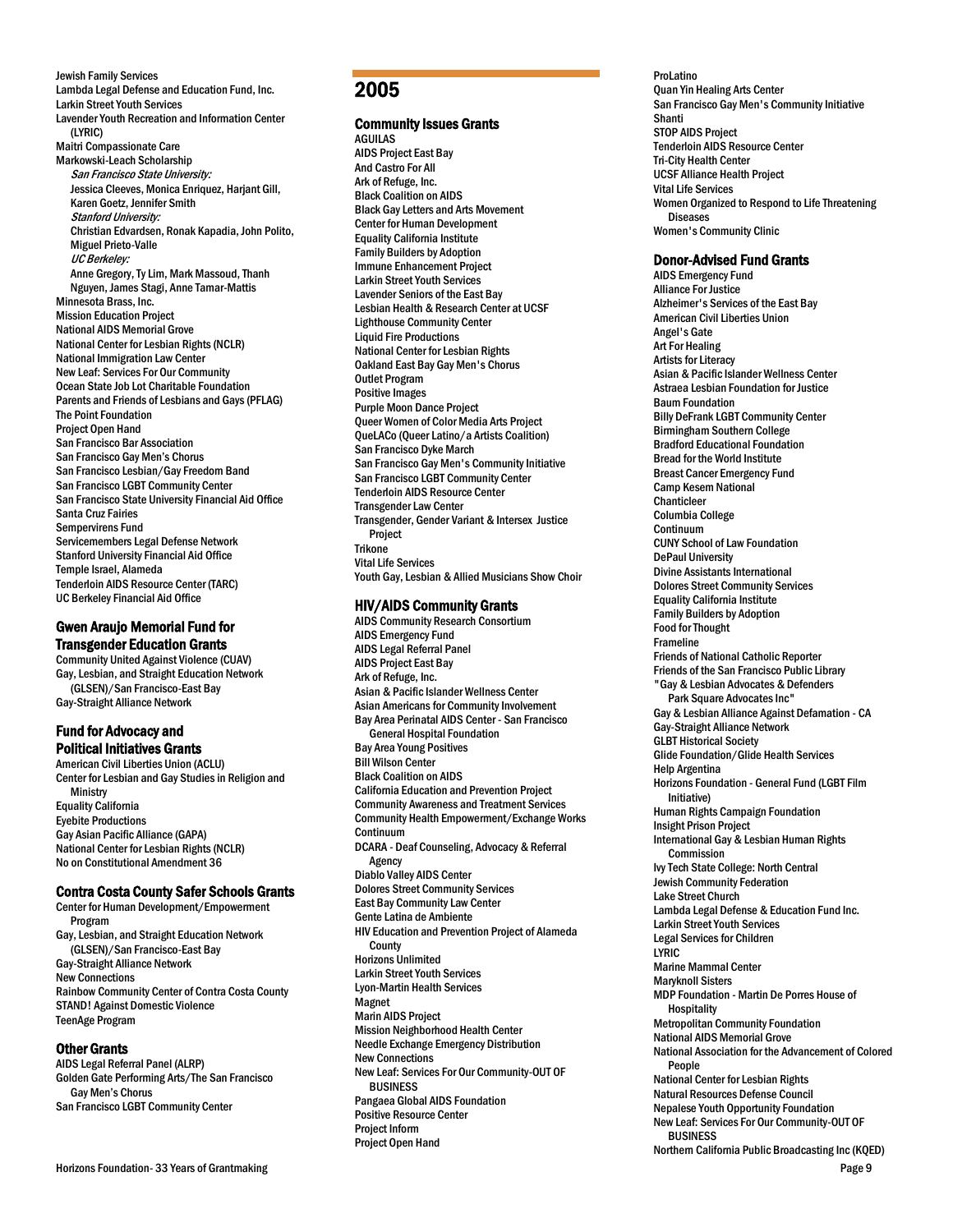Oak Hill School openhouse Oxfam America - Tsunami Response and Global Emergencies Fund Pacific Center for Human Growth Pacific School of Religion Parents and Friends of Lesbians and Gays - National Peninsula Family YMCA Point Foundation President & Fellows of Harvard College Rainbow Community Center of Contra Costa County Redwoods Monastery (Abbey) Rockridge Institute San Francisco AIDS Foundation San Francisco Ballet Association San Francisco Food Bank San Francisco LGBT Community Center San Francisco Performances San Francisco Planning and Urban Research Association Santa Cruz Fairies c/o The Santa Cruz Lesbian and Gay Community Center Servicemembers Legal Defense Network Sonoma Land Trust Southern Poverty Law Center St. Helena Public Schools Foundation St. Helena Volunteer Fire Department STOP AIDS Project The Billy Foundation UCSF Alliance Health Project University of Illinois Foundation University of Wisconsin Foundation for the GLBT Alumni We Care Animal Rescue Women's Educational Media Women's Foundation of California Youth Gender Project

Gwen Araujo Memorial Fund for Transgender Education Grants Gay-Straight Alliance Network

# Fund for Advocacy and Political Initiatives Grants

American Civil Liberties Union (ACLU) Center for Lesbian and Gay Studies in Religion and Ministry Equality California Eyebite Productions Gay Asian Pacific Alliance (GAPA) National Center for Lesbian Rights (NCLR) No on Constitutional Amendment 36

### LGBT Film Funding Circle Grants

"Behold! I Am Doing a New Thing!" (dir. Peter Barbosa, PhD) "Entry Denied" (dir. Machu Latorre) "Mrs. Stevens Hears the Mermaids Singing" (dir. Linda Thornburg) "No Dumb Questions" (dir. Melissa Regan) "Prom Night" (dir. Ilsa Bertolini) "Screaming Queens: The Riots at Compton's Cafeteria" (dir. Victor Silverman and Susan Stryker) "Who's the Top?" (dir. Jennie Livingston)

# Contra Costa County Safer Schools Grants

Center for Human Development Community Violence Solutions TeenAge Program Gay, Lesbian, and Straight Education Network (GLSEN)/San Francisco-East Bay Gay-Straight Alliance Network New Connections Rainbow Community Center STAND! Against Domestic Violence

Horizons Foundation- 33 Years of Grantmaking **Page 10** November 2012 12:30 November 2012 12:30 November 2013 12:30

# Scholarship Fund Grants

George Choy Memorial GAPA Scholarships: Eugene Kim Binh Nguyen

### Markowski-Leach Scholarships:

San Francisco State University John Joseph Caldon Terence Priester Kirk Read Maya Scott-Chung Jennifer Smith Stanford University Christian Edvardse John Polito John Yandell University of California, Berkeley Zachary Allen Katherine Kasameye Mark Massoud Noah Metheny Thanh Nguyen Anne Tamar-Mai

Juan Marquez Scholarship:

Alejandra Martinez

### Pride Law's Thomas H. Steel Fellowship:

Alexis Danzig and Megan Dorton, CUNY School of Law

# Other Grants

Asian & Pacific Islander Wellness Center Bay Area Bisexual Network (BABN) Congregation Sha'ar Zahav Billy DeFrank LGBT Community Center Dyke March Children of Lesbians and Gays Everywhere Lyon-Martin Women's Health Services New Conservatory Theater New Leaf: Services For Our Community North Bay Music Pride Festival Oakland East Bay Gay Men's Chorus Our Family Coalition Quan Yin Healing Arts Center San Francisco LGBT Community Center **Trikone** 

# 2006

#### Community Issues Grants AGUILAS

AIDS Project East Bay Aunt Lute Foundation Black Gay Letters and Arts Movement Center for Lesbian and Gay Studies in Religion and **Ministry** Community United Against Violence (CUAV) Fresh Meat Productions Gay Asian Pacific Alliance Gente Latina de Ambiente Lavender Seniors of the East Bay Lavender Youth Recreation and Information Center (LYRIC) Lesbian Health & Research Center at UCSF Lighthouse Community Center Lyon-Martin Women's Health Services Movement Generation New Conservatory Theatre Center Our Family Coalition Outlet Program ProLatino Queer Women of Color Media Arts Project QueLACo – Queer Latino/a Artists Coalition Song That Radio

Spectrum Center for Lesbian, Gay, Bisexual, and Transgender Concerns Tenth Muse Productions Transgender Law Center Transgender, Gender Variant, and Intersex Justice Project Youth Gay, Lesbian, and Allied Musicians Show Choir Youth Speaks

# HIV/AIDS Community Grants

AGUILAS AIDS Community Research Consortium AIDS Emergency Fund AIDS Legal Referral Panel AIDS Project East Bay Asian & Pacific Islander Wellness Center Asian Americans for Community Involvement Bay Area Young Positives Billy DeFrank LGBT Community Center California Prevention Education Project Catholic Charities CYO Community Awareness and Treatment Services Community Health Empowerment/Exchange Works Continuum Dimensions: Health Services for Queer and Questioning Youth East Bay Community Law Center EHC LifeBuilders Gay and Lesbian Medical Association HIV Education and Prevention Project of Alameda **County** Immune Enhancement Project La Clinica de La Raza/Fruitvale Health Project Larkin Street Youth Services Lyon-Martin Women's Health Services Marin AIDS Project Needle Exchange Emergency Distribution New Connections New Leaf: Services For Our Community Pangaea Global AIDS Foundation Positive Resource Center Project Inform Project Open Hand Quan Yin Healing Arts Center Rainbow Community Center of Contra Costa County Rock for AIDS Awareness/Rock Your Awareness San Francisco LGBT Community Center San Francisco Suicide Prevention Crisis Line – AIDS/HIV Nightline Shanti STOP AIDS Project Tenderloin AIDS Resource Center (TARC) Tri-City Health Center UCSF AIDS Health Project Women Organized to Respond to Life Threatening Diseases (WORLD) Women's Community Clinic

#### LGBT-WISE Grants

Billy DeFrank LGBT Community Center Lavender Seniors of the East Bay New Leaf: Services For Our Community Spectrum Center for Lesbian, Gay, Bisexual, and Transgender Concerns

### Donor-Advised Fund Grants

Abortion Access Project Access Institute Acorn Soupe Action Wisconsin Education Fund Agape AIDS Emergency Fund AIDS Research Institute at UCSF AIDS/Lifecycle5 – Los Angeles Gay and Lesbian Center Ally Action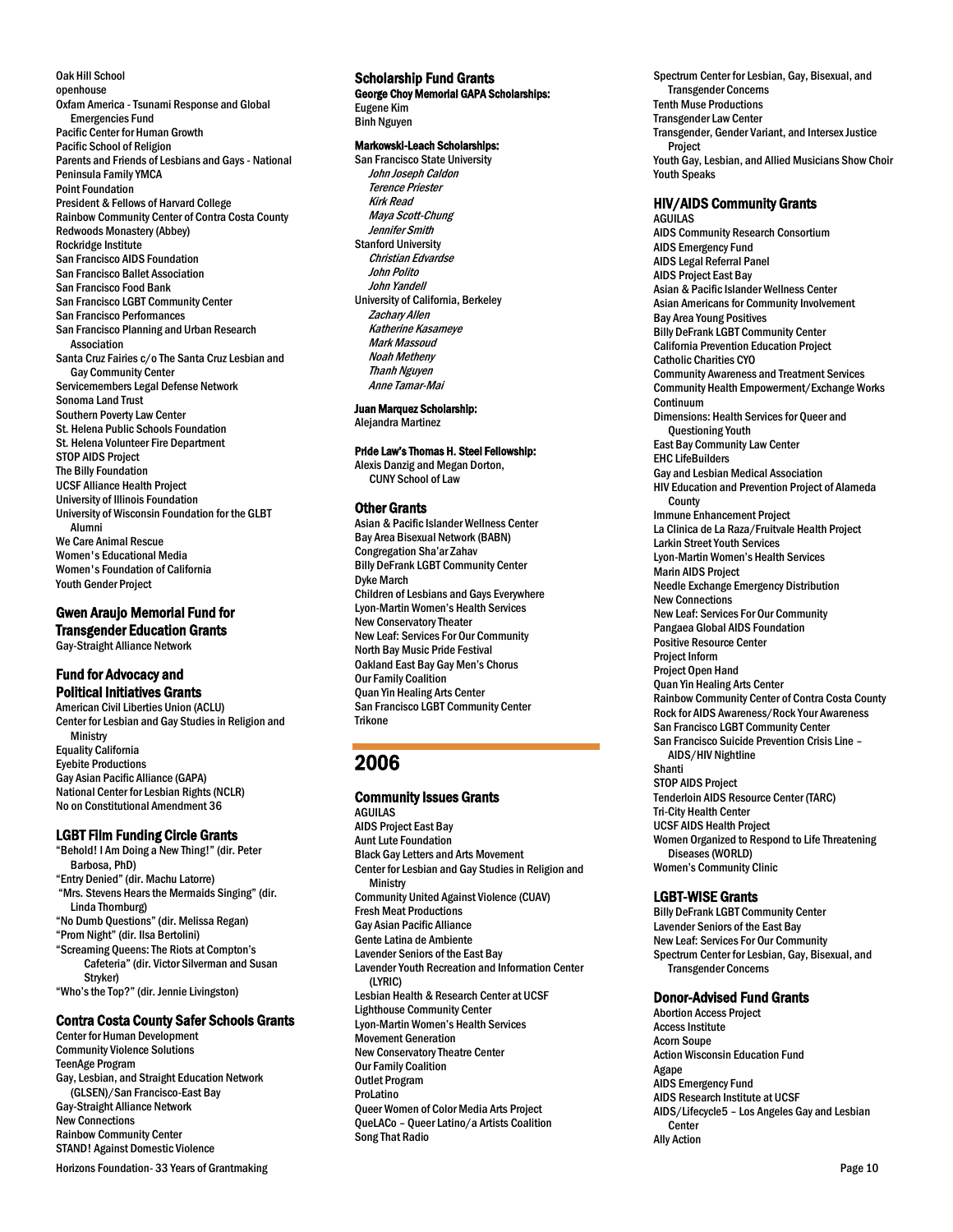Alzheimer's Services of the East Bay American Civil Liberties Union (ACLU) American Friends Service Committee Amnesty International USA – OutFront Arc of San Francisco Art For Healing Asian & Pacific Islander Wellness Center Audre Lorde Project Back to Basics Berkeley Repertory Theater Birmingham Southern College/Wiley Travel Fund Bread for the World Breast Cancer Action Broadway Housing Communities Californians for Justice Camp Winnarainbow Center for Community Solutions Center for Lesbian and Gay Studies Center for the Study of Sexual Minorities in the **Military** Center for Young Women's Development Chanticleer Charis Circle Charlotte Maxwell Complementary Clinic Choice USA COLAGE Colonias Development Council **Colorlines** Community United Against Violence (CUAV) Congregation Kol Ami Continuum CounterPULSE/Circo Zero Creativity Explored Critical Resistance Democracy Now! Destiny Arts Center Diversity Center of Santa Cruz Diversity Works Dolores Street Community Services Ella Baker Center for Human Rights Equal Rights Advocates Equality California Institute Esperanza Peace and Justice Center Eureka Valley Teen Program/Recreation and Park **Department** Film Arts Foundation Film Arts Foundation/"Changing World: Art, Women, and Revolution" Food for Thought Frameline Friends of the River Gay and Lesbian Adolescent Social Services Gay and Lesbian Alliance Against Defamation (GLAAD) Gay, Lesbian, and Straight Education Network (GLSEN) Gay-Straight Alliance Network GenderPAC GLBT Historical Society Glide Foundation Glide Memorial United Methodist Church Global Campaign for Microbicides Global Citizen Journey/"Sweet Crude" documentary Global Exchange Global Fund for Women Golden Gate Senior Services – Intergenerational Poetry Program Gwen Araujo Memorial Fund for Transgender Education Haight Ashbury Free Clinic Hartley Film Foundation/"In the Name of Allah" film project Harvard Business School Fund Harvard College Fund Hebrew Union College Hebrew Union College – Institute for Judaism and Sexual Orientation

Horizons Foundation- 33 Years of Grantmaking  $\blacksquare$ 

Highlander Center Human Rights Campaign Foundation Illinois Center for Violence Prevention Insight Prison Project Integrity International Development Exchange International Gay and Lesbian Human Rights Commission (IGLHRC) International Rescue Committee International Rivers Network Intersex Society of North America Jewish Milestones Jewish Voice for Peace Justice Now KPFA Radio KQED La Peña Cultural Center Lake Street Church Lambda Legal Defense and Education Fund Larkin Street Youth Services Lavender Seniors of the East Bay Lavender Youth Recreation and Information Center (LYRIC) League of Young Voters Legal Services for Children Legal Services for Prisoners with Children Lifetime Loco Bloco Los Angeles Gay and Lesbian Community Center Lyon-Martin Women's Health Services MADRE Marine Mammal Center Maryknoll Sisters MDP Foundation/Martin de Porres House of Hospitality Mercy High School Merton Institute for Contemplative Living Middle East Children's Alliance Ms. Magazine/Feminist Majority Foundation Mujeres Unidas y Activas National Advocates for Pregnant Women National AIDS Memorial Grove National Black Justice Coalition National Center for Lesbian Rights National Clearinghouse for the Defense of Battered Women National Coalition to Abolish the Dealth Penalty National Gay and Lesbian Task Force Foundation National Latina Institute for Reproductive Health National Network of Abortion Funds National Network of Grantmakers National Radio Project National Youth Advocacy Coalition Natural Resources Defense Council Nature Conservancy Nepalese Youth Opportunity Foundation New College of California New Israel Fund New Leaf: Services For Our Community New Mexico Acequia Association **Nomad Charities** Oak Hill School **Openhouse** Our Bodies Ourselves Out and Equal Pacific Center for Human Growth Parents and Friends of Lesbian and Gays (PFLAG) National Office Peninsula Peace and Justice Center Pets Are Wonderful Support (PAWS) Philanthrofund Foundation Planned Parenthood Golden Gate Point Foundation Positive Resource Center Project Inform Project Open Hand Puente de la Costa Sur

Queers for Economic Justice Redwoods Monastery River Network Rosenberg Fund for Children SAGE San Francisco AIDS Foundation San Francisco Ballet San Francisco Bay Area Physicians for Social **Responsibility** San Francisco Chronicle Season of Sharing Fund San Francisco LGBT Community Center San Francisco Museum of Modern Art San Francisco Opera/Merola Opera Program San Francisco Planning and Urban Research Association (SPUR) San Francisco State University Foundation San Francisco Women Against Rape San Jose Repertory Theatre School of Unity and Liberation Servicemembers Legal Defense Network Sierra Foothills AIDS Foundation South Carolina Equality Coalition Southern Poverty Law Center Spirit Rock Meditation Center St. Gregory's Food Pantry St. Helena Family Resource Center St. Helena Public Schools Foundation St. Helena Volunteer Fire Department St. John's Educational Thresholds Center STOP AIDS Project Sunburst Projects Taos County Economic Development Corporation Tenderloin Health That All May Freely Serve The Progressive **TheatreWorks** Third Street Community Center Transgender Law Center Trikone Twenty-First Century Foundation United for a Fair Economy University of Wisconsin Foundation for the GLBT Alumni Valley Vision We Care Animal Rescue **WITNESS** Woman Vision Women's Building Women's Educational Media Women's Empowerment Network Women's Forest Sanctuary Women's Initiative for Self Employment Yerba Buena Center for the Arts YES!/Art in Action YMCA Bayview-Hunter's Point Youth Treatment and Education Center

### Testamentary Donor-Advised Fund Grants

Lambda Legal Defense Fund National Center for Lesbian Rights **Openhouse** Smuin Ballet

# Gwen Araujo Memorial Fund for Transgender Education Grants

Ally Action Gay-Straight Alliance Network

# Fund for Advocacy and

Political Initiatives Grants Basic Rights Oregon Equality California Equality California Institute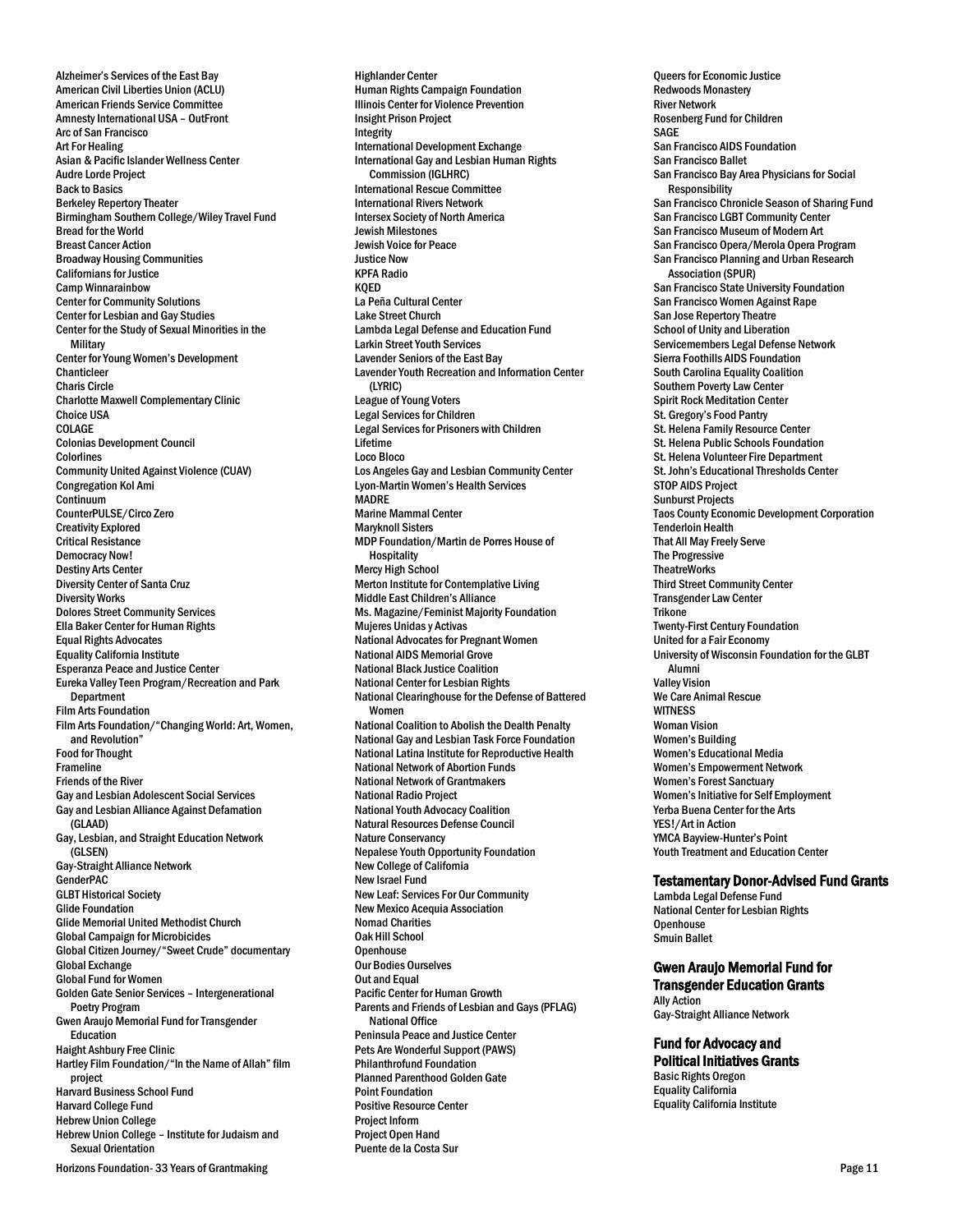### Rickey Williams Leader Fellowships

Asian & Pacific Islander Wellness Center/Ryan Fuimaono Health Initiatives for Youth/Vicky Valentine Northern California Coalition of Black LGBT Freedom

Fighters/Zwazzi Sowo Queer Women of Color Media Arts Project/T. Kebo

#### Contra Costa County Safer Schools Grants Ally Action

Center for Human Development – Mariposa Coalition Community Violence Solutions Gay-Straight Alliance Network New Connections Rainbow Community Center of Contra Costa County STAND! Against Domestic Violence TeenAge Program

### Scholarship Fund Grants

Drew

George Choy Memorial GAPA Scholarships: Mario Lio

# Markowski-Leach Scholarships:

San Francisco State University John Caldon Terence Priester Kirk Read Stanford University Jason Moss University of California, Berkeley Zackery Allen Willaim Beyer Katherine Kasameyer Doris Perez Sarah Roberts

#### Juan Marquez Scholarship:

Purdue University Natalie Caban

#### Pride Law's Thomas H. Steel Fellowship:

Natalie Nardecchia, ACLU – Southern California

#### Other Grants

Bay Area American Indian Two-Spirits Equality California Institute Gay Asian Pacific Alliance Golden Gate Performing Arts/San Francisco Gay Men's Chorus Minnesota Brass, Inc. National AIDS Memorial Grove **Openhouse** Pacific Center for Human Growth Queer Cultural Center San Francisco Foundation San Francisco LGBT Community Center Sexual Minority Alliance of Alameda County Transgender Law Center

# 2007

### Community Issues Grants

AIDS Legal Referral Panel Alternative Theater Ensemble Asian and Pacific Islander Family Pride Bay Area Bisexual Network Center for Lesbian and Gay Studies in Religion and **Ministry** Children's Book Press Community United Against Violence (CUAV) Deaf Lesbian Festival Family Builders by Adoption Fresh Meat Productions

Horizons Foundation- 33 Years of Grantmaking **Page 12** And the Security Page 12 Page 12 Page 12

Gay Asian Pacific Alliance (GAPA) Gay-Straight Alliance Network Gente Latina de Ambiente Lavender Youth Recreation and Information Center (LYRIC) Lesbian Health and Research Center at UCSF Lyon-Martin Women's Health Services Marea Media Mexican Heritage Corporation Movimiento de Arte y Cultura Latino Americana Old Lesbians Organizing for Change, San Francisco Bay Area Affiliate **Openhouse** Our Family Coalition Outlet Program OutLook Theater Project Positive Resource Center Purple Moon Dance Project Queer Women of Color Media Arts Project QueLACo (Queer Latino/a Artists Coalition) Radar Productions/Sorry You're Poor Productions Rainbow Community Center of Contra Costa Rainbow Women's Chorus "Regarding Susan Sontag" Documentary Film Project SEW Productions/Lorraine Hansberry Theatre Sistahs Steppin' in Pride Song That Radio That All May Freely Serve Transgender Law Center Transgender, Gender Variant, and Intersex Justice Project

### HIV/AIDS Community Grants

360: Positive Care Center AGUILAS AIDS Community Research Consortium AIDS Emergency Fund AIDS Legal Referral Panel AIDS Prevention Action Network AIDS Project East Bay Asian Americans for Community Involvement Asian & Pacific Islander Wellness Center Bay Area Young Positives Black Coalition on AIDS Community Health Empowerment / Exchange Works Billy DeFrank LGBT Community Center East Bay Community Law Center East Oakland Community Project HIV Education and Prevention Project of Alameda County (HEPPAC) Huckleberry Youth Program Immune Enhancement Project Larkin Street Youth Services Lyon-Martin Women's Health Services Marin AIDS Project Meals of Marin Native American AIDS Project New Leaf: Services for Our Community Pacific Center for Human Growth Pangaea Global AIDS Foundation Pittsburg Preschool and Community Council Positive Resource Center Project Inform Project Open Hand Quan Yin Healing Arts Center St. James Infirmary San Francisco Gay Men's Community Initiative Shanti Stop AIDS Project Tenderloin Health Tri-City Health Center UCSF AIDS Health Project Vital Life Services Bill Wilson Center Women Organized to Respond to Women's Community Clinic

### LGBT-WISE Grants

Billy DeFrank LGBT Community Center Lavender Seniors of the East Bay New Leaf: Services for Our Community Spectrum Center

### Donor-Advised Fund Grants

360: Positive Care Center at UCSF Abortion Access Project Academy of Friends Access Institute For Psychological Services Acorn Soupe Acumen Fund Agape AIDS Emergency Fund AIDS Research Institute at UCSF AIDS, Medicine, and Miracles AIDS/LifeCycle - Los Angeles Gay and Lesbian Center AIDS/LifeCycle - San Francisco AIDS Foundation Algebra Project All Join Hands Foundation All Stars Project Ally Action Alzheimer's Services of the East Bay American Civil Liberties Union (ACLU) of Northern California American Civil Liberties Union (ACLU)/Frontline Project American Civil Liberties Union (ACLU)/LGBT Project American Conservatory Theater American Friends Service Committee American Red Cross Americans United for Separation of Church and State Asian & Pacific Islander Wellness Center Asian Pacific Environmental Network Asian Pacific Islander Legal Outreach Astraea Lesbian Foundation for Justice Audre Lorde Project Ella Baker Center for Human Rights Bay Area Bisexual Network Bay Area Women and Children's Center B.A.Y. Fund Berkeley Repertory Theater Birmingham Southern College Breast Cancer Action Broadway Housing Communities Buchanan YMCA Buddhist Peace Fellowship Cabrillo Education Foundation California Arts Education Association California Coalition for Women Prisoners/LSPC Californians for Justice Camp Winnarainbow Center for Constitutional Rights Center for Gay and Lesbian Studies in Religion and **Ministry** Center for Independent Documentary Center for Justice and Accountability Center for Lesbian and Gay Studies Center for the Study of Sexual Minorities in the Military/Michael Palm Center Center for Young Women's Development Central City Hospitality House Charis Circle Chicana/Latina Foundation Children of Lesbians and Gays Everywhere (COLAGE) Choice USA Church of the Incarnation Coastside Hope Coastside Jewish Community CodePink Colonias Development Council Colorlines Common Cause Education Fund Common Hope for Health Community Partners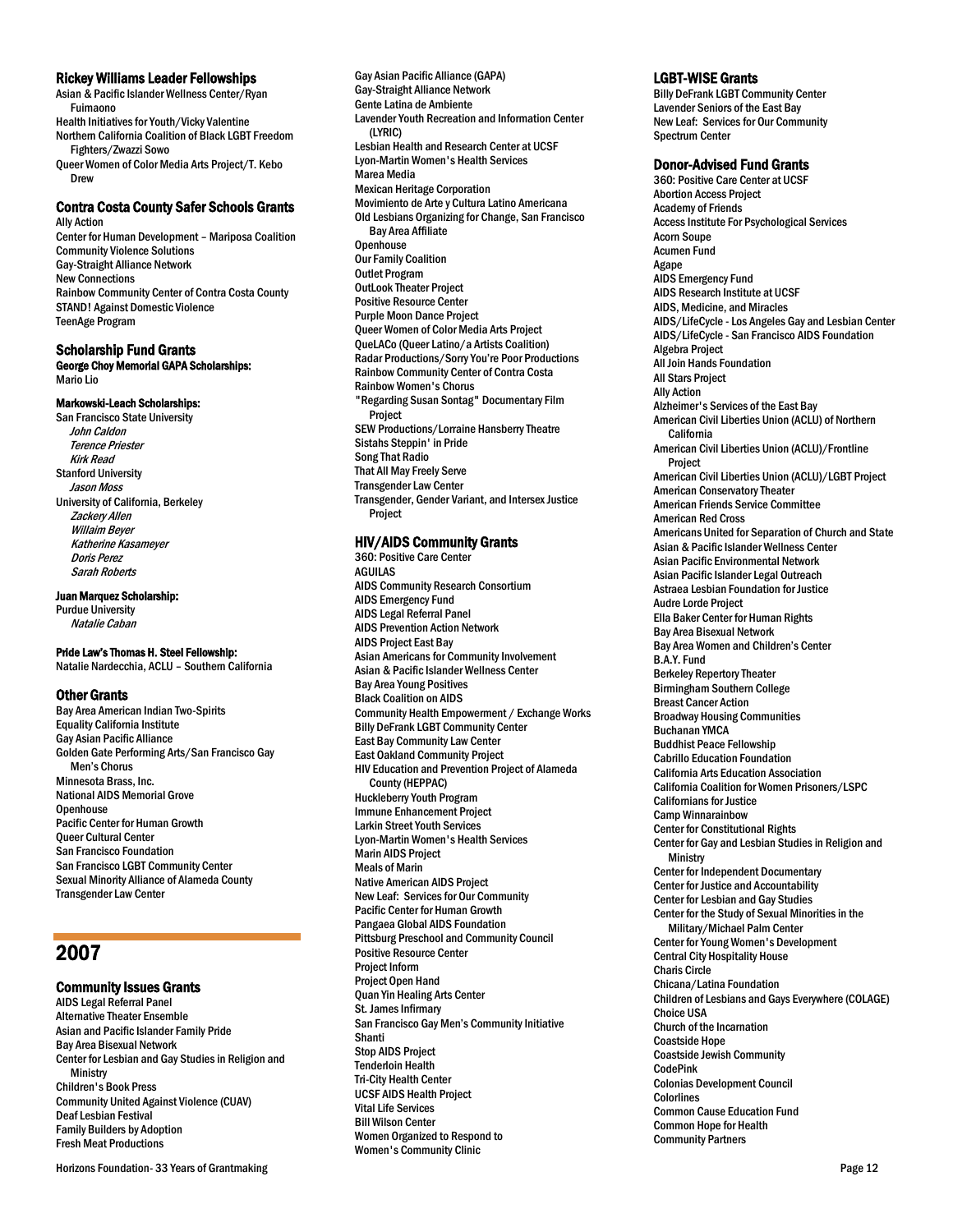Community United Against Violence (CUAV) Congregation Kol Ami Congregation Sha'ar Zahav Creative Growth Art Center Creativity Explored Critical Resistance Democracy Now DePaul University Destiny Arts Center Diversity Center of Santa Cruz East LA Community Corporation Efforts of Grace El Porvenir Equal Justice Society Equal Rights Advocates Equality California Institute Esalen Institute Esperanza Peace and Justice Center Families and Friends of Louisiana's Incarcerated Children Family Pride Coalition Family Violence Prevention Fund Film Arts Foundation First Graduate Food Allergy and Anaphylaxis Network Food for Thought Food Pantry Frameline Friends of the River Gay and Lesbian Alliance Against Defamation (GLAAD) Gay and Lesbian Medical Association Gay-Straight Alliance Network Generation 5 GLBT Historical Society Glide Foundation Global Campaign for Microbicides Global Exchange Global Fund for Women Golden Gate Performing Arts/San Francisco Gay Men's Chorus Golden Gate Senior Services Grace Cathedral **Groundspark** Habitat for Humanity Partners Council Hartley Film Foundation Harvard Business School Harvard College Fund Healthcare Foundation of Northern Sonoma County Marty Hennessy Junior Tennis Foundation Hetrick-Martin Institute Highlander Center Hommies Organizing the Mission to Empower Youth (HOMEY) Human Rights Action Center Hunters Point Family/Girls 2000 Ella Hill Hutch Community Center Illinois Center for Violence Prevention Immigration Equality Indiana University in South Bend Insight Prison Project International Development Exchange International Gay and Lesbian Human Rights Commission (IGLHRC) International Museum of Women International Rescue Committee International Rivers Network Intersex Society of North America ipride Jerusalem Fund Jewish Community Fund Jewish Milestones Jewish Voice for Peace Justice Now KPFA Radio (Voided by Jon - 8/23/07) KQED

La Pena Cultural Center Laguna Honda Volunteers Lake Street Church Lambda Legal Defense and Education Fund Larkin Street Youth Services Lavender Seniors of the East Bay Lavender Youth Recreation and Information Center (LYRIC) League of Young Voters Education Fund Legal Services for Prisons with Children Lesbian Health and Research Center at UCSF Lifetime Literacy for Environmental Justice Loco Bloco Lyon-Martin Women's Health Services MADRE Maitri Marin Agricultural Land Trust Marin Country Day Marine Mammal Center Maryknoll Sisters Charlotte Maxwell Complementary Clinic Memphis University School Mental Health America of Hawaii Merton Institute for Contemplative Living Middle East Children's Alliance Minnesota Brass Moving Images Ms. Magazine/Feminist Majority Foundation Mujeres Unidas y Activas **NAACP** National Advocates for Pregnant Women National AIDS Memorial Grove National Black Justice Coalition National Center for Lesbian Rights (NCLR) National Clearinghouse for the Defense of Battered Women National Coalition to Abolish the Dealth Penalty National Gay and Lesbian Task Force Foundation National Latina Institute for Reproductive Health National Network of Abortion Funds National Network of Grantmakers National Organization of Gay and Lesbian Scientists and Technical Professionals (NOGLSTP) National Radio Project National Youth Advocacy Coalition Native American Heritage Association Natural Resources Defense Council (NRDC) New Israel Fund New Leaf: Services For Our Community New York Foundation for the Arts Okizu Foundation Omega Boys Club **Openhouse** Our Bodies Ourselves Our Family Coalition Pacific Center for Human Growth Parents and Friends of Lesbians and Gays (PFLAG) National Office Peace Tax Foundation Peninsula Peace and Justice Center Pescadero Education Foundation Pets Are Wonderful Support (PAWS) Philanthrofund Foundation Planned Parenthood Golden Gate Point Foundation Political Research Associates Janet Pomeroy Center Positive Resource Center Princeton University The Progressive Puente de la Costa Sur Queers for Economic Justice Redwoods Monastery Reflective Images River Network

RockRose Institute

Rosenberg Fund for Children SAGE St. Helena Family Resource Center San Francisco AIDS Foundation San Francisco Ballet San Francisco Bay Area Physicians for Social Responsibility San Francisco Foundation San Francisco Friends School San Francisco LGBT Community Center San Francisco Opera/Merola Opera Program San Francisco Planning and Urban Research Association (SPUR) Central American Womens Fund San Francisco State University Foundation San Francisco State University Foundation/Family Acceptance Project San Francisco Women Against Rape San Francisco Women's Centers/The Women's Building San Jose Repertory Theatre Santa Rosa Symphony School of Unity and Liberation Second Harvest Food Bank Senior Coastsiders Servicemembers Legal Defense Network (SLDN) Sisters of Perpetual Indulgence Smuin Ballet Sonoma Land Trust Sonrisas Community Dental Center South Coast Children's Services Southern Poverty Law Center Spectrum LGBT Center Spirit Rock Meditation Center Starlight Starbright Foundation STOP AIDS Project Sunburst Projects Sutter VNA and Hospice Foundation Tenderloin Health Tenderloin Neighborhood Development Corporation **TheatreWorks** Third Street Community Center Transgender Law Center Trikone Twenty-First Century Foundation Union of Concerned Scientists United for a Fair Economy Universal Share University of California Berkeley Foundation University of California Berkeley School of Journalism Urgent Action Fund US Campaign for Burma Victory Fund's Gay and Lesbian Leadership Institute Vineyard Playhouse We Care Animal Rescue **WITNESS** Women for Women International Women Make Movies Women of Color Resource Center Women's Donor Network Women's Empowerment Network Women's Forest Sanctuary Women's Foundation of California Women's Fund of Hawaii Women's Initiative for Self Employment Yerba Buena Center for the Arts YES! /Art in Action YMCA Bayview-Hunter's Point Youth Together Youth Treatment and Education Center

Fund for Advocacy and Political Initiatives Grants Equality California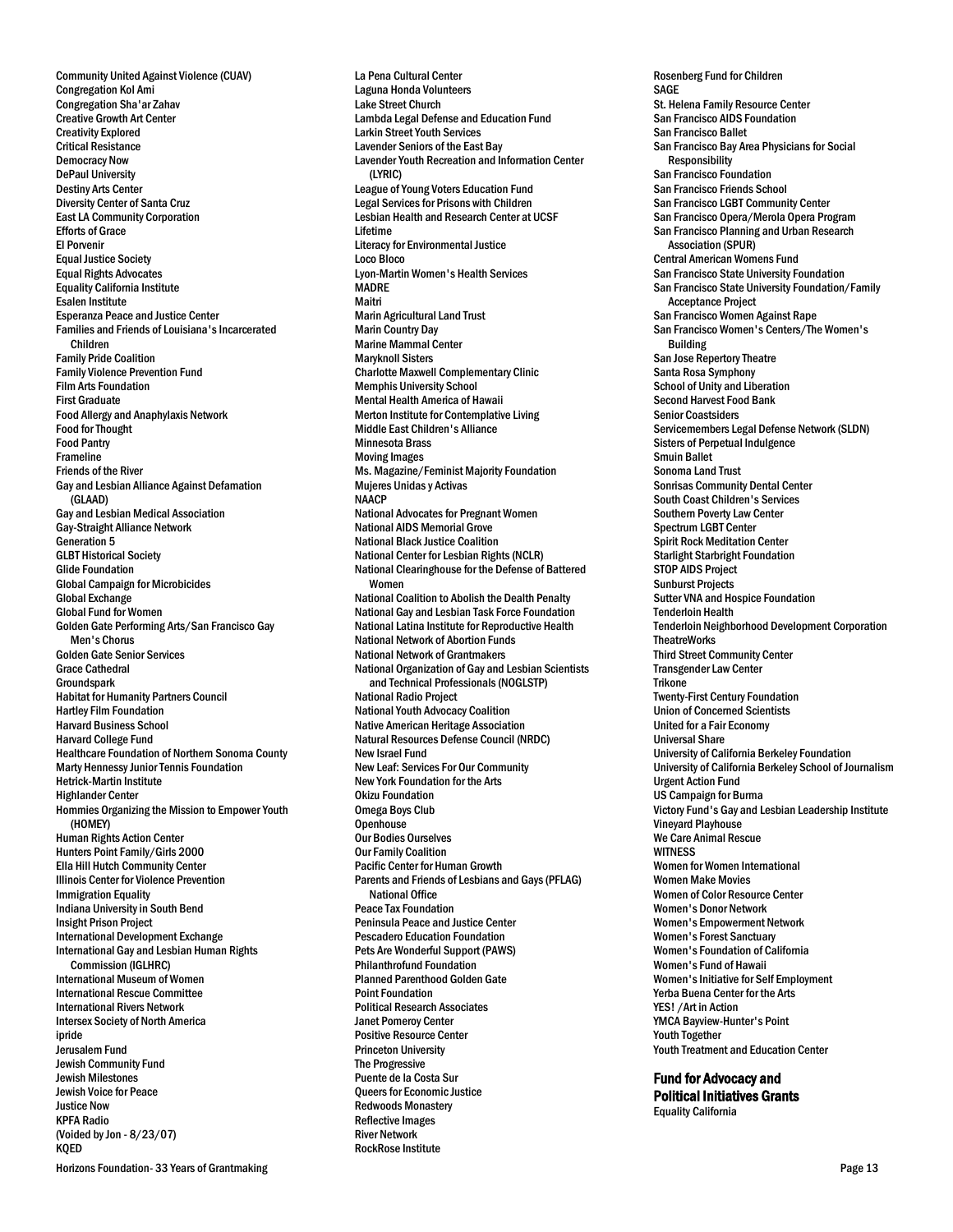### Civil Marriage Collaborative Donor Circle **Grants**

Proteus Fund

### Contra Costa County Safer Schools Grants Ally Action

# Organizational Philanthropy Grants

AIDS Emergency Fund

#### Scholarship Fund Grants Lee Dubin Memorial Scholarships:

Children of Lesbians and Gays Everywhere (COLAGE) Sara Berger Marina Gatto Marisa Martinez Elizabeth Wall

#### George Choy Memorial GAPA Scholarships: Ricky Aquino

#### Markowski-Leach Scholarships:

San Francisco State University Mateo Cruz David Field Nathan Hale Arianna Trujillo-Robnett Stanford University Royce Connor Stephen Funk Sara Heaps Jason Moss University of California, Berkeley Willaim Beye Patrick Borch Jeffrey Manassero Sharon Papo Doris Perez Sarah Roberts Bharat Venkat

Juan Marquez Scholarship:

Indiana University in South Bend Evelyn Herrera

### Pride Law's Thomas H. Steel Fellowship:

Lisa Cisneros, California Rural Legal Assistance

# Other Grants

AGUILAS Golden Gate Performing Arts Golden Gate Performing Arts/"Why We Sing" documentary National Center for Lesbian Rights (NCLR) Positive Resource Center Project Inform Project Open Hand Queer Cultural Center Rainbow Community Center of Contra Costa Reflective Images San Francisco AIDS Foundation San Francisco LGBT Community Center Transgender Law Center

# 2008

# Community Issues Grants

Asian & Pacific Islander Wellness Center Aunt Lute Book Foundation Frameline Gay-Straight Alliance Network Lavender Youth Recreation and Information Center (LYRIC) Maggots and Men

Horizons Foundation- 33 Years of Grantmaking **Page 14** November 2012 of Page 14 November 2012 of Page 14 November 2012

Mangoes with Chili Movimiento de Arte y Cultura Latino Americana Native American AIDS Project Old Lesbians Organizing For Change, San Francisco Bay Area Affiliate **Openhouse** Outlet Program Pacific Center for Human Growth Positive Images Pride at Work, AFL-CIO San Francisco Chapter Puente de la Costa Sur Purple Moon Dance Project Queer Women of Color Media Arts Project QueLACo (Queer Latino/a Artists Coalition) Rainbow Community Center of Contra Costa County Rainbow Women's Chorus San Francisco Dyke March San Francisco Trans March Somos Familia Song That Radio Survivors International Training Rules Transgender Law Center

# HIV/AIDS Community Grants

360: Positive Care Center AGUILAS AIDS Community Research Consortium AIDS Emergency Fund AIDS Housing Alliance/SF AIDS Legal Referral Panel AIDS Prevention Action Network AIDS Project East Bay Asian Americans for Community Involvement Asian & Pacific Islander Wellness Center Asian Health Services Bay Area Young Positives Black Coalition on AIDS California Institute of Integral Studies Community Awareness and Treatment Services Community Health Empowerment/Exchange Works Billy DeFrank LGBT Community Center East Oakland Community Project Flowers Heritage Foundation Get Screened Oakland HIV Education and Prevention Project of Alameda **County** Homeless Youth Alliance Huckleberry Youth Program Immune Enhancement Project Institute for Community Health Outreach Larkin Street Youth Services Lesbian Health & Research Center at UCSF Lyon-Martin Health Services Marin AIDS Project Meals of Marin Needle Exchange Emergency Distribution New Conservatory Theatre Center New Leaf: Services For Our Community Outlet Program Pacific Center for Human Growth Pangaea Global AIDS Foundation Pets Are Wonderful Support Planned Parenthood: Shasta-Diablo Positive Resource Center Project Inform Project Open Hand ProLatino Quan Yin Healing Arts Center Rainbow Community Center of Contra Costa County St. James Infirmary San Francisco Gay Men's Community Initiative San Francisco LGBT Community Center Shanti STOP AIDS Project Tenderloin Health Tri-City Health Center

UCSF AIDS Health Project Valley Medical Center Foundation Vital Life Services Bill Wilson Center Women Organized to Respond to Life Threatening **Diseases** Women's HIV Program at UCSF Women's Community Clinic

# LGBT-WISE Grants

Billy DeFrank LGBT Community Center Lavender Seniors of the East Bay New Leaf: Services for Our Community Spectrum Center

### Donor-Advised Fund Grants

Abortion Access Project Academy of Friends AGAPE AIDS Emergency Fund AIDS Legal Referral Panel Algebra Project Alliance for Smiles Ally Action Alzheimer's Services of the East Bay American Civil Liberties Union (ACLU) American Civil Liberties Union (ACLU) of Northern California American Civil Liberties Union (ACLU)/Frontline Project American Civil Liberties Union (ACLU)/LGBT Project American Friends Service Committee amfAR API Legal Outreach Asia Transpacific Foundation Asian & Pacific Islander Wellness Center Asian Pacific Environmental Network Astraea Lesbian Foundation for Justice Audre Lorde Project Bay Area Women and Children's Center Berkeley Repertory Theater Birmingham Southern College Bishop's Ranch Brava! for Women in the Arts Breast Cancer Action Breast Cancer Emergency Fund Broadway Housing Communities Buchanan YMCA Butler University Cabrillo Education Foundation California Art Education Association California Coalition for Women's Prisoners California for Justice Camp Winnarainbow Carter Center Center for Justice and Accountability Center for Lesbian and Gay Studies in Religion and **Ministry** Center for Young Women's Development Charis Circle Charlotte Maxwell Complementary Clinic Chicago Foundation for Women Chicana/Latina Foundation Choice USA Clark Fork Coalition Coastside Jewish Community CodePink COLAGE Colonias Development Council Colorlines Community Health Awareness Council Community Music Center Community United Against Violence (CUAV) Congregation Kol Ami Corporation of the Fine Arts Museums Covenant Network of Presbyterians Creative Growth Art Center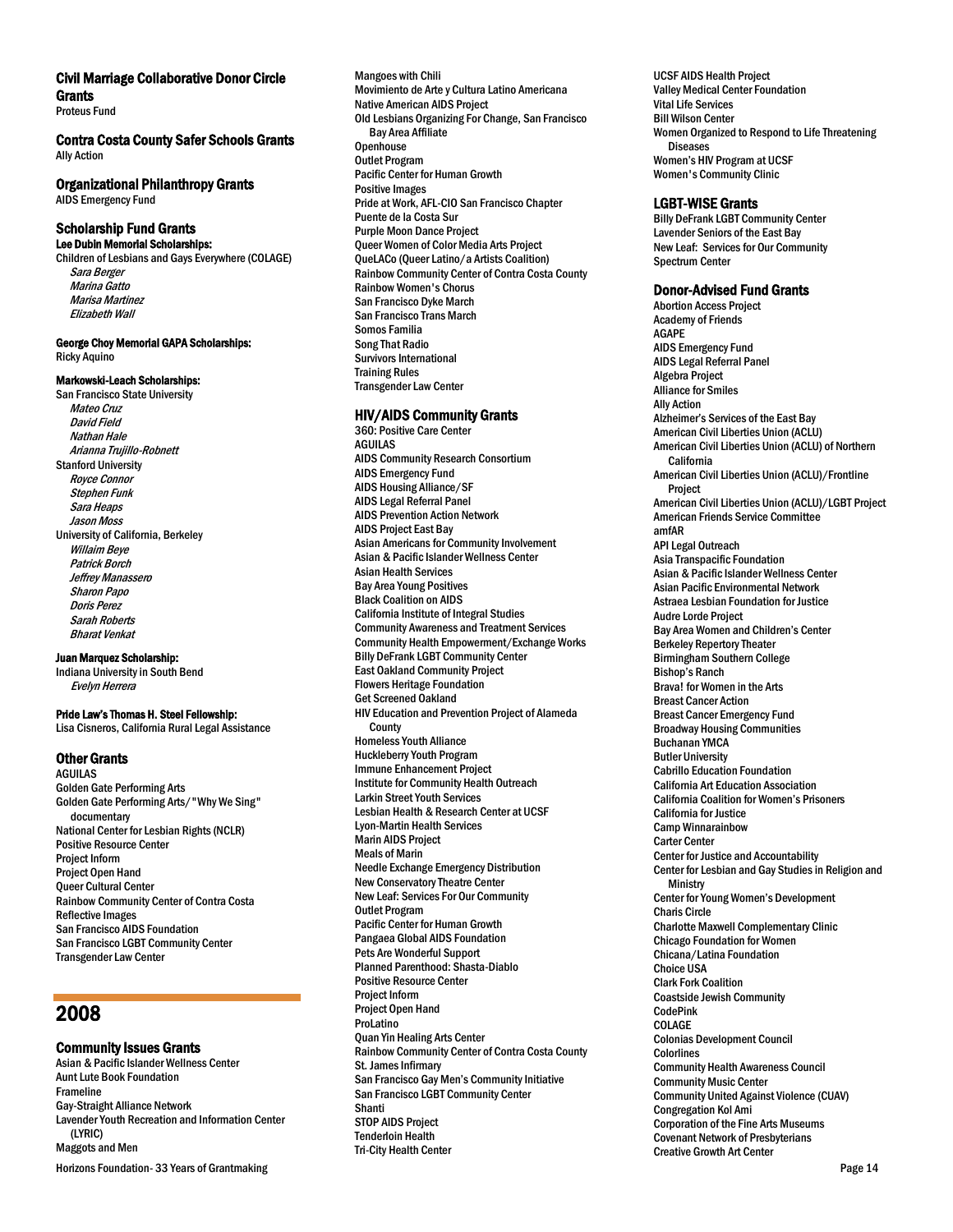Creativity Explored Critical Resistance Dallas Foundation Democracy Now! Destiny Arts Center Diversity Center of Santa Cruz Doctors without Borders USA Drawbridge: An Arts Program for Homeless Children East LA Community Corporation Ella Baker Center for Human Rights Ella Hill Hutch Community Center Episcopal Community Service of San Francisco Equal Justice Society Equal Rights Advocates Equality California Institute Esperanza Peace and Justice Center Fairness and Accuracy in Reporting Families and Friends of Louisiana's Incarcerated Children Family Violence Prevention Fund Film Arts Foundation First Place for Youth Food for Thought Frameline Friends of Maiti Nepal Friends of the Bancroft Library Friends of the Oakland Public Library Friends of the River Friends of the San Francisco Public Library Friends of the UC Berkeley Library Friends of the Urban Forest Gay and Lesbian Advocates and Defenders (GLAD) Gay and Lesbian Alliance Against Defamation (GLAAD) Gay and Lesbian Medical Association Gay, Lesbian, and Straight Educators Network (GLSEN) Gay-Straight Alliance Network Gender Public Advocacy Coalition (GenderPAC) Generation 5 GLBT Historical Society Glide Memorial United Methodist Church Global Campaign For Microbicides Global Exchange Global Fund for Women Global Heritage Fund Golden Gate Performing Arts/San Francisco Gay Men's Chorus Golden Gate Senior Services Groundspark Hartley Film Foundation Highlander Center Homies Organizing the Mission to Empower Youth (HOMEY) Huckleberry Youth Programs Human Rights Campaign Foundation Hunters Point Family/Girls 2000 International Development Exchange International Gay and Lesbian Human Rights Commission (IGLHRC) International Museum of Woman International Rescue Committee International Rivers Network Intersex Society of North America Jamestown Community Center Janet Pomeroy Center Jewish Community Federation Jewish Milestones Jewish Voice for Peace **Justice Now** Kashmir Earthquake Relief KCSM-FM KPFA Radio KQED La Casa de las Madres La Peña Cultural Center Laguna Honda Volunteers

Lambda Legal Defense and Education Fund Larkin Street Youth Services Lavender Seniors Lavender Youth Recreation and Information Center (LYRIC) League of Young Voters Education Fund Legal Services for Prisoners with Children Lesbian Health and Research Center at UCSF Lifetime Literacy for Environmental Justice Loco Bloco Lyon-Martin Health Services **MADRE** Maitri Marine Mammal Center Maryknoll Sisters Meals on Wheels of San Francisco Mei Fong and Associates Memphis University School Metropolitan Opera Middle East Children's Alliance Minnesota Brass Moving Images Ms. Magazine/Feminist Majority Foundation Mujeres Unidas y Activas National Advocates for Pregnant Women National Black Justice Coalition National Center for Lesbian Rights National Clearinghouse for the Defense of Battered Women National Gay and Lesbian Task Force National Latina Institute for Reproductive Health National Network of Abortion Funds National Organization of Gay and Lesbian National Radio Project National Youth Advocacy Coalition New Israel Fund New Leaf: Services For Our Community Nine Lives Foundation Oakland Museum of California Foundation of San Francisco, Marin, Peninsula, and Sonoma Counties Old First Presbyterian Church Omega Boys Club **Openhouse** Our Bodies Ourselves Overnight Productions Pacific Center for Human Growth Patriot Fund Peace Tax Foundation PEF Israel Endowment Fund Peninsula Peace and Justice Center Pets Are Wonderful Support (PAWS) Philanthrofund Foundation Planned Parenthood Federation of America Planned Parenthood Golden Gate Political Research Associates Positive Resource Center Power Up Princeton University Progress Foundation Project Open Hand Puente de la Costa Sur Queers for Economic Justice Reading Connection Redwood Empire Food Bank Redwoods Monastery Reproductive Justice Fund River Network Rosenberg Fund for Children SAGE San Francisco AIDS Foundation San Francisco Ballet San Francisco Bay Area Physicians for Social Responsibility

San Francisco Chanticleer

Lake Street Church

San Francisco Conservatory of Music San Francisco Food Bank San Francisco Friends School San Francisco Jewish Film Festival San Francisco LGBT Community Center San Francisco Network Ministries Housing **Corporation** San Francisco Opera/Merola Opera Program San Francisco Planning + Urban Research Association San Francisco State University Foundation San Francisco Symphony San Francisco Women Against Rape San Francisco Women's Centers/The Women's Building San Jose Repertory Theatre School of Unity and Liberation Scientists and Technical Professionals (NOGLSTP) Second Harvest Food Bank Senior Coastsiders Servicemembers Legal Defense Network (SLDN) Sisters of Perpetual Indulgence Sonoma Land Trust Sonoma State University Academic Foundation Sonrisas Community Dental Center South Coast Children's Services Southern Poverty Law Center Spirit Rock Meditation Center St. Anthony Foundation St. Bernard's Development Foundation St. Francis Center St. Helena Family Resource Center St. James Infirmary St. Vincent de Paul Society, Council of San Francisco STOP AIDS Project Sunburst Projects Sutter VNA and Hospice Foundation Swords to Plowshares Tenderloin Health Tenderloin Neighborhood Development Corporation The Progressive Theatre Rhinoceros **TheatreWorks** Third Street Community Center Tides Center Transgender Law Center Trappist Abbey of Our Lady of Guadalupe Trikone Twenty-First Century Foundation UCLA Foundation/Williams Institute United for a Fair Economy United States Holocaust Memorial Museum Universal Share/Strike Our Breast Cancer Urgent Action Fund We Care Animal Rescue Witness, Inc. WOMAN, Inc. Women for Women International Women Make Movies Women of Color Resource Center Women Organized to Respond to Life Threatening Diseases Women's Community Clinic Women's Empowerment Network Women's Forest Sanctuary Women's Foundation of California Women's Fund of Hawaii Women's Initiative for Self Employment Yerba Buena Center for the Arts YES!/Art in Action YMCA Bayview-Hunter's Point YMCA of the Mid-peninsula Youth Treatment and Education Center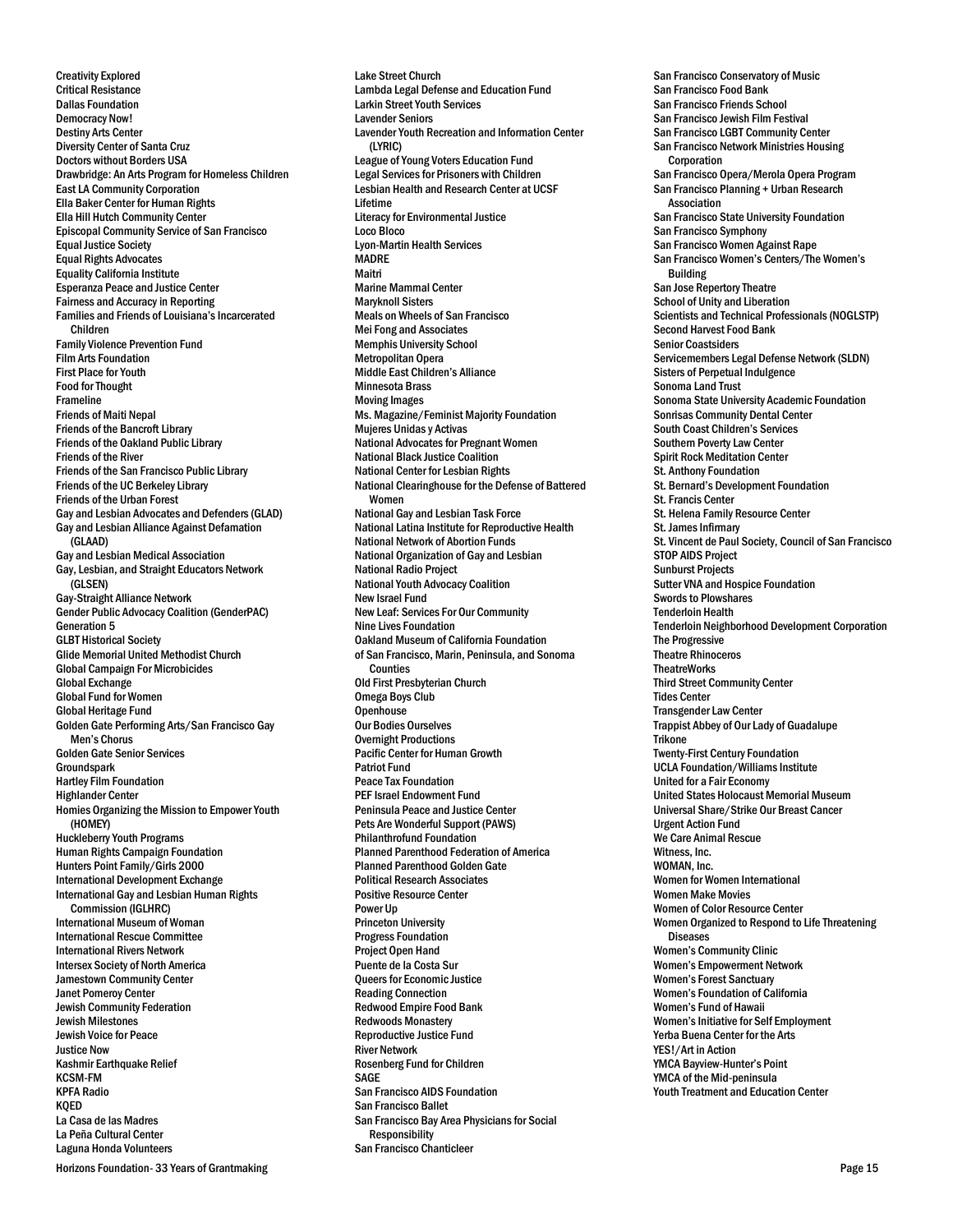# Fund for Advocacy and

Political Initiatives Grants Equality California

# Civil Marriage Collaborative Donor Circle

**Grants** Proteus Fund

# Organizational Philanthropy Grants

Black Coalition on AIDS Lyon-Martin Health Services

#### Scholarship Fund Grants Lee Dubin Memorial Scholarships:

Children of Lesbians and Gays Everywhere (COLAGE) Brianna Buhr Caroline Cox Orrell Courtney Faria Abigale Sauerbrey

#### George Choy Memorial GAPA Scholarships:

Karl Cabrera Vanessa Cole Kevin Hamano

#### Markowski-Leach Scholarships:

San Francisco State University Melissa Barthelemy Mateo Cruz Emilio Loredo Karalyn Perez Stanford University Jamil Hellu Juno Obedin-Maliver University of California, Berkeley Jeffrey Church Joseph Ham

Juan Marquez Scholarship:

Butler University Victor Navarro

#### Pride Law's Thomas H. Steel Fellowship:

Lisa Cisneros, California Rural Legal Assistance

### Other Grants

Baum Foundation Equality California Institute/Let California Ring National Center for Lesbian Rights

# 2009

# Community Issues Grants

Asian & Pacific Islander Family Pride Asian & Pacific Islander Wellness Center Center for Lesbian and Gay Studies in Religion and **Ministry** Children of Lesbians and Gays Everywhere (COLAGE) Community United Against Violence (CUAV) The Dancing Trees/Sins Invalide Fabled ASP Frameline Fresh Meat Productions Gay-Straight Alliance Network GLBT Historical Society Lavender Youth Recreation and Information Center (LYRIC) Lesbian Health and Research Center at UCSF National Center for Lesbian Rights (NCLR) Native American AIDS Project

Old Lesbians Organizing for Change, San Francisco Bay Area Affiliate openhouse Our Family Coalition Outlet Program OutLoud Radio Pacific Center for Human Growth Pride at Work, AFL-CIO San Francisco Chapter Puente de la Costa Sur QueLACo (Queer Latino/a Artists Coalition) Rainbow Community Center of Contra Costa County Rainbow Women's Chorus San Francisco LGBT Community Center San Francisco Trans March Somos Familia Song That Radio Tenth Muse Transgender Law Center

# HIV/AIDS Community Grants

360: Positive Care Center AGUILAS AIDS Community Research Consortium AIDS Emergency Fund AIDS Housing Alliance/SF AIDS Legal Referral Panel AIDS, Medicine, and Miracles AIDS Prevention Action Network AIDS Project East Bay Army of Lovers Asian Americans for Community Involvement Asian & Pacific Islander Wellness Center Asian Health Services Bay Area Young Positives Black Coalition on AIDS California Education and Prevention Project Center for AIDS Prevention Studies at UCSF Community Awareness and Treatment Services Community Health Empowerment/Exchange Works Billy DeFrank LGBT Community Center Dolores Street Community Services East Bay Community Law Center East Oakland Community Project Flowers Heritage Foundation HIV Education and Prevention Project of Alameda County Homeless Youth Alliance Huckleberry Youth Program Immune Enhancement Project Larkin Street Youth Services Lyon-Martin Health Services Marin AIDS Project Meals of Marin New Conservatory Theatre Center New Leaf: Services For Our Community Outlet Program Pacific Center for Human Growth Pediatric HIV/AIDS Program, Children's Hospital & Research Center Oakland Pets Are Wonderful Support Pittsburg Preschool and Community Council Planned Parenthood: Shasta-Diablo Positive Resource Center Project Inform Project Open Hand ProLatino Quan Yin Healing Arts Center Rainbow Community Center of Contra Costa County St. James Infirmary San Francisco Gay Men's Community Initiative San Francisco LGBT Community Center San Francisco Suicide Prevention Crisis Line – AIDS/HIV Nightline Shanti STOP AIDS Project Tenderloin Health Theatre Bay Area

Tri-City Health Center UCSF AIDS Health Project Valley Medical Center Foundation The Voice Factory Bill Wilson Center Women Organized to Respond to Life Threatening **Diseases** Women's Community Clinic Women's HIV Program at UCSF

### LGBT-WISE Grants

Billy DeFrank LGBT Community Center Lavender Seniors of the East Bay New Leaf: Services for Our Community Spectrum Center

### POCIBLE Grants

AIDS Project East Bay Asian & Pacific Islander Family Pride Bay Area American Indian Two-Spirits Bayard Rustin LGBT Coalition Black Coalition on AIDS El/La Program Para Translatinas Gay Asian Pacific Alliance Gente Latina de Ambiente Mangoes with Chili Purple Moon Dance Project Queer Women of Color Media Arts Project Song That Radio

### Rickey Williams Fellowships:

Javarre Cordero Wilson, Black Coalition on AIDS Angel Fabian, Gente Latina de Ambiente Duc Le, Song That Radio Miss Major, Transgender, Gender Variant, and Intersex Justice Project Aryenish Birdie, Trikone

#### Donor-Advised Fund Grants

Abortion Access Project Academy of Friends Access Institute Agape Foundation AIDS Emergency Fund AIDS Legal Referral Panel AIDS Research Institute at UCSF AIDS, Medicine, and Miracles Alameda County Community Food Bank Alexander Valley Union School Club Algebra Project All Stars Project Alliance Medical Center Alzheimer's Services of the East Bay American Civil Liberties Union (ACLU) American Civil Liberties Union (ACLU) of Northern California American Civil Liberties Union (ACLU)/LGBT Project American Conservatory Theatre American Friends Service Committee - Philadelphia American Friends Service Committee - San Francisco American Red Cross - Bay Area Chapter Americans United for Separation of Church and State amfAR Amnesty International USA API Legal Outreach Arc of San Francisco Asian & Pacific Islander Wellness Center Asian Art Museum Foundation of San Francisco Astraea Lesbian Foundation for Justice Ella Baker Center for Human Rights Baton Rouge Youth Coalition Bay Area Women's and Children's Center Berkeley Repertory Theatre Birmingham Southern College BRAVA! for Women in the Arts Breast Cancer Action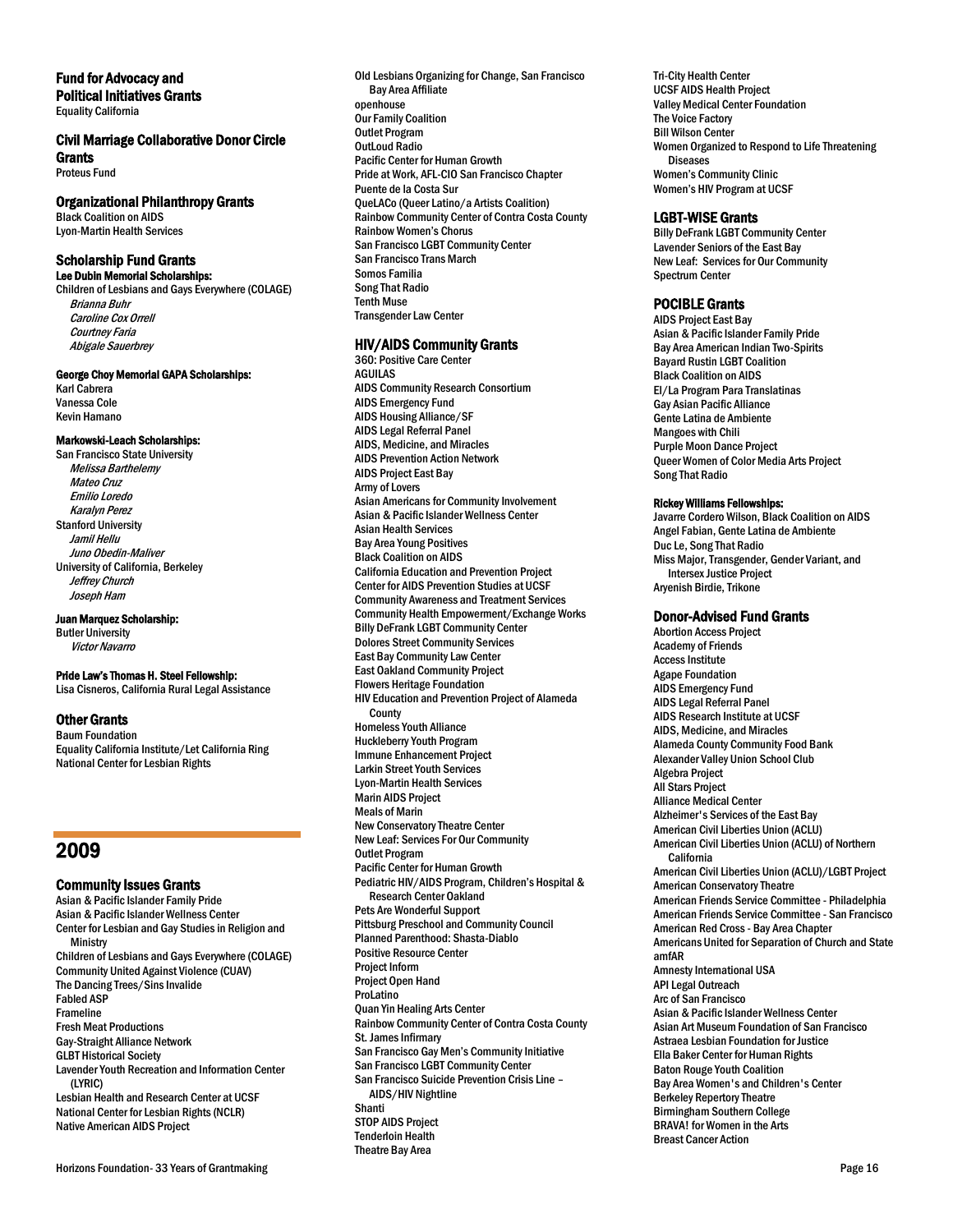Breast Cancer Emergency Fund Broadway Housing Communities Buchanan YMCA Buddhist Peace Fellowship Cabrillo Education Foundation California Arts Education Association California Coalition for Women Prisoners Camp Winnarainbow Catticus Corporation Center for Justice and Accountability Center for Young Women's Development Chamber Music Partnership Chanticleer Chicana-Latina Foundation Children of Lesbians and Gays Everywhere (COLAGE) Choice USA Climate Protection Campaign Coastside Jewish Community CodePink Colonias Development Council **Colorlines** Community Foundation of Sonoma County Community Health Awareness Council Community Music Center Community United Against Violence (CUAV) Community Violence Solutions Congregation Kol Ami Congregation Sha'ar Zahav Corporation of the Fine Arts Museums of San Francisco Council on Aging Services for Seniors Covenant Network of Presbyterians Creative Growth Art Center Creativity Explored Critical Resistance Dallas Foundation Democracy Now! DePaul University Destiny Arts Center Doctors Without Borders USA Drawbridge: An Arts Program for Homeless Children Dry Creek Valley Association East Bay SPCA El Porvenir Episcopal Community Services of San Francisco Equal Justice Society Equal Rights Advocates Equality California Institute Equality Federation Institute Esperanza Peace and Justice Center Face to Face: Sonoma County AIDS Network Fairness and Accuracy in Reporting Families and Friends of Louisiana's Incarcerated Children Family Violence Prevention Fund Film Arts Foundation FINCA International First Place for Youth Food for Thought Frameline Robert James Frascino AIDS Foundation Friends of Alexander Valley Hall Friends of the Bancroft Library Friends of the River Friends of the San Francisco Public Library Friends of the UC Berkeley Library Gay and Lesbian Alliance Against Defamation/Boston Gay and Lesbian Alliance Against Defamation/CA Gay and Lesbian Medical Association Gay and Lesbian Victory Leadership Institute GLBT Historical Society Gay, Lesbian, and Straight Education Network (GLSEN) Gay-Straight Alliance Network Gaza Mental Health Foundation Generation FIVE

Horizons Foundation- 33 Years of Grantmaking **Page 17** November 2012 12:30 November 2012 12:30 November 2013 12:30

Geyserville Education Foundation Girls Incorporated of Alameda County Glide Foundation/Glide Health Services Global Exchange Global Fund for Women Golden Gate Performing Arts/San Francisco Gay Men's Chorus Goodwill Industries of San Francisco, San Mateo, and Marin Counties **Groundspark** Habitat for Humanity Greater San Francisco Habitat for Humanity of Sonoma County Habitat for Humanity Partners Council Harvard Business School Harvard College Fund Healdsburg Animal Shelter Healdsburg Boys and Girls Club Piper Street Healdsburg Educational Legacy Partnership Foundation Healdsburg Museum and Historical Society Healdsburg Performing Arts Theater Healthy Environment Alliance of Utah Heifer Project International Highlander Center Huckleberry Youth Program Human Rights Campaign Foundation Hunters Point Family/Girls 2000 Ella Hill Hutch Community Center Immigration Equality In the Life Media Institute for Health and Healing International Campaign for Tibet International Development Exchange International Gay and Lesbian Human Rights Commission (IGLHRC) International Museum of Women International Planned Parenthood Federation - Western Hemisphere Region Inc. International Rescue Committee Jamestown Community Center Jerusalem Fund Jewish Community Center of San Francisco Jewish Community Federation Jewish Community Relations Council Jewish Family and Children's Services Jewish Home and Senior Living Foundation Jewish Milestones Jewish Voice for Peace Juma Ventures Justice Now KCSM-FM KPFA Radio KQED La Casa de Las Madres La Pena Cultural Center Laguna Honda Hospital Volunteers Lambda Legal Defense and Education Fund Lambda Legal Defense and Education Fund/MD Lambda Legal Defense and Education Fund/Western Regional Office Larkin Street Youth Services Lavender Seniors of the East Bay Lavender Youth Recreation and Information Center (LYRIC) League of Women Voters of Berkeley Foundation Legal Services for Children Legal Services for Prisoners with Children Lesbian Health and Research Center at UCSF Lick Wilmerding High School Lifetime Lindenwold High School Literacy for Environmental Justice Loco Bloco Audre Lorde Project Lutheran World Relief MADRE Magic Theatre of San Francisco

Maitri March of Dimes Foundation Marin AIDS Project Marine Mammal Center Charlotte Maxwell Complementary Clinic Meals on Wheels of San Francisco Mei Fong and Associates Memphis University School Merchants of Upper Market Metropolitan Opera Middle East Children's Alliance Mujeres Unidas y Activas NAACP Special Contribution Fund NARAL Pro-Choice America Foundation NARAL Pro-Choice California Foundation National Advocates for Pregnant Women National Black Justice Coalition National Center for Lesbian Rights National Clearinghouse for the Defense of Battered Women National Gay and Lesbian Task Force National Latina Institute for Reproductive Health National Network of Abortion Funds National Organization of Gay and Lesbian Scientists and Technical Professionals (NOGLSTP) National Radio Project New Conservatory Theatre Center New Israel Fund New Leaf: Services For Our Community "Northern Sonoma Healthcare Foundation" Old First Center for the Arts Old First Presbyterian Church Old Lesbians Organizing for Change, San Francisco Bay Area Affiliate Omega Boys Club/Street Soldiers openhouse Outfest Legacy Project OutLoud Radio Pacific Center for Human Growth Pacific Horticultural Foundation Parents and Friends of Lesbians and Gays (PFLAG) People for the American Way Foundation People's Grocery Pets Are Wonderful Support Planned Parenthood Federation of America Planned Parenthood Golden Gate/San Francisco Planned Parenthood Golden Gate/San Mateo Point Foundation Political Research Associates Janet Pomeroy Center Positive Resource Center Princeton University The Progressive Project Inform Project Open Hand Puente de la Costa Sur Purdue University Queer Women of Color Media Arts Project Rainbow Community Center of Contra Costa County Redwood Empire Food Bank Responsible Endowments Coalition Roots of Peace Rosenberg Fund for Children Rural California Broadcasting Corporation/KRCB Russian Riverkeeper RYSE Youth Center St. Anthony Foundation St. Helena Family Resource Center St. James Infirmary St. Vincent De Paul Society Particular Council of San Francisco San Francisco AIDS Foundation San Francisco Ballet Association San Francisco Bay Area Physicians for Social Responsibility San Francisco Choral Society

San Francisco Conservatory of Music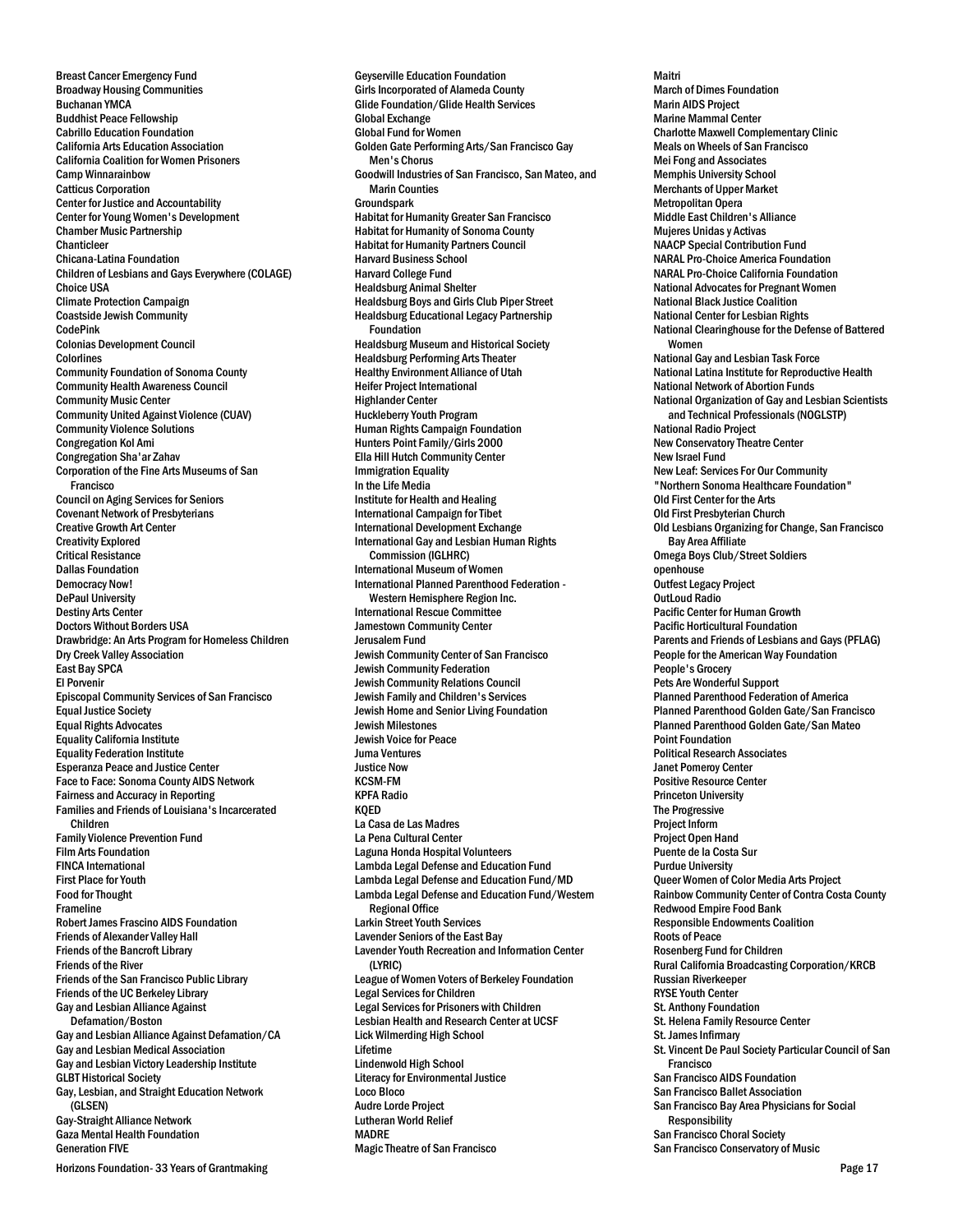San Francisco Deputy Sheriff Foundation San Francisco Film Society San Francisco Food Bank San Francisco Jewish Film Festival San Francisco LGBT Community Center San Francisco Museum of Modern Art San Francisco Opera San Francisco Parks Trust San Francisco Performances San Francisco Planning + Urban Research Association San Francisco SPCA San Francisco State University Foundation San Francisco Women Against Rape San Francisco Women's Centers/The Women's Building San Jose Repertory Theatre Save Mount Diablo School of Unity and Liberation Second Harvest Food Bank of Santa Clara and San Mateo Counties Senior Coastsiders Slow Food USA Social Advocates for Youth Solar Richmond Sonoma Land Trust Sonrisas Community Dental Center Southern Poverty Law Center Spectrum Center for Lesbian, Gay, Bisexual, and Transgender Concerns Sperm Bank of California Spirit Rock Meditation Center STOP AIDS Project Sunburst Projects Swords to Plowshares Tenderloin Health Tenderloin Neighborhood Development Corporation Theatre Rhinoceros **TheatreWorks** Tibetan Nuns Project Tides Center/Presidio of San Francisco Transgender Law Center Trevor Project Trikone Trust for Public Land Twenty-First Century Foundation United for a Fair Economy United States Fund for UNICEF University Corporation, San Francisco State **University** University of California Berkeley Foundation University of California Regents University of Utah University of Vermont Urgent Action Fund Utah Health Policy Project The Wellness Community - Greater Miami West Coast Childrens Clinic Williams Institute Windsor Service Alliance **WITNESS** WOMAN, Inc. Women of Color Resource Center Women Organized to Respond to Life Threatening Diseases Women's Cancer Resource Center Women's Empowerment Network Women's Foundation of California Women's Fund of Hawai'i YMCA Bayview-Hunter's Point Youth Treatment and Education Center

### Fund for Advocacy and

Political Initiatives Grants Equality California

# Civil Marriage Collaborative Donor Circle **Grants**

Proteus Fund

Organizational Philanthropy Grants Gay-Straight Alliance Network

#### Scholarship Fund Grants Markowski-Leach Scholarships:

San Francisco State University Melissa Barthelemy Emilio Loredo Vinia Ramos-Castro Karalyn Perez Stanford University, Stanford Joshua Dunn Jamil Hellu Juno Obedin-Maliver University of California Berkeley Percy Castellanos Steve Chang Joseph Ham Neal Sheran Elgin Stafford

#### Juan Marquez Scholarship:

Purdue University Pablo Lopez

#### Other Grants

California Faith for Equality Cheer for Life Foundation GLBT Historical Society Golden Gate Performing Arts/San Francisco Gay Men's Chorus Groundspark Men's Associated Exchange (MAX)

# 2010

### Community Issues Grants

Aunt Lute Book Foundation BorderOUT Bring Your Own Queer Center for Lesbian and Gay Studies in Religion and **Ministry** Community United Against Violence Fabled ASP Fresh Meat Productions **Groundspark** Guy Writers – Playwrights Lesbian Health & Research Center at UCSF Marea Media National Center for Lesbian Rights Native American AIDS Project New Conservatory Theatre Center Oakland Pride Old Lesbians Organizing for Change, San Francisco Bay Area Affiliate Our Family Coalition OutLoud Radio Pacific Center for Human Growth Question Why Films – Regarding Susan Sontag Documentary Film Project Radar Productions St. James Infirmary San Francisco LGBT Community Center San Francisco Pride at Work San Francisco Trans March Sins Invalid Somos Familia Teatro Vision

### LGBT-WISE Grants

**Openhouse** Rainbow Community Center of Contra Costa County

### POCCE Grants

Asian Pacific Islander Equality – Los Angeles California Rural Legal Assistance Center for Lesbian and Gay Studies in Religion and **Ministry** Chinese for Affirmative Action Equality California Institute Honor Fund Barbara Jordan/Bayard Rustin Coalition Somos Familia Zuna Institute

### POCIBLE Grants

AIDS Project East Bay Asian & Pacific Islander Family Pride Asian & Pacific Islander Wellness Center Bay Area American Indian Two-Spirits Bayard Rustin LGBT Coalition Black Coalition on AIDS El/La Program Para TransLatinas Gay Asian Pacific Alliance Gente Latina de Ambiente Mangos with Chili Purple Moon Dance Project Queer Women of Color Media Arts Project Song That Radio Transgender, Gender Variant & Intersex Justice Project **Trikone** 

# Rickey Williams Fellowships:

Angel Fabian, Gente Latina de Ambiente Duc Le, Song That Radio Miss Major, Transgender, Gender Variant, and Intersex Justice Project Niralli D'Costa, Trikone

# Donor-Advised Fund Grants

Abortion Access Project Academy of Friends AIDS Emergency Fund AIDS Legal Referral Panel Alameda County Community Food Bank Alameda County Meals on Wheels Algebra Project All Stars Project Alliance for Smiles Alzheimer's Services of the East Bay American Cancer Society American Civil Liberties Union (ACLU) American Civil Liberties Union (ACLU) of Northern California American Friends Service Committee – San Francisco American Red Cross – Bay Area Chapter amFAR (American Foundation for AIDS Research) Amnesty International USA and Technical Professionals (NOGLSTP) Arc of San Francisco Asian & Pacific Islander Wellness Center Asian Law Caucus ASPIRAnet Astraea Lesbian Foundation for Justice Audre Lorde Project Augustana College Bay Area Ridge Trail Council Bay Area Women's and Children's Center Birmingham Southern College Boston Alliance of Gay and Lesbian Youth BRAVA! For Women in the Arts Breast Cancer Action Breast Cancer Emergency Fund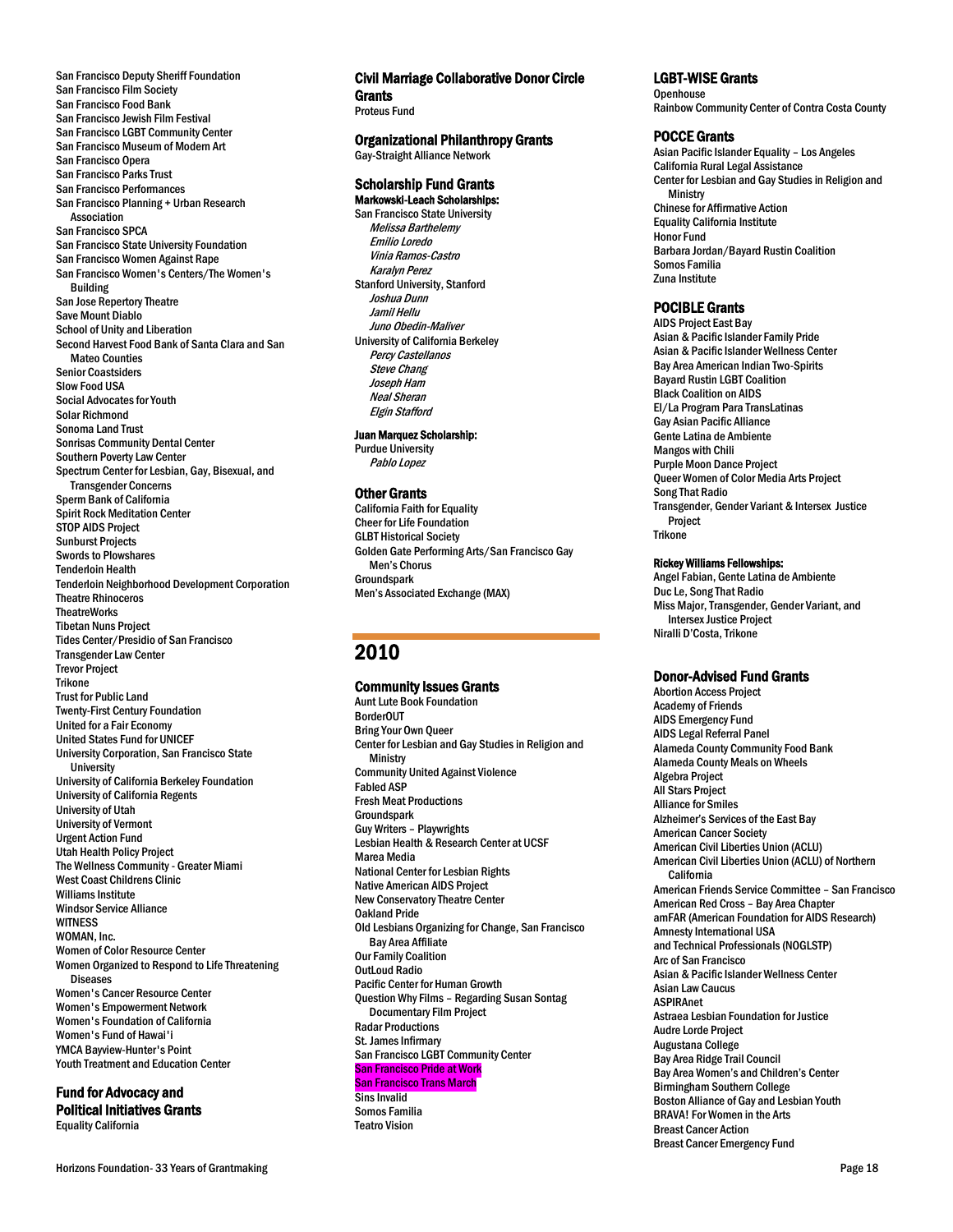Broadway Housing Communities Buddhist Peace Fellowship California Pacific Medical Center Foundation Camp Winnarainbow Center for Justice and Accountability Center for Lesbian and Gay Studies in Religion and **Ministry** Center for Young Women's Development Chamber Music Partnership Chanticleer Charlotte Maxwell Complementary Clinic Chicana/Latina Foundation Children of Lesbians and Gays Everywhere (COLAGE) Choice USA Coastside Jewish Community CodePink: Women for Peace Colonias Development Council Community Health Awareness Council Community United Against Violence Community Violence Solutions Congregation Kol Ami Courage Campaign Institute Covenant Network of Presbyterians Critical Resistance Dallas Foundation DePauw University Dignity New York Doctors without Borders USA Drawbridge – An Arts Program for Homeless Children East Bay SPCA El Nido Family Centers El Porvenir Ella Hill Hutch Community Center Elsie Publishing Institute Equal Justice Society Equal Rights Advocates Equality California Institute Esperanza Peace and Justice Center Fairness and Accuracy In Reporting (FAIR) Families and Friends of Louisiana's Incarcerated Children Family Violence Prevention Fund FINCA International First Place for Youth Food for Thought Fractured Atlas Productions Frameline Friends of the Homeless Fund Raising Board Friends of the Oakland Public Library Friends of the River Gamma Mu Foundation Gay and Lesbian Advocates and Defenders (GLAD) Gay and Lesbian Alliance Against Defamation (GLAAD) – CA Gay and Lesbian Medical Association Gay, Lesbian, and Straight Education Network (GLSEN) Gay-Straight Alliance Network Gerber Hart Library GLBT Historical Society GLBT National Help Center Glide Foundation/Glide Health Services Global AIDS Interfaith Alliance Global Exchange Global Fund for Women Global Heritage Fund Global Partnership For Afghanistan Golden Gate Performing Arts/San Francisco Gay Men's Chorus **Groundspark** Habitat for Humanity Greater San Francisco Habitat for Humanity Partners Council Healdsburg Jazz Festival Hearing and Speech Center of Northern California Highlander Research and Education Center Hope for Haiti Hope Preserves

Huckleberry Youth Program Human Rights Campaign Foundation Hunters Point Family/Girls 2000 Insight Prison Project International AIDS Prevention Initiative International Development Exchange International Gay and Lesbian Human Rights Commission (IGLHRC) International Museum of Women International Rescue Committee Jamestown Community Center Janet Pomeroy Center Jewish Family and Children's Services of the East Bay Jewish Historical Society of the Upper Midwest Jewish Voice for Peace Justice Now KCSM-FM KPFA Radio KQED La Casa de Las Madres La Peña Cultural Center Laguna Honda Hospital Volunteers Lake Street Church Lambda Legal Defense and Education Fund Lambda Literary Foundation Larkin Street Youth Services Lavender Seniors of the East Bay Lavender Youth Recreation and Information Center (LYRIC) Legal Community Against Violence Legal Services for Prisoners with Children Lifetime Lindenwold High School Literacy for Environmental Justice Loco Bloco Lutheran World Relief Lyon-Martin Health Services **MADRE** Maitri Marine Mammal Center MCC-SF Foundation McDonald PTA Meals on Wheels of San Francisco Media Alliance Mei Fong and Associates Middle East Children's Alliance Mills College Mujeres Unidas y Activas NARAL Pro-Choice America Foundation NARAL Pro-Choice California Foundation National Advocates for Pregnant Women National AIDS Memorial Grove National Center for Lesbian Rights (NCLR) National Clearinghouse for the Defense of Battered Women National Gay and Lesbian Task Force (NGLTF) National Latina Institute for Reproductive Health National Network of Abortion Funds National Organization of Gay and Lesbian Scientists National Radio Project Nepalese Youth Opportunity Foundation New Conservatory Theatre Center Northern California Public Broadcasting Nurse Family Partnership Oakland Museum of California Foundation Old First Center for the Arts Old First Presbyterian Church Old Lesbians Organizing for Change, San Francisco Bay Area Affiliate Omega Boys Club/Street Soldiers Omprakash Foundation openhouse Our Family Coalition Overnight Productions Pacific Center for Human Growth Pacific Crest Trail Association Pacific Horticultural Foundation

Pacific School of Religion Parents and Friends of Lesbians and Gays (PFLAG) – National Partners in Health Peace Development Fund Planned Parenthood Federation of America Planned Parenthood Golden Gate – San Francisco Point Foundation Political Research Associates Project Inform Project Open Hand Puente de la Costa Sur Queer Women of Color Media Arts Project Rainbow World Fund Rosenberg Fund for Children Russian Riverkeeper RYSE Youth Center San Francisco AIDS Foundation San Francisco Ballet Association San Francisco Bicycle Coalition San Francisco Contemporary Music Players San Francisco Deputy Sheriffs' Foundation San Francisco Film Society San Francisco Food Bank San Francisco Jewish Film Festival San Francisco LGBT Community Center San Francisco Parks Trust San Francisco Performances San Francisco State University Foundation San Francisco Symphony San Francisco Women Against Rape San Francisco Women's Centers/The Women's Building San Jose Repertory Theatre School of Unity and Liberation Second Harvest Food Bank of Santa Clara and San Mateo Counties Senior Coastsiders Slow Food USA Solar Richmond Sonrisas Community Dental Center Southern Poverty Law Center Spectrum Center for Lesbian, Gay, Bisexual and Transgender Concerns Sperm Bank of California Spirit Rock Meditation Center St. Anthony Foundation St. Helena Family Resource Center St. James Infirmary St. Vincent De Paul Society Particular Council of San Francisco Stonewall Alliance Center STOP AIDS Project Sunburst Projects Sunday Afternoon Fellowship Sutter VNA and Hospice Swords to Plowshares Tectonic Theater Project Tenderloin Health Tenderloin Neighborhood Development Corporation The Marsh The Progressive The Robert James Frascino AIDS Foundation **TheatreWorks** Tides Center/Presidio of San Francisco Transgender Law Center **Truechild** Twenty-First Century Foundation UCLA Foundation/Williams Institute Unified Buddhist Church United States Fund for UNICEF University of California Berkeley Foundation University of Delaware University of Nebraska Foundation University of Vermont Urgent Action Fund West Coast Children's Clinic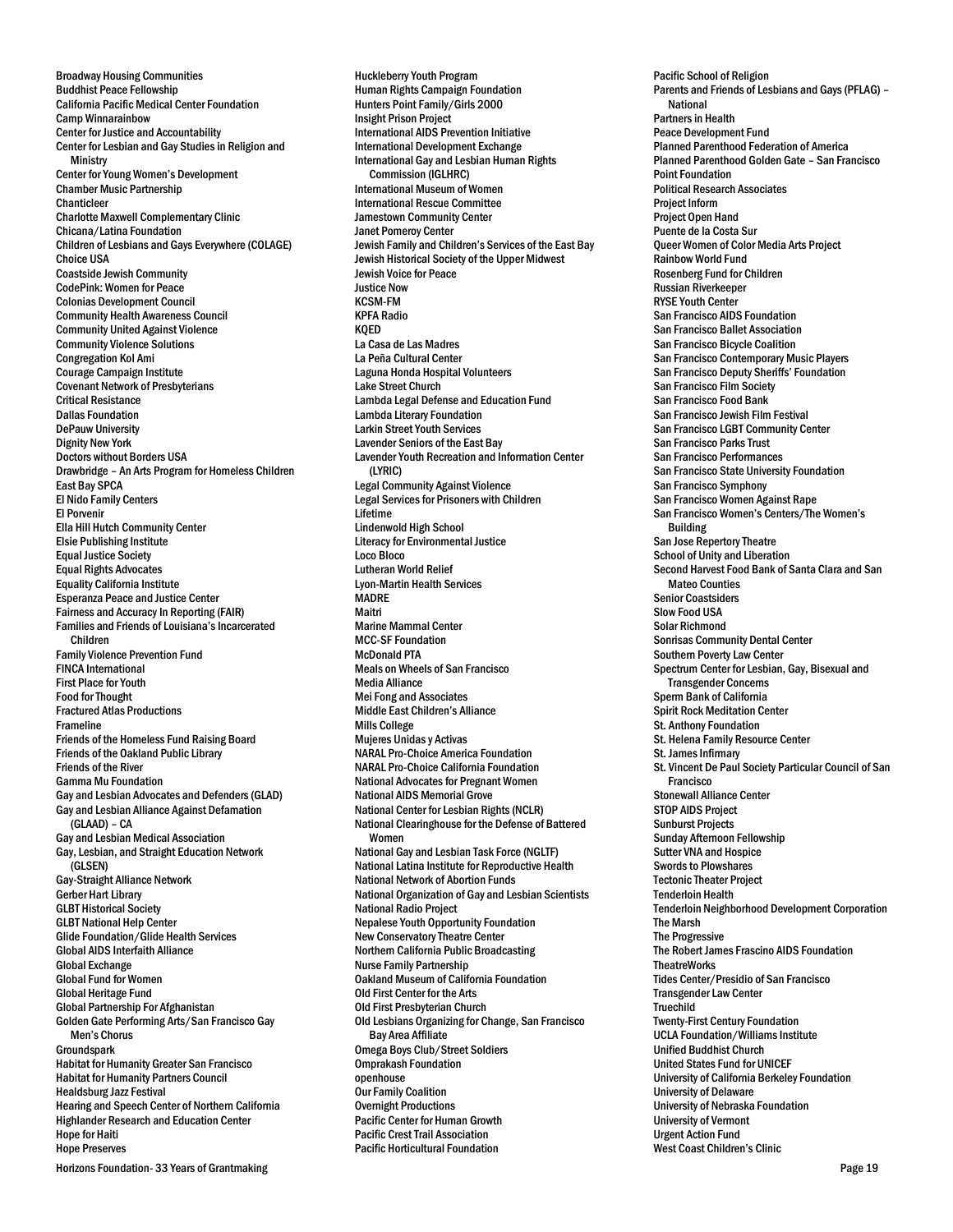West Coast Feminist Health Project What If Incorporated **WITNESS** Woman Vision -Women's Music Project Women Organized to Make Abuse Nonexistant (W.O.M.A.N.), Inc. Women Organized to Respond to Life Threatening **Diseases** Women's Cancer Resource Center Women's Empowerment Network Women's Foundation of California Women's Fund of Hawai'i World Monuments Fund Worth Our Weight Ltd. Yerba Buena Center for the Arts YMCA of San Francisco – SOMA Youth Treatment and Education Center

# Fund for Advocacy and Political Initiatives Grants

Planned Parenthood Advocates of Oregon

# Civil Marriage Collaborative Donor Circle **Grants**

Proteus Fund

# Organizational Philanthropy Fund Grants

Gay-Straight Alliance Network Positive Being

# Scholarship Fund Grants

George Choy Memorial GAPA Scholarship: Phuong Tseng

### Markowski-Leach Scholarships:

San Francisco State University Anne Glaros Stanford University, Stanford Nate Cardin Joshua Dunn Alok Vaid-Menon University of California Berkeley Percy Castellanos Steve Chang **Stanley Ellicott** Naomi Forsberg Joshua Johnson Vladimir Lazovskiy Dustin Perry David Shih-Chun Wu

#### Juan Marquez Scholarship:

California Arts Education Association Rene Ramos Ancilla College Evelin Vargas

# Scholarmatch Program:

826 National

# Other Grants

Ark of Refuge El/La Program Para TransLatinas

# 2011

# Community Issues Grants

Aquarius Media Asian & Pacific Islander Family Pride Brown Boi Project Castro Country Club Fresh Meat Productions Lorraine Hansberry Theatre/SEW Productions

Horizons Foundation- 33 Years of Grantmaking **Page 20** Page 20

Impact Stories Lavender Youth Recreation and Information Center (LYRIC) Lyon-Martin Health Services National Center for Lesbian Rights(NCLR) Native American AIDS Project New Conservatory Theatre Center Oakland Pride Old Lesbians Organizing for Change, San Francisco Bay Area Affiliate ORAM (Organization for Refuge Asylum and Migration) Our Family Coalition Outlet Program OutLoud Radio Pacific Center for Human Growth Partnership for Immigrant Leadership in Action ProLatino Queer Cultural Center Queer Rebel Productions Radar Productions San Francisco Dyke March San Francisco LGBT Community Center San Francisco Pride at Work San Francisco Trans March Serious Productions Shanestar Productions Sins Invalid Somos Familia Transgender Law Center

### LGBT-WISE Grants

Billy DeFrank LGBT Community Center Lavender Seniors of the East Bay openhouse Rainbow Community Center of Contra Costa County Spectrum LGBT Center

# POCIBLE Grants

AIDS Project East Bay Asian & Pacific Islander Family Pride Asian & Pacific Islander Wellness Center Bay Area American Indian Two-Spirits Black Coalition on AIDS El/La Program Para Translatinas Gay Asian Pacific Alliance Gente Latina de Ambiente Mangos with Chili PFund Foundation Purple Moon Dance Project Queer Women of Color Media Arts Project Song That Radio Transgender, Gender Variant, and Intersex Justice Project Trikone

#### Rickey Williams Fellowships:

Ruth Villasenor, Bay Area American Indian Two-Spirits David Harmon, Black Coalition on AIDS Francisco Galvan, Gente Latina de Ambiente Duc Le, Song That Radio BobbieJean Baker, Transgender, Gender Variant, and Intersex Justice Project Mandhuri Anji, Trikone

# Donor-Advised Fund Grants

Abortion Access Project AIDS Emergency Fund AIDS Legal Referral Panel Alameda County Community Food Bank Alameda County Meals on Wheels Alliance for Smiles Alzheimer's Services of the East Bay American Cancer Society – California Division Border Division

American Civil Liberties Union American Civil Liberties Union Foundation of Northern California American Foundation for Equal Rights American Himalayan Foundation American Red Cross – Bay Area Chapter American Red Cross – Napa Amnesty International USA Asian & Pacific Islander Wellness Center Asian Art Museum Foundation of San Francisco Astraea Lesbian Foundation for Justice Audre Lorde Project Augustana College Bay Area Physicians for Human Rights Bay Area Ridge Trail Council Bay Institute of San Francisco Birmingham Southern College BRAVA! For Women in the Arts Breast Cancer Action Breast Cancer Emergency Fund Burmese American Democratic Alliance California Pacific Medical Center Foundation Camp Winnarainbow Catholic Healthcare West Center for Justice and Accountability Center for Lesbian and Gay Studies in Religion and **Ministry** Center for Young Women's Development Chamber Music Partnership Chicana/Latina Foundation Children of Lesbians and Gays Everywhere (COLAGE) Choice USA Chrohns and Colitis Foundation Coastal Health Alliance Coastside Jewish Community CodePink: Women for Peace Community Foundation of Sonoma County Community Health Awareness Council Community Music Center Community Violence Solutions Compass Community Services Covenant Network of Presbyterians Dallas Foundation DePauw University Diversity Center Doctors Without Borders USA Drawbridge: An Arts Program for Homeless Children Drum Corps International Equal Justice Society Equal Rights Advocates Equality California Institute Equality Maine Foundation Esperanza Peace and Justice Center Fairness and Accuracy In Reporting (FAIR) Families and Friends of Louisiana's Incarcerated Children Family Equality Council Family Violence Prevention Fund Film – Claiming the Title Film –We Were Here: Voices from the AIDS Years in San Francisco FINCA International Firelight Foundation First Place for Youth Food for Thought Frameline Freedom to Marry Fresh Meat Productions Friends of the Homeless Fund Raising Board Friends of the River Gay and Lesbian Advocates and Defenders/Park Square Advocates Gay and Lesbian Alliance Against Defamation – CA Gay and Lesbian Victory Leadership Institute Gay, Lesbian, and Straight Education Network – NY Gay-Straight Alliance Network Generation FIVE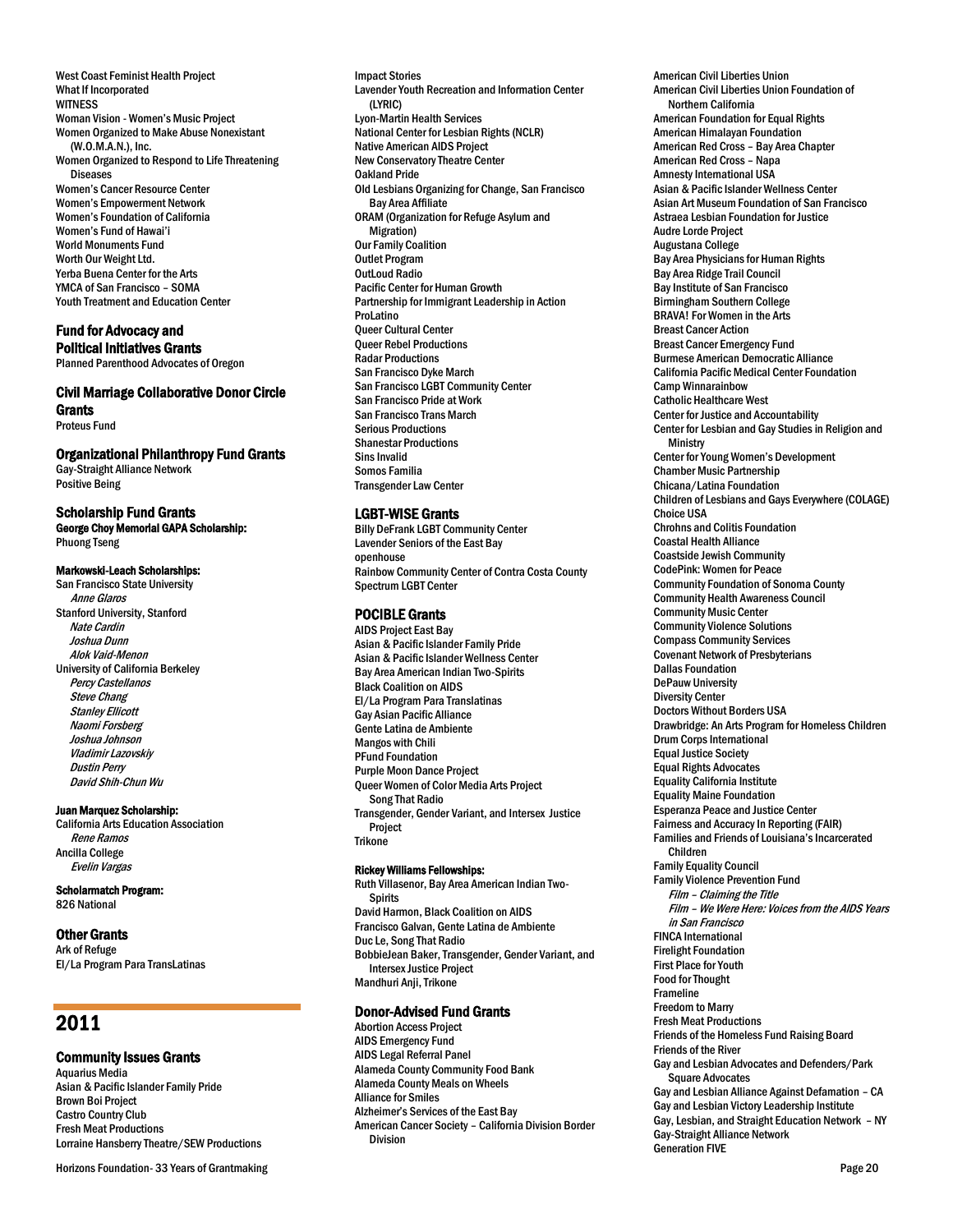Girls Incorporated of Alameda County GLBT Historical Society Glide Foundation/Glide Health Services Global Exchange Global Fund for Women Global Heritage Fund Golden Gate Performing Arts/San Francisco Gay Men's Chorus Gonville and Caius College/The Caius Foundation Groundspark Habitat for Humanity Greater San Francisco Habitat for Humanity Partners Council Harvard Business School Harvard Kennedy School New England Alumni Association Hearing and Speech Center of Northern California Highlander Research and Education Center Huckleberry Youth Program Hunters Point Family/Girls 2000 Insead Management Education Foundation International AIDS Prevention Initiative International Development Exchange International Gay and Lesbian Human Rights Commission International Museum of Women International Planned Parenthood Federation – Western Hemisphere Region Iola Foundation Jamestown Community Center Janet Pomeroy Center Jewish Community Center of San Francisco Jewish Community Federation Jewish Family and Children's Services Jewish Voice for Peace Juma Ventures Justice Now Kashmir Earthquake Relief Katherine Delmar Burke School KCSM-FM La Casa de Las Madres La Peña Cultural Center Lambda Legal Defense and Education Fund Lambda Literary Foundation Larkin Street Youth Services Legal Services for Prisoners with Children Lindenwold High School Literacy for Environmental Justice Loco Bloco Lutheran Social Services of Northern California Lutheran World Relief Lyon-Martin Health Services LYRIC MADRE Maitri Marin AIDS Project Marine Mammal Center Meals on Wheels of San Francisco Mei Fong and Associates Memphis University School Merola Opera Program Metropole Film Board Metropolitan Opera Miami Foundation Middle East Children's Alliance Mills College Minnesota Brass Mujeres Unidas y Activas National Advocates for Pregnant Women National AIDS Memorial Grove National Center for Lesbian Rights (NCLR) National Clearinghouse for the Defense of Battered Women National Foster Youth Action Network National Gay and Lesbian Task Force National Latina Institute for Reproductive Health National Network of Abortion Funds National Radio Project

Horizons Foundation- 33 Years of Grantmaking  $\blacksquare$ 

National Women's Health Network National Women's Law Center Nature Conservancy New Conservatory Theatre Center New Israel Fund Northern California Public Broadcasting (KQED) Northern Virginia Regional Park Foundation Oakland Museum of California Foundation Old First Center for the Arts Old First Presbyterian Church Old Lesbians Organizing for Change, San Francisco Bay Area Affiliate Omega Boys Club/Street Soldiers openhouse Opportunity Fund Northern California ORAM (Organization for Refuge Asylum and Migration) Our Family Coalition Pacific Crest Trail Association Pacific Horticultural Foundation Pacific School of Religion Pacifica Foundation/KPFA Radio Parents and Friends of Lesbians and Gays – National Peace Development Fund People for Open Space/Greenbelt Alliance Pie Ranch Point Foundation Political Research Associates Positive Resource Center President and Fellows of Harvard College Prime Timers of the Desert Foundation Princeton University Project Open Hand Puente de la Costa Sur Queer Women of Color Media Arts Project Redwood Empire Food Bank Robert James Frascino AIDS Foundation Rosenberg Fund for Children Rotary Service Ruckus Society Russian Riverkeeper RYSE Youth Center San Francisco AIDS Foundation San Francisco Ballet Association San Francisco Bicycle Coalition Education Fund San Francisco Choral Society San Francisco Contemporary Music Players San Francisco Film Society San Francisco Food Bank San Francisco Free Clinic San Francisco Jewish Film Festival San Francisco LGBT Community Center San Francisco Lyric Opera San Francisco State University Foundation San Francisco Symphony San Francisco Unified School District San Francisco Women Against Rape San Francisco Women's Centers/The Women's Building San Francisco Zen Center Save Mount Diablo School of Unity and Liberation Second Harvest Food Bank of Santa Clara and San Mateo Counties Senior Coastsiders Slow Food USA Solar Richmond Sonrisas Community Dental Center Southern Poverty Law Center Spectrum LGBT Center Sperm Bank of California Spirit Rock Meditation Center St. Anthony Foundation St. Helena Family Resource Center St. James Infirmary St. Vincent de Paul Society Particular Council of San Francisco

StartOut STOP AIDS Project Sunburst Projects Sundance Association for Country Western Dancing Sundance Institute Swords to Plowshares Veterans Rights Organization Tacoma Art Museum Tenderloin Health The Progressive The Trevor Project **TheatreWorks** Tipping Point Community Transgender Law Center Transgender, Gender Variant, and Intersex Justice Project Twenty-First Century Foundation UCLA Foundation UCLA Foundation/Williams Institute Unitarian Universalist Association United States Fund for UNICEF University of Alabama at Birmingham, Center for AIDS Research University of California Berkeley Foundation University of California Haas School of Business Urgent Action Fund West Coast Children's Clinic Wildwood Conservation Foundation **WITNESS** Woman Vision – Women's Music Project Women in Medicine Women's Cancer Research Center Women's Foundation of California Yale University Yerba Buena Center for the Arts YMCA – Bayview Hunter's Point Youth Treatment and Education Center

# Fund for Advocacy and

Political Initiatives Grants The Oregon Progressive Fund

#### Civil Marriage Collaborative Donor Circle **Grants**

Proteus Fund

### Organizational Philanthropy Grants Gay-Straight Alliance Network

# Scholarship Fund Grants

Bobby Griffith Memorial Scholarships: University of California, Davis Syd Salsman University of California, Riverside Jason Yuen

# George Choy Memorial GAPA Scholarship:

Eric Ho Tracy Nguyen

# Markowski-Leach Scholarships:

San Francisco State University Anne Claros Gian Hernandez Stanford University Leslie Nguyen-Okwu Alok Vaid-Menon University of California, Berkeley Christopher Andersen Corrin Buchana Rafael Colonna Stanley Ellicott Naomi Violet Forsberg Joshua Johnson Vladimir Lazovskiy Michael Mendez Dustin Perry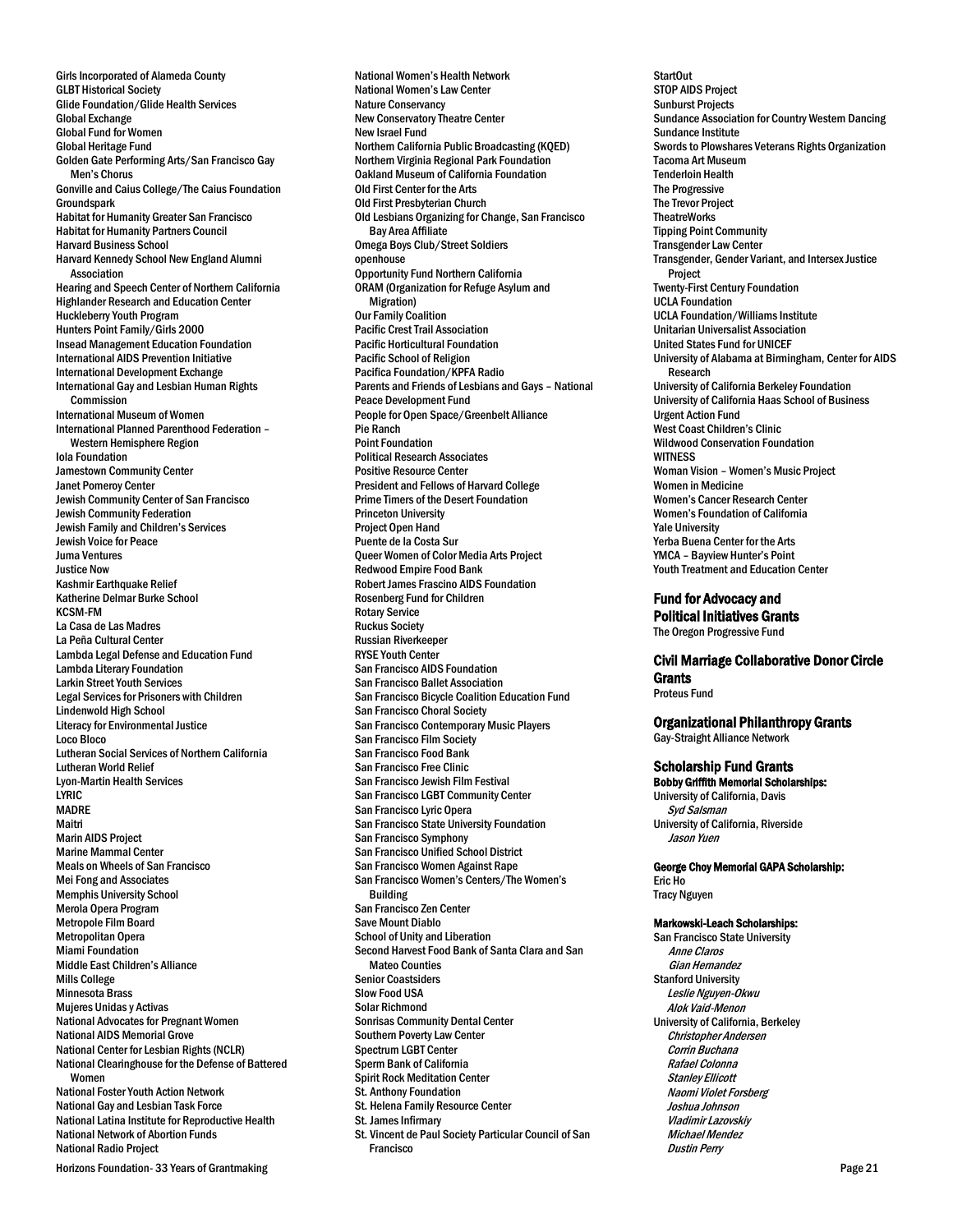Ronald Porter Thomas Wong Shih-Chun David Wu

# Pride Law Fund's Thomas H. Steel Fellowships:

Immigration Equality Clement Lee National Center for Lesbian Rights Daniel Redman

# Other Grants

Frameline Gay-Straight Alliance Network

# 2012

### Community Issues Grants

Alternative Theater Ensemble Bay Area American Indian Two-Spirits Bay Area Young Positives Big Joy Project Brown Boi Project Community United Against Violence Dimensions Clinic Face Value, a project of the Tides Center Fresh Meat Productions Gente Latina de Ambiente Instituto Familiar De La Raza Lesbian Health & Research Center at UCSF LIKHA Pilipino Folk Ensemble Lyon-Martin Health Services LYRIC Marea Media Mexican Heritage Corporation National Center for Lesbian Rights Native American AIDS Project New Conservatory Theatre Center Oakland Pride, Inc. Old Lesbians Organizing for Change, San Francisco Bay Area Affiliate Our Family Coalition Outlet Program OutLoud Radio Pacific Center for Human Growth Queer Women of Color Media Arts Project Radar Productions Rainbow Women's Chorus San Francisco Dyke March San Francisco LGBT Community Center San Francisco Pride at Work San Francisco Trans March San Francisco Transgender Film Festival Somos Familia Transgender Law Center Transgender, Gender Variant & Intersex Justice Project

# 2012 Intentional Change Fund Grants

Brown Boi Project Castro Country Club Lavender Seniors of the East Bay LYRIC Outlet Program

# 2012 LGBT-WISE Grants

Lavender Seniors of the East Bay **Openhouse** Rainbow Community Center of Contra Costa County San Francisco LGBT Elders Research Project Spectrum LGBT Center

### 2012 Youth Capacity-Building Grants

Horizons Foundation- 33 Years of Grantmaking Page 22 Pacific Center for Human Growth Rainbow Community Center of Contra Costa County

RYSE Somos Familia Youth UpRising

# Donor-Advised Fund Grants

Abortion Access Project Academy of Friends Advocates for Informed Choice AIDS Emergency Fund AIDS Legal Referral Panel Alameda County Community Food Bank, Inc. Ali Forney Center Alliance for Smiles Alumnae Association of Mills College American Chemical Society American Civil Liberties Union American Civil Liberties Union Foundation of Northern California American Diabetes Association, Inc. American Red Cross – Bay Area Chapter American Red Cross – National Chapter AmFAR - American Foundation for AIDS Research Arts Council Napa Valley Asian & Pacific Islander Wellness Center ASPIRAnet Astraea Lesbian Foundation for Justice Athletic Scholars Advancement Program Audre Lorde Project Birmingham Southern College Brady Center To Prevent Gun Violence Breast Cancer Action Breast Cancer Emergency Fund Breast Cancer Fund Bright Star of Bethlehem NFP Brooklyn Botanic Garden Corp. California Pacific Medical Center Foundation Camp Winnarainbow Catholic Healthcare West c/o Sequoia Hospital Center For Community Change Center for Justice and Accountability Center for Young Women's Development Chicana/Latina Foundation Children of Lesbians and Gays Everywhere Choice USA City of Berkeley City of Hope Coastside Jewish Community CodePink: Women for Peace Columbia Law School Community Campaigns for Quality Care Community Health Awareness Council Community Music Center Congregation Sha'ar Zahav Dallas Foundation DePauw University Developing Communities Incorporated Diversity Center Doctors Without Borders USA East Bay SPCA Epilepsy Foundation of Greater Los Angeles Equal Rights Advocates Equality California Institute Equality Maryland Foundation Esperanza Peace and Justice Center Families & Friends of Louisiana's Incarcerated Children Family Equality Council FINCA International Inc. Food for Thought Frameline Freedom to Marry Friends of the Homeless Fundraising Board DBA The Gamble Institute Friends of the Jewish Community Library Friends of the Oakland Public Library Friends of the River

Friends of the San Francisco Public Library Gamma Mu Foundation Inc Gay and Lesbian Advocates and Defenders/Park Square Advocates Gay and Lesbian Alliance Against Defamation – CA Gay and Lesbian Victory Leadership Institute Gay Asian Pacific Alliance Foundation Gay, Lesbian, and Straight Education Network – NY Gay-Straight Alliance Network Girls Inc. (New York) Girls Incorporated of Alameda County GLBT Historical Society Glide Foundation/Glide Health Services Global Exchange Global Fund for Women Global Heritage Fund Golden Gate Performing Arts/San Francisco Gay Men's Chorus Gonville and Caius College - The Caius College Foundation Habitat for Humanity Greater San Francisco Hearing And Speech Center Of Northern California Heartland Alliance Highlander Research & Education Center Human Rights Campaign Foundation Human Rights Watch Hunters Point Family/Girls 2000 Immigration Equality Insight Prison Project Institute on Aging International Development Exchange International Gay and Lesbian Human Rights **Commission** International Museum of Women Issue Project Room, Inc. Jamestown Community Center Inc Jewish Community Center of San Francisco Jewish Community Federation Jewish Family and Children's Services Jewish Home and Senior Living Foundation Jewish Voice for Peace Justice Now KALW Public Radio KCSM-FM Keshet La Casa de Las Madres La Peña Cultural Center Laguna Honda Hospital Volunteers Lambda Legal Defense and Education Fund Lambda Literary Foundation Larkin Street Youth Services Legal Services for Prisoners with Children Legal Community Against Violence Lindenwold High School Loco Bloco Lutheran World Relief Lyon-Martin Health Services LYRIC MADRE Marin AIDS Project Meals on Wheels of San Francisco Media Alliance Metropolitan Community Church in the Valley Middle East Children's Alliance Mills College MIRA Foundation USA Mujeres Unidas y Activas My New Red Shoes NARAL Pro-Choice America Foundation National Advocates for Pregnant Women National AIDS Memorial Grove National Association for the Advancement of Colored People National Center for Lesbian Rights (NCLR) National Clearinghouse for the Defense of Battered Women National Council Of La Raza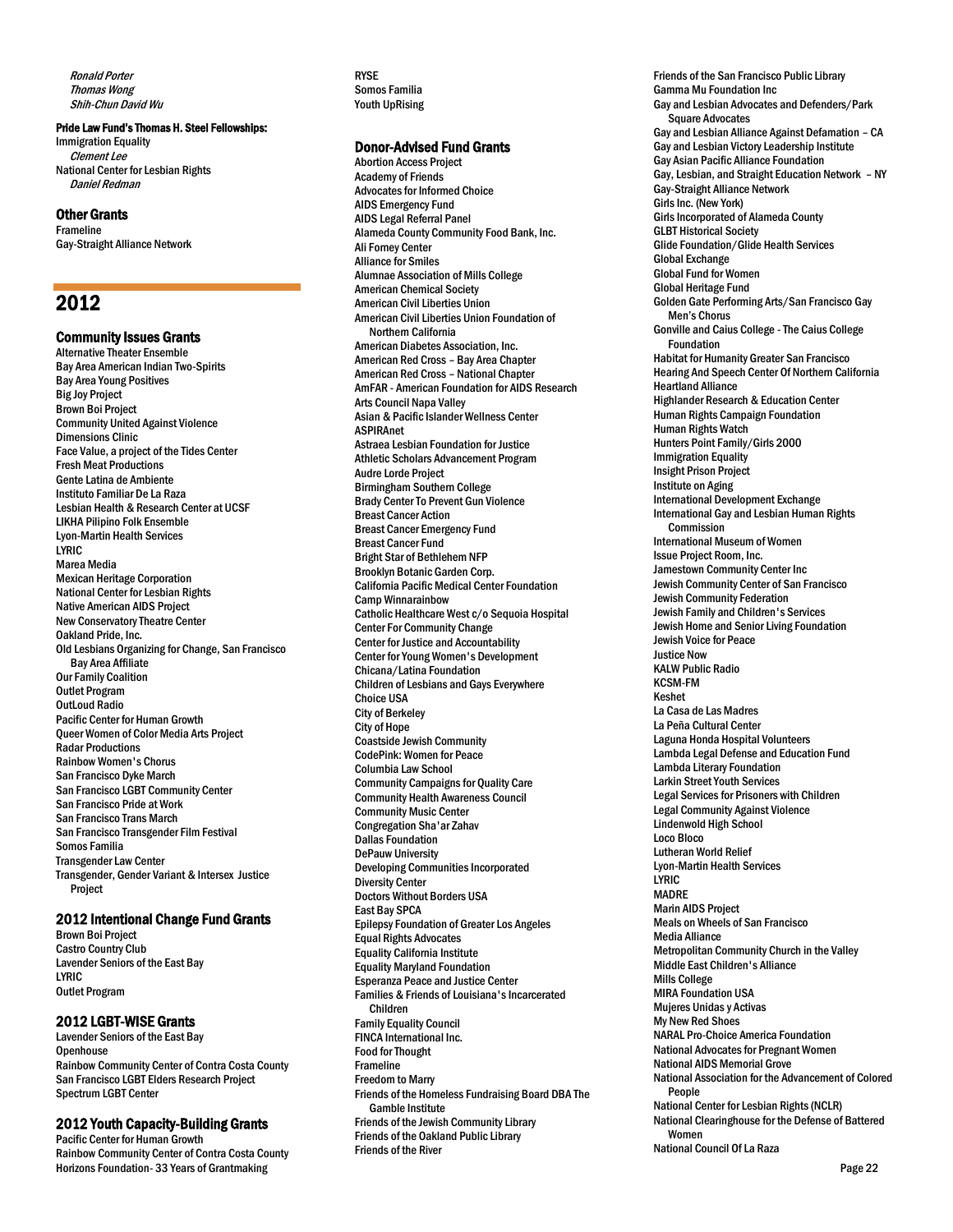National Latina Institute for Reproductive Health National Network of Abortion Funds National Radio Project New Conservatory Theatre Center New Israel Fund NOGLSTP (National Organization of Gay and Lesbian Scientists and Technical Professionals) Northern California Public Broadcasting (KQED) Oakland Museum of California Foundation Old First Presbyterian Church Old Lesbians Organizing for Change, San Francisco Bay Area Affiliate Omega Boys Club/Street Soldiers On the Move **Openhouse** ORAM (Organization for Refuge Asylum and Migration) Our Family Coalition Overnight Productions, Inc. Pacific Center for Human Growth Pacific Horticultural Foundation Pacific Mozart Ensemble Parents and Friends of Lesbians and Gays - National People For Open Space, Inc. / Greenbelt Alliance People for the American Way Foundation Philanthropic Ventures Foundation Planned Parenthood Federation of America, Inc. Point Foundation Political Research Associates Positive Resource Center Prescott College President & Fellows of Harvard College Pride Foundation Prime Timer of Desert Foundation Project Open Hand Project Vote, Inc. PTA California Congress of Parents Teachers & Students Inc. Puente de la Costa Sur Queer Cultural Center Queer Women of Color Media Arts Project Raising a Reader of San Francisco and Alameda Counties Redwood Empire Food Bank Robert James Frascino AIDS Foundation Rosenberg Fund for Children San Francisco AIDS Foundation San Francisco Ballet Association San Francisco Bicycle Coalition Education Fund San Francisco Chronicle Season of Sharing Fund San Francisco Classical Voice San Francisco Contemporary Music Players San Francisco Food Bank San Francisco Jazz San Francisco Jewish Film Festival San Francisco LGBT Community Center San Francisco Opera San Francisco Parks Trust San Francisco State University Foundation San Francisco Women Against Rape San Francisco Women's Centers/The Women's Building Save Mount Diablo School of Unity and Liberation Second Harvest Food Bank of Santa Clara and San Mateo Counties Senior Coastsiders Servicemembers Legal Defense Network Slow Food USA Sonoma State University Academic Foundation Inc. Sonrisas Community Dental Center Southern Poverty Law Center Spectrum LGBT Center Sperm Bank of California Spirit Rock Meditation Center

National Gay and Lesbian Task Force

St. Anthony Foundation St. Helena Family Resource Center St. James Infirmary St. Vincent De Paul Society Particular Council of San Francisco StartOut STOP AIDS Project Sundance Association For Country Western Dancing Sutter VNA & Hospice Tenderloin Neighborhood Development Corporation The Bayview-Hunters Point Centers for Arts and **Technology** The Progressive The University Corporation: San Francisco State Tides Foundation Transgender Law Center UCLA Foundation/Williams Institute Unitarian Universalist Association United States Fund for UNICEF University of California Berkeley Foundation University of California Haas School of Business University of California San Francisco Foundation University of Delaware Urgent Action Fund Visual Aid Woman Vision – Women's Music Project Women Organized to Make Abuse Nonexistant, Inc. Women Organized to Respond to Life Threatening Diseases Women's Cancer Research Center Women's Foundation of California Yale University YMCA of San Francisco – Bayview Hunter's Point YMCA of San Francisco – Buchanan Youth Treatment and Education Center

#### Fund for Advocacy and Political Initiatives Grants Rock the Vote

Civil Marriage Collaborative Donor Circle **Grants** Proteus Fund

2012 Coming Home Advisors Grants Institute on Aging

**Openhouse** 

2012 Red Envelope Giving Circle Grants

Asian & Pacific Islander Family Pride Community Health for Asian Americans Queer Cultural Center

Organizational Philanthropy Grants

Gay-Straight Alliance Network

Organizational Endowment Grants Sins Invalid

### Scholarship Fund Grants

George Choy Memorial GAPA Scholarship: Jovel Queirolo

Phat Minh "Frank" Nguyen Le

# Markowski-Leach Scholarships:

San Francisco State University Justin Boese Joshua Farle Ezra Hayman David Waggoner Stanford University Matthew Mansh Leslie Nguyen-Okwu Nathaniel Williams University of California, Berkeley

Adam Amir Fabian Leyva-Barragan Mario Castillo Rafael Colonna Michael Mendez Thomas Wong University of California, Berkeley, Haas School of Business Nadav Shem Tov

#### Juan Marquez Scholarships:

Butler University<br>Anyssa Alonso Anyssa Alonso \$1,000 California Arts Education Association Eric Garcia New Roads Scholarship: Phat Minh "Frank" Nguyen Le

#### Pride Law Fund's Thomas H. Steel Fellowships:

Asian Pacific Islander Legal Outreach Darrick Ing

#### Other Grants

AIDS Emergency Fund Frameline Gay-Straight Alliance Network Maitri Miami-Dade Gay & Lesbian Chamber of Commerce National Center for Lesbian Rights Native American AIDS Project Pets Are Wonderful Support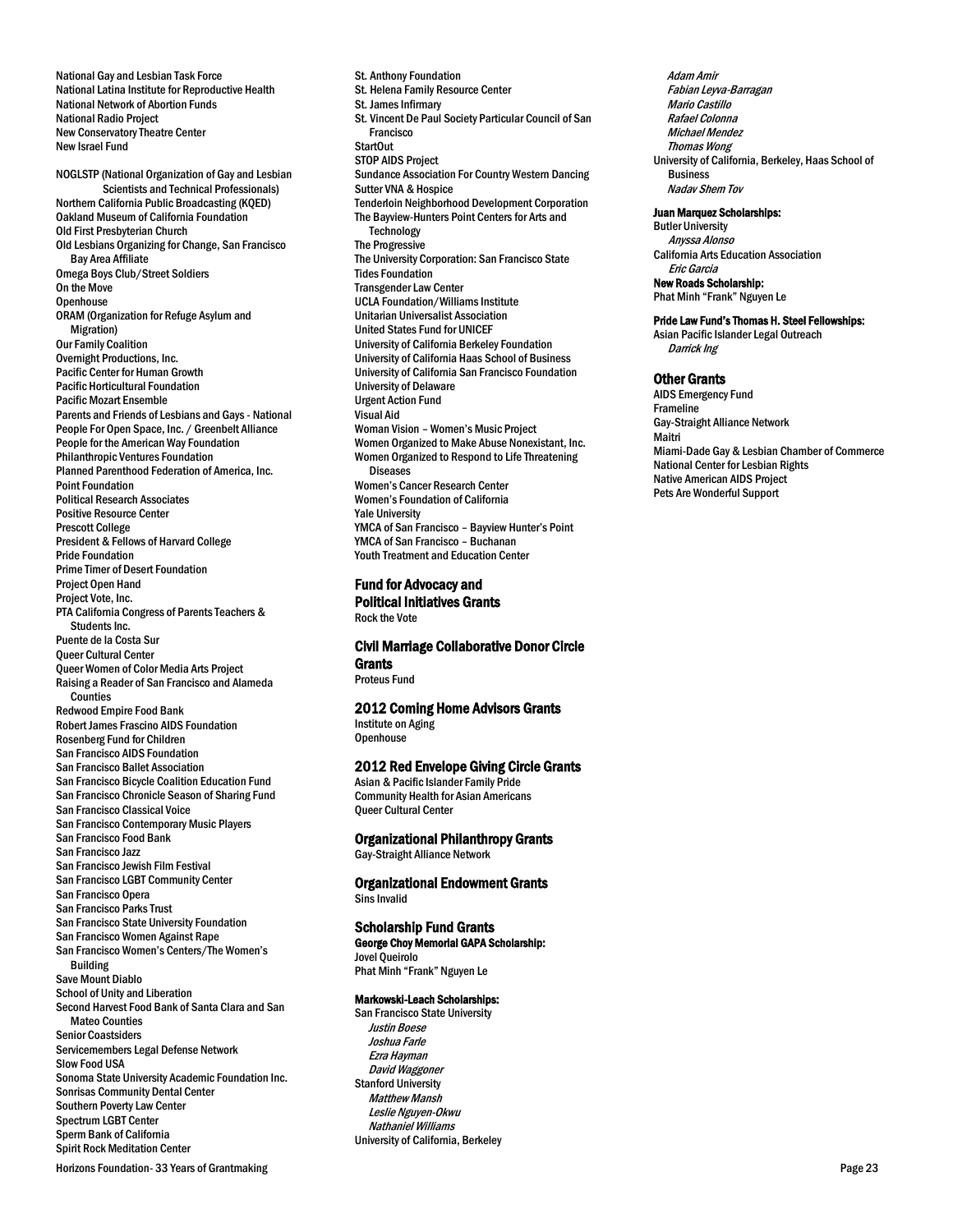# 2013

Community Issues Grants Advocates for Informed Choice **AIRspace** Alternative Theater Ensemble Asian & Pacific Islander Family Pride Asian Pacific Islander Legal Outreach Bindlestiff Studio Brown Boi Project Colectivo Acción Latina de Ambiente Community United Against Violence Face Value, a project of the Tides Center Floating Ophelia Productions, LLC Fresh Meat Productions Lavender Seniors of the East Bay Lesbian Health & Research Center at UCSF LYRIC Mexican Heritage Corporation New Conservatory Theatre Center Oakland Pride, Inc. Old Lesbians Organizing for Change, SF Bay Area Affiliate Our Space (Bay Area Youth Centers - A Division of Sunny Hill Services) Outlet Program - A project of Adolescent Counseling **Services** OutLoud Radio Pacific Center for Human Growth Pye Harris Legacy Project, Inc. Queer Rebels Productions Queer Women of Color Media Arts Project Rainbow Community Center of Contra Costa County Rainbow Women's Chorus San Francisco Trans March San Francisco Transgender Film Festival St. James Infirmary Transgender Law Center Transgender, Gender Variant & Intersex Justice Project Youth UpRising

### 2013 30AIDS Consortium Grants

AIDS Emergency Fund AIDS Legal Referral Panel Asian & Pacific Islander Wellness Center Maitri National AIDS Memorial Grove Positive Resource Center Project Inform Project Open Hand San Francisco AIDS Foundation Shanti Visual Aid

# 2013 Alex Morris Memorial Fund Grants

Auburn Hip Hop Congress Bay Area Video Coalition Homeless Youth Alliance

# 2013 Buena Vista Fund Grants

Community Music Center Corporation of the Fine Arts Museums of San Francisco Friends of the San Francisco Public Library San Francisco Conservatory of Music San Francisco Museum of Modern Art University of California Berkeley Foundation

# 2013 Civil Marriage Collaborative Grant Proteus Fund

Horizons Foundation- 33 Years of Grantmaking **Page 24** Page 24

# 2013 Give OUT Day Prize Grants

Alternative Theater Ensemble Center for Sex and Culture Gay-Straight Alliance Network New Conservatory Theatre Center Out in the Bay Transgender Law Center

### 2013 Global Faith & Equality Fund **Grants**

Center for Constitutional Rights Planned Parenthood Federation of America, Inc. Political Research Associates Southern Poverty Law Center

# 2013 Horizons Young Professionals For Equality (HYPE) Grants

Gay-Straight Alliance Network Our Space (Bay Area Youth Centers - A Division of Sunny Hill Services) Pacific Center for Human Growth

# 2013 LGBTI Cameroon Fund Grant

Jewish Family & Children's Services of the East Bay

# 2013 Organizational Endowment Grants

Diversity Center Golden Gate Performing Arts/San Francisco Gay Men's Chorus

# 2013 Donor Advised Fund Grants

Abortion Access Project Academy of Friends Access Institute AIDS Assistance Program AIDS Emergency Fund AIDS Legal Referral Panel Alameda County Community Food Bank, Inc. Alameda Meals on Wheels Alliance for Smiles Alonzo King Lines Ballet Alumnae Association of Mills College Alumnae Association of Mills College America SCORES American Association of Physicians for Human Rights American Civil Liberties Union Foundation American Civil Liberties Union Foundation of Northern California American Foundation For Equal Rights American Livebearer Association American Red Cross - Bay Area Chapter Amnesty International USA Anti-Defamation League Arc of San Francisco Asian & Pacific Islander Wellness Center Asian & Pacific Islander Wellness Center Asian American-Pacific Islanders in Philanthropy ASPIRAnet Astraea Lesbian Foundation for Justice Audre Lorde Project Augustana College AVON Products Foundation Incorporated Bay Area Physicians for Human Rights Inc. Berkeley Food and Housing Project Birmingham Southern College Breast Cancer Action Breast Cancer Fund Bright Star of Bethlehem NFP Brooklyn Botanic Garden Corp. California Academy of Science California Court Appointed Special Advocate Association California Pacific Medical Center Foundation

California State Parks Foundation California Youth Connection Camp Cavella Inc. Camp Winnarainbow Castro Organ Devotees Association Castro Upper Market Community Benefit District Catholic Healthcare West c/o Sequoia Hospital Center for Asian American Media Center for Community Change Center for Community Solutions Center for Constitutional Rights Center for Environmental Health Center for Justice and Accountability Center for Young Women's Development Chamber Music Partnership Inc. Chicana/Latina Foundation Children of Lesbians and Gays Everywhere Choice USA CLAL Cleveland Clinic Foundation Coastside Jewish Community CodePink: Women for Peace Columbia College Fund Community Campaigns for Quality Care Community Foundation of Sonoma County Community Health Awareness Council Community Initiatives Community Music Center Congregation Sha'ar Zahav Creative Growth Art Center aka Creative Growth Inc. Creativity Explored De Marillac Academy Democracy Prep Public Schools DePauw University Developing Communities Incorporated Diversity Center Doctors without Borders USA **Earthworks** East Bay SPCA Elsie Publishing Institute Environmental Defense Fund Inc. Episcopal Church in the Diocese of California Equal Justice Society Equal Rights Advocates Equality California Institute Esperanza Peace and Justice Center Essex County Parks Foundation Facing History and Ourselves National Foundation, Inc. Families & Friends of Louisiana's Incarcerated Children Family Equality Council FINCA International Inc. Food for Thought Food of God for the People of God Frameline Freedom to Marry Friends of San Francisco Animal Care and Control Friends of the Cameo Friends of the Jewish Community Library Friends of the River Friends of the San Francisco Public Library Friends of the Urban Forest Gamma Mu Foundation Inc. Gay & Lesbian Alliance Against Defamation - CA Gay, Lesbian & Straight Education Network - NY Gay-Straight Alliance Network Girls Inc. Girls Incorporated of Alameda County GLBT Historical Society Glide Foundation/Glide Health Services Global AIDS Interfaith Alliance Global Exchange Global Fund for Women Golden Gate Audobon Society Inc. Golden Gate National Parks Conservancy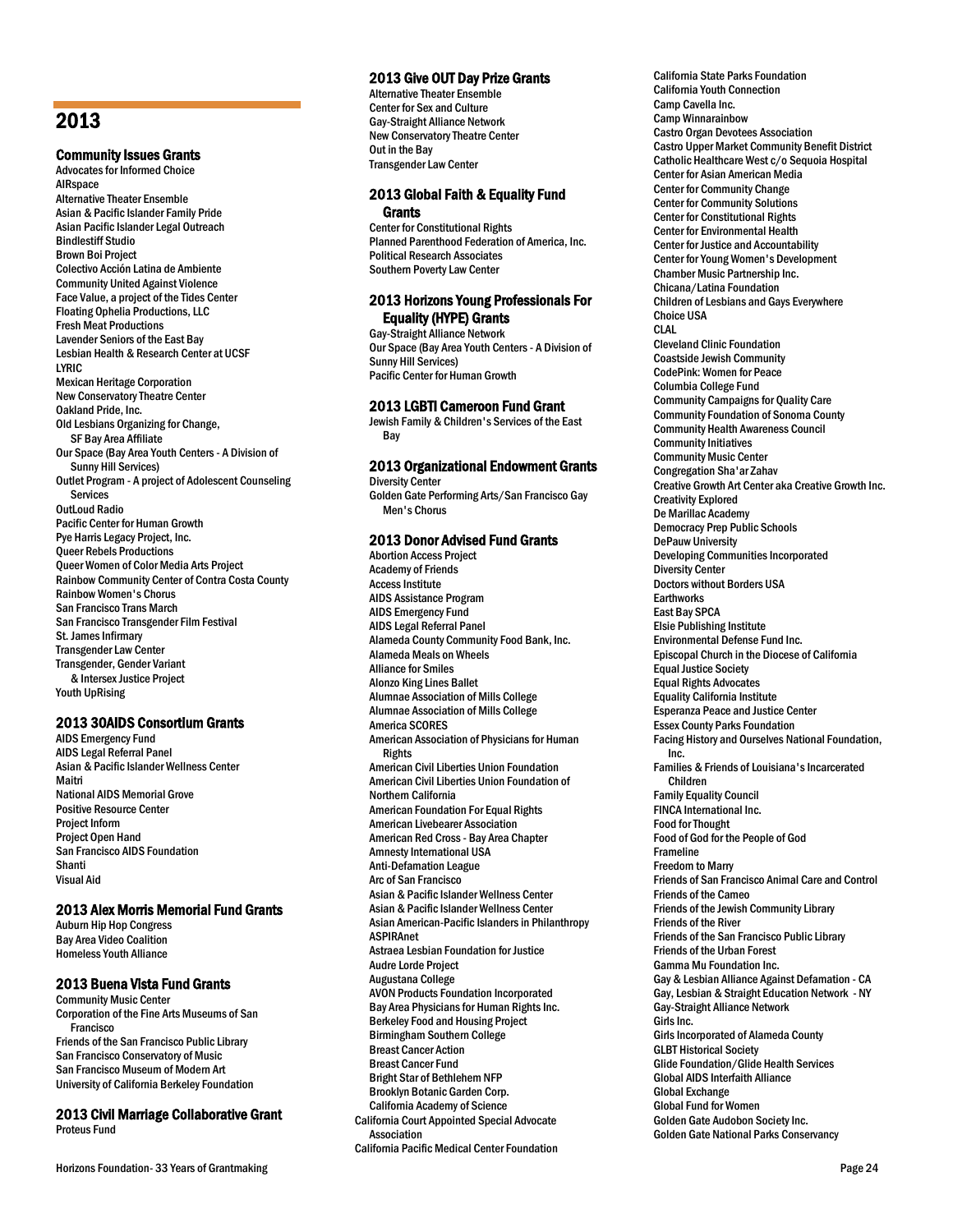Golden Gate Performing Arts/San Francisco Gay Men's Chorus Gonville & Caius College-The Caius Foundation Graduate Theological Union **Groundspark** Habitat for Humanity Greater San Francisco Habitat for Humanity Partners Council Headlands Center for the Arts Hearing And Speech Center Of Northern California Hebrew Home for Aged Disabled Henry Ohlhoff House Highlander Research & Education Center Hope for Change Foundation Human Rights Campaign Foundation Icicle Creek Center for the Arts Immigration Equality Ingrid B Lacy Middle School PTO Insight-Out International Development Exchange International Documentary Association International Gay & Lesbian Human Rights Commission International Museum of Women Japanese Garden Society of Oregon Jewish Community Federation Jewish Family and Children's Services Jewish Vocational Service Jewish Voice for Peace **Justice Now** KALW Public Radio Keshet Kids Turn Kiva Microfunds La Casa de Las Madres La Pena Cultural Center Lambda Legal Defense & Education Fund Inc. Lambda Literary Foundation Laos Literary Project Larkin Street Youth Services Lavender Seniors of the East Bay Left Coast Chamber Ensemble Legacy Project Legal Aid Society of the District of Columbia Legal Services for Prisoners with Children Liberty Hill Foundation Lindenwold High School Loco Bloco Lutheran Social Services of Northern California Lutheran World Relief Lyon-Martin Health Services LYRIC MADRE Marin AIDS Project Meals on Wheels of San Francisco Medic Mobile Inc. Mental Health America of Hawaii Merola Opera Program Middle East Children's Alliance Mills College Movember Foundation Movement Strategy Center Mujeres Unidas y Activas National Advocates for Pregnant Women National AIDS Memorial Grove National Center for Lesbian Rights National Clearinghouse for the Defense of Battered Women National Gay and Lesbian Task Force National Latina Institute for Reproductive Health National Network of Abortion Funds National Park Trust National Radio Project National Tropical Botanical Garden National Trust for Historic Preservation in the US Natural Resources Defense Council Inc. Nature Conservancy New Conservatory Theatre Center

New Israel Fund New Organizing Institute Education Fund NOGLSTP (National Org. of Gay and Lesbian Scientists & Technical Professionals) North Carolina Outward Bound School Northern California Public Broadcasting Inc (KQED) Oakland Museum of California Foundation Odyssey 2020 Academy Inc. Off the Mat into the World Old First Center for the Arts Old First Presbyterian Church Old Lesbians Organizing for Change, San Francisco Bay Area Affiliate OLOC, Inc. On the Move **Openhouse** ORAM - Organization for Refuge Asylum & Migration Our Family Coalition Our Space (Bay Area Youth Centers - A Division of Sunny Hill Services) Out in the Bay Outlet - A program of Adolescent Counseling Services Overnight Productions, Inc. Oxfam-America Pacific Center for Human Growth Pacific Mozart Ensemble Pacific School of Religion Pancreatic Cancer Action Network, Inc. Parents and Friends of Lesbians and Gays - National Philanthropic Ventures Foundation Inc. Planned Parenthood of Greater Texas PODER - People Organized in Defense of Earth and Her Resources Point Foundation Point Reyes Bird Observatory Political Research Associates Positive Resource Center Prescott College President & Fellows of Harvard College Prevention International No Cervical Cancer PINCC Pride Foundation Prime Timer Of Desert Foundation Project Homeless Connect Project Open Hand Puente de la Costa Sur Purpose Foundation Queer Women of Color Media Arts Project Raising a Reader of San Francisco and Alameda **Counties** Redwood Empire Food Bank Richmond-Ermet Foundation Robert James Frascino AIDS Foundation Rosenberg Fund for Children Safe Schools Desert Citites, Inc. San Francisco AIDS Foundation San Francisco Art Institute San Francisco Bicycle Coalition Education Fund San Francisco Chronicle Season of Sharing Fund San Francisco Conservatory of Music San Francisco Contemporary Music Players San Francisco Film Society San Francisco Food Bank San Francisco Frontrunner San Francisco Jewish Film Festival San Francisco LGBT Community Center San Francisco Opera San Francisco Parks Alliance San Francisco Planning and Urban Research Association San Francisco State University Foundation San Francisco Women Against Rape San Francisco Women's Centers/The Women's Building San Mateo County Community Colleges Foundation Save Mount Diablo School of Unity and Liberation

Second Harvest Food Bank of Santa Clara and San Mateo Counties Senior Coastsiders SFSU Foundation Slow Food USA Inc. Sonrisas Community Dental Center Southern Poverty Law Center Spectrum LGBT Center Sperm Bank of California St. Helena Family Resource Center St. Jude's Children's Research Hospital StartOut Stewards of the Coast & Redwoods Stolen Youth Sundance Association for Country Western Dancing The CJ Foundation for SIDS, Inc. The Contemporary Jewish Museum The Fistula Foundation The Leukemia & Lymphoma Society, Inc. The Progressive The Threshold Foundation The Threshold Foundation Theatre Rhinoceros **TRANSFORMCA** Transgender Law Center Trikone True Colors Foundation UCLA Foundation/Williams Institute United States Fund for UNICEF University of California Berkeley Foundation University Of California Haas School Of Business University of California San Francisco Foundation University of Illinois Foundation University of Southern California University Of Washington Foundation Urgent Action Fund Vermont College of Fine Arts Washington, DC Jewish Community Center Wikimedia Foundation, Inc. Woman Vision - Women's Music Project Women Donors Network Women in Medicine, Inc. Women's Cancer Resource Center Women s Foundation of California Women's Donor Network Yale Gay & Lesbian Alumni Association Yale University YMCA of San Diego County YMCA of the East Bay 2013 Scholarship Fund Grants

# 2013 Markowski-Leach Scholarships:

San Francisco State University Financial Aid Office Justin Boese Lori Chavez Shayle Matsuda Emily Nol Stanford University Financial Aid Matthew Mansh Nathaniel Williams University of California Berkeley - Financial Aid Alana Banks Mario Castillo Erik Eckhert Daniel Herrador Lisa Levin Andrew Sablehaus Mary Susman University of California Berkeley School of Law Christopher Lau University of California Berkeley, Haas School of Business Nadav Shem Tov

#### Juan Marquez Scholarship

California Arts Education Association David Bermillo